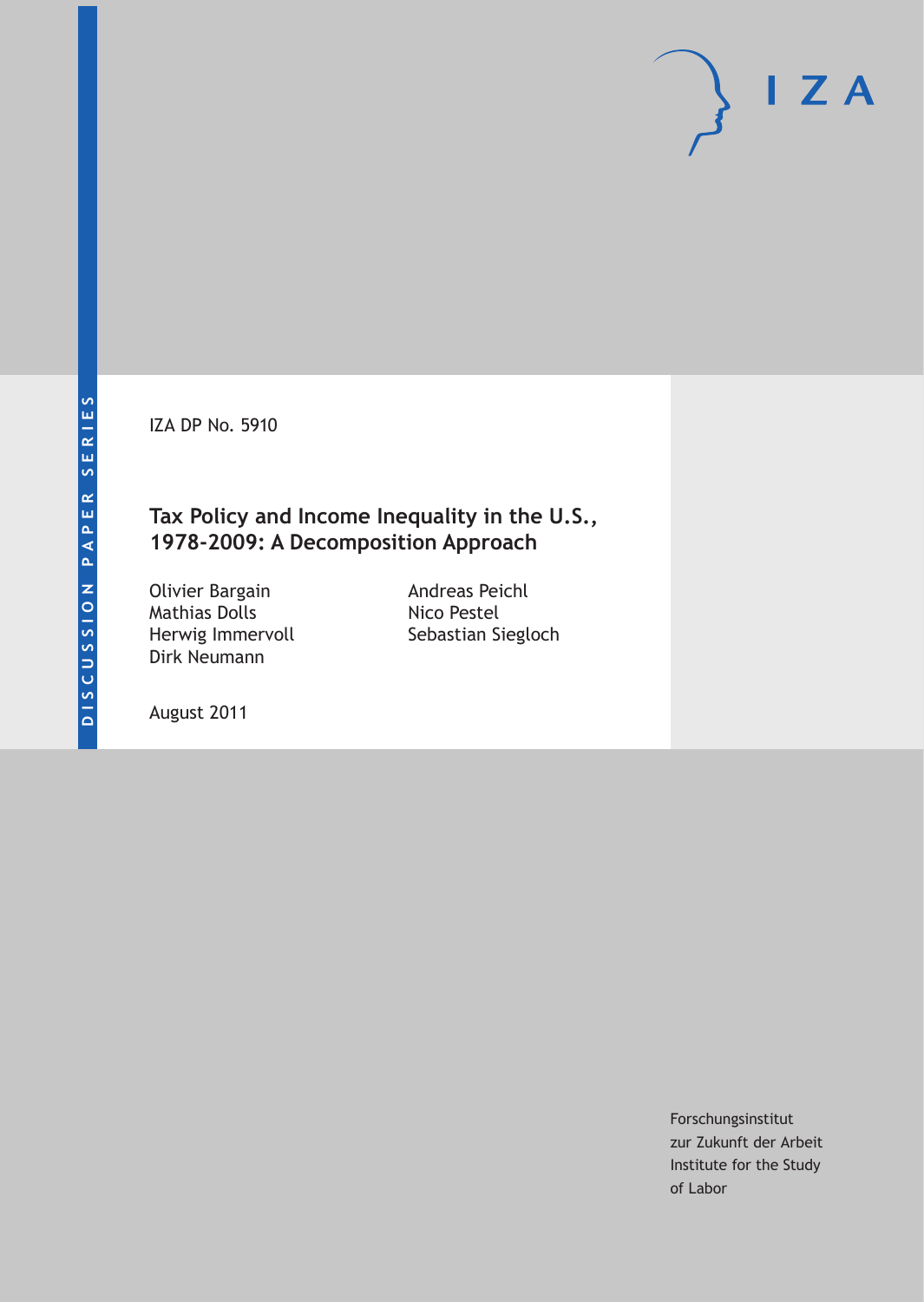# **Tax Policy and Income Inequality in the U.S., 1978-2009: A Decomposition Approach**

#### **Olivier Bargain**

*UC Dublin, IZA and CEPS/INSTEAD* 

#### **Mathias Dolls**

*University of Cologne and IZA* 

## **Herwig Immervoll**

*OECD, ISER and IZA* 

#### **Dirk Neumann**

*University of Cologne and IZA* 

#### Discussion Paper No. 5910 August 2011

IZA

P.O. Box 7240 53072 Bonn **Germany** 

Phone: +49-228-3894-0 Fax: +49-228-3894-180 E-mail: [iza@iza.org](mailto:iza@iza.org)

Any opinions expressed here are those of the author(s) and not those of IZA. Research published in this series may include views on policy, but the institute itself takes no institutional policy positions.

The Institute for the Study of Labor (IZA) in Bonn is a local and virtual international research center and a place of communication between science, politics and business. IZA is an independent nonprofit organization supported by Deutsche Post Foundation. The center is associated with the University of Bonn and offers a stimulating research environment through its international network, workshops and conferences, data service, project support, research visits and doctoral program. IZA engages in (i) original and internationally competitive research in all fields of labor economics, (ii) development of policy concepts, and (iii) dissemination of research results and concepts to the interested public.

IZA Discussion Papers often represent preliminary work and are circulated to encourage discussion. Citation of such a paper should account for its provisional character. A revised version may be available directly from the author.

## **Andreas Peichl**

*IZA, University of Cologne, ISER and CESifo* 

## **Nico Pestel**

*University of Cologne and IZA* 

#### **Sebastian Siegloch**

*University of Cologne and IZA*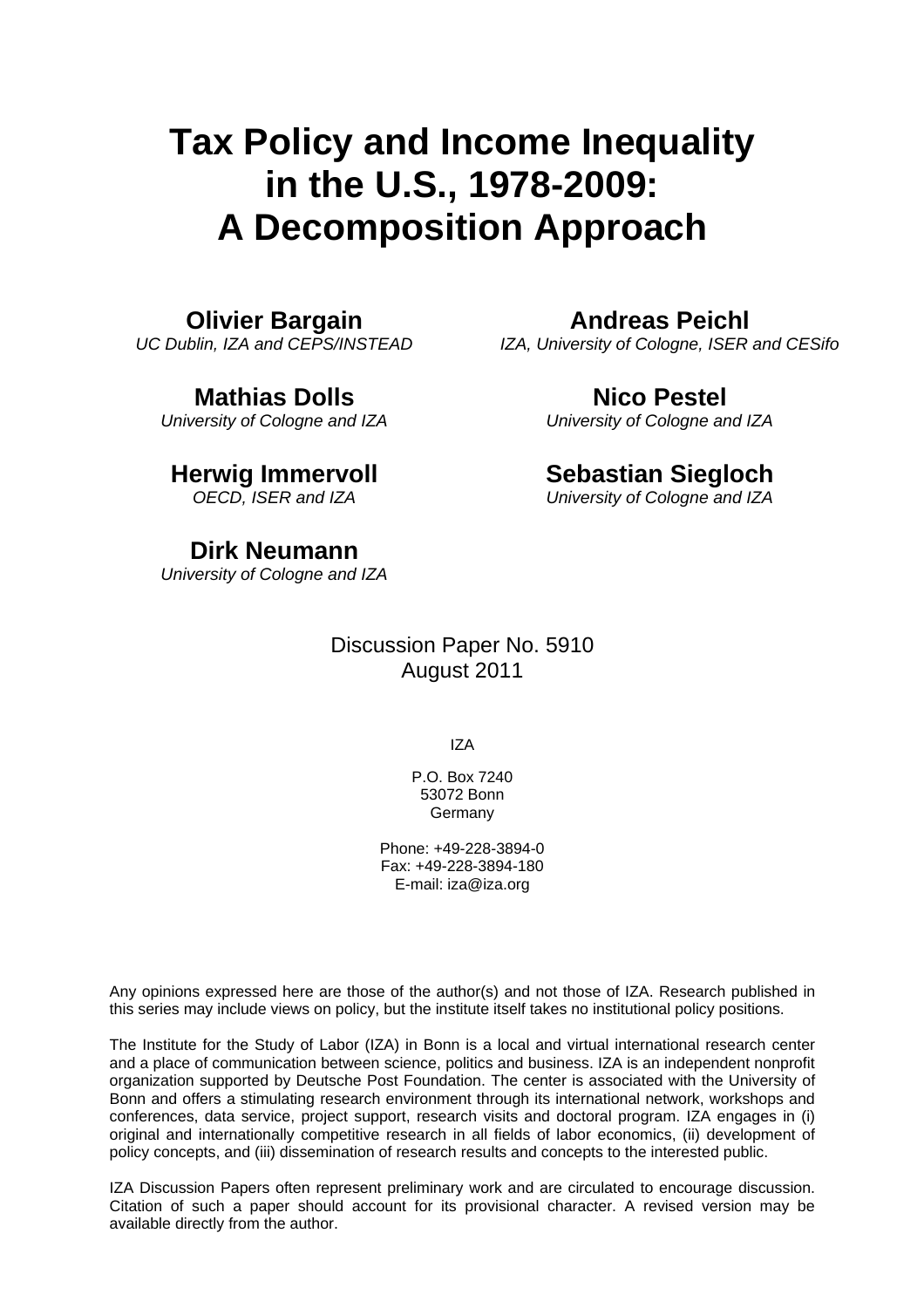IZA Discussion Paper No. 5910 August 2011

## **ABSTRACT**

## **Tax Policy and Income Inequality in the U.S., 1978-2009: A Decomposition Approac[h\\*](#page-2-0)**

We assess the effects of U.S. tax policy reforms on inequality by applying a new decomposition method that allows us to disentangle mechanical effects due to changes in pre-tax incomes from direct effects of policy reforms. While tax reforms implemented under Democrat administrations, in particular the EITC reforms in the 1990s and the ARRA in 2009, had an equalizing effect at the lower half of the distribution, the disequalizing effects of Republican reforms are due to tax cuts for high-income families. As a consequence of partisan politics, overall policy effects almost cancel out over the whole time period.

JEL Classification: H23, H31, H53, P16

Keywords: tax policy, inequality, redistribution, political economy, Great Recession

Corresponding author:

Andreas Peichl IZA P.O. Box 7240 53072 Bonn Germany E-mail: [peichl@iza.org](mailto:peichl@iza.org) 

 $\overline{a}$ 

<span id="page-2-0"></span><sup>\*</sup> This paper uses TAXSIM v9. TAXSIM is continually being improved and updated and the results presented here represent the best available at the time of writing. Our version of TAXSIM is based on the IPUMS CPS, an integrated set of data of the March Current Population Survey which is conducted jointly by the U.S. Census Bureau and the Bureau of Labor Statistics.

We would like to thank Jeff Larrimore for providing us with a series of cell means for individuals in the CPS with topcoded incomes as well as Daniel Feenberg for granting us access to NBER's TAXSIM and helping us with our simulations, in particular the imputation of itemized deductions. We are grateful to James Alm, Denvil Duncan, Andrew Oswald, Emmanuel Saez, James Sullivan, Tim Smeeding, Sally Wallace, as well as seminar and conference participants in Bonn (IZA), Canazei (IT6) and Stockholm (IMA) for helpful comments and suggestions. We gratefully acknowledge financial support from the Organisation for Economic Co-operation and Development (OECD). Peichl is grateful for financial support by Deutsche Forschungsgemeinschaft (PE1675). Any errors as well as the views presented in this paper are the responsibility of the authors alone. In particular, the views do not represent the official positions of organisations to which the authors are affiliated.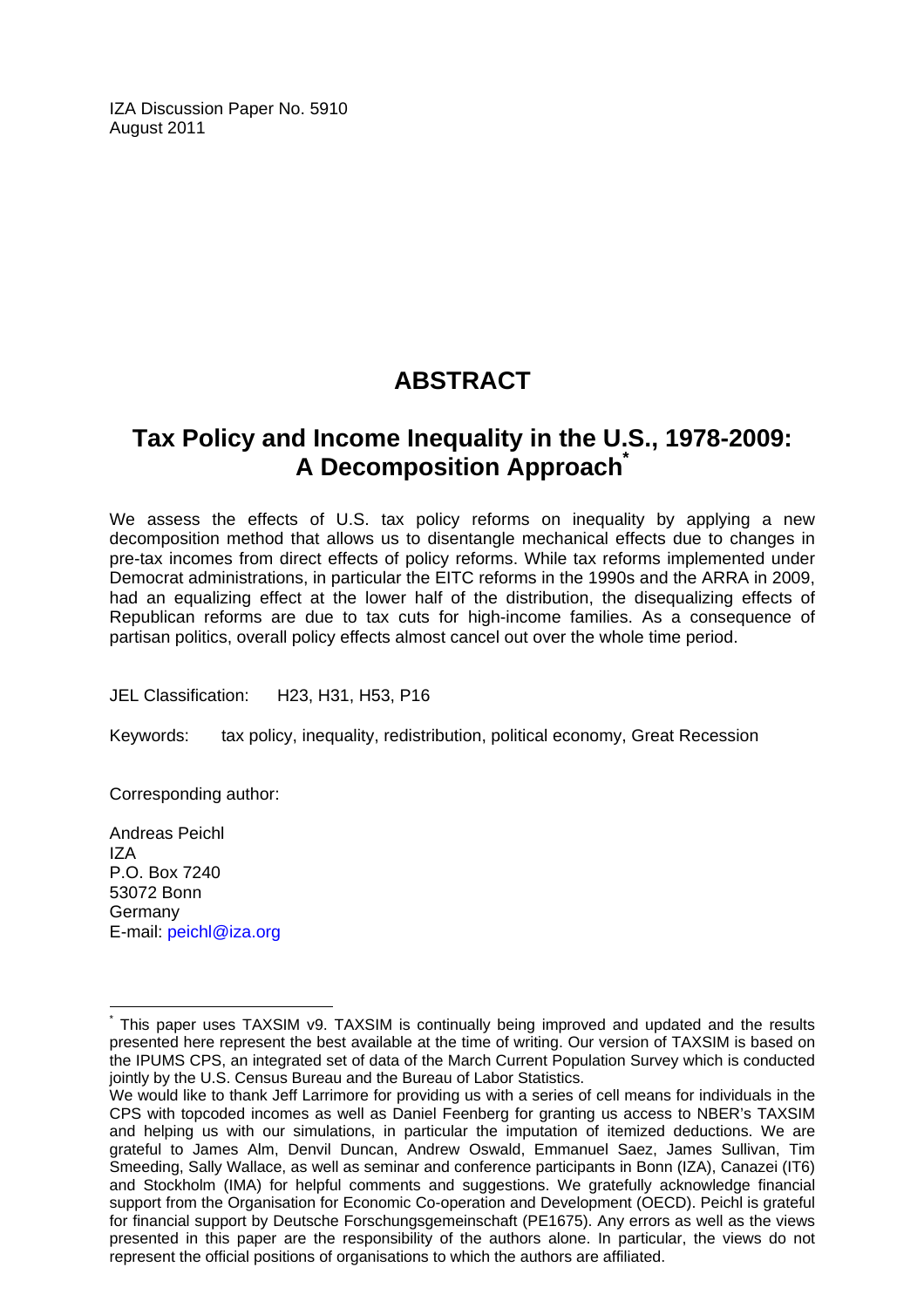#### 1 Introduction

Over the past decades, household incomes have become more unequally distributed in most OECD countries. The United States is among the countries recording the largest levels and increases in inequality (cf. OECD 2008). The usual approach for evaluating the role of taxation as a driver of overall inequality trends is to compare income inequality measures before and after taxes (see e.g. Gottschalk and Smeeding 1997 or Heathcote et al. 2010). However, tax burdens and their impact on the income distribution are determined by both tax schedule and tax base. For instance, a given progressive income tax schedule redistributes more when the distribution of taxable incomes becomes more dispersed, and very little if everybody earns about the same (Musgrave and Thin 1948 and Dardanoni and Lambert 2002). At the same time, the U.S. tax system has seen a large number of changes due to policy reforms (such as lower marginal tax rates and a reduced number of tax brackets in the 1980s or a more generous Earned Income Tax Credit, EITC, in the 1990s). Given the importance of the distribution of market income for redistribution, it is however unclear how much of an observed change in tax burdens is due to policy reforms and what part is due to other factors, notably the underlying distribution of market income (as well as other tax—relevant population characteristics, such as family structures).<sup>1</sup>

We assess the effect of tax reforms on economic inequality in the U.S. over the 1978—2009 period. We pay special attention to separating the direct effects of policy reforms from other factors, including indirect policy effects due to behavioral responses (Poterba 2007). To isolate the pure policy effects, we perform a series of detailed counterfactual simulations that show what the income distribution would have been if either tax policy or, alternatively, the distribution of the tax base had remained unchanged between two given years. In combination with a decomposition analysis based on Shorrocks (1999)'s reinterpretation of the Shapley value, these simulation results enable us to split changes in inequality into a direct tax policy effect and other factors which impact on income distribution.<sup>2</sup> By repeating the analysis for each year, this method allows us to reassess whether major U.S. tax reforms during the past three decades have either slowed or exacerbated the trend towards greater income inequality.

This paper adds to the literature analyzing pre— and post—tax income inequality in the U.S. since the late 1970s by using micro data from the Current Population Survey

<sup>&</sup>lt;sup>1</sup>Note that even without changes to the tax schedule, the tax system becomes more progressive if taxable incomes grows faster than the indexation of tax brackets — this is known as 'bracket creep' (see e.g. Saez 2003 and Immervoll 2005).

<sup>2</sup>Our approach formalizes analyses of policy effects, as performed for instance by Clark and Leicester (2004) for the United Kingdom. See also Bargain and Callan (2010) for France and Ireland. A related concept for the comparison of tax regimes with respect to progressivity – the transplant-andcompare procedure (Dardanoni and Lambert 2002) — is applied by Lambert and Thoresen (2009) for Norway. They isolate the tax policy effect by comparing pre-tax income distributions which have been adjusted to a common base.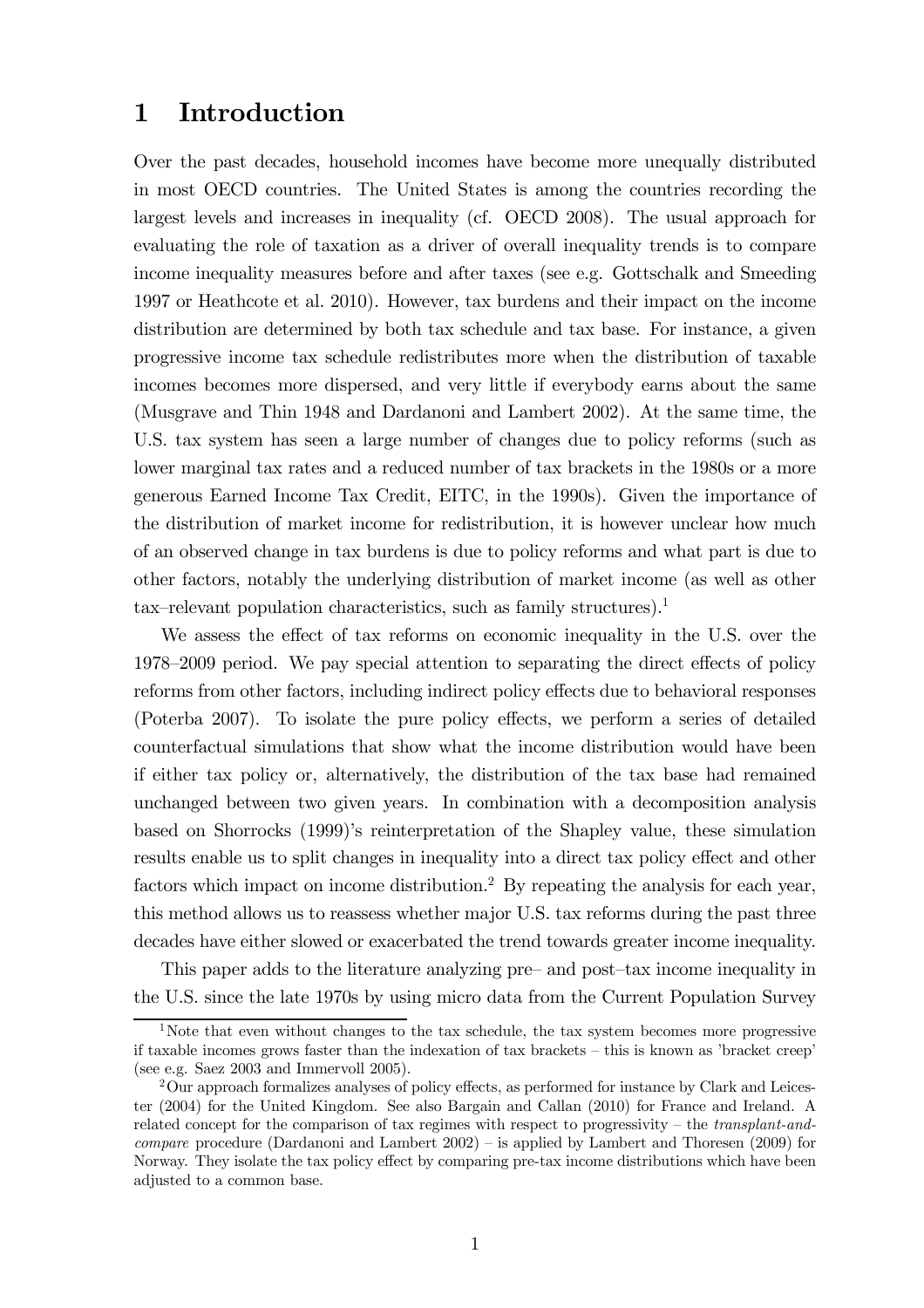(CPS).<sup>3</sup> Our analysis is a natural follow—up of the study by Piketty and Saez (2007). While they use the NBER's TAXSIM calculator to compute changing tax burdens over time and assess their impact on changes in progressivity of the federal income tax system, we investigate their impact on changes in inequality. The novelty of our paper is that we explicitly distinguish between the measured redistributive effect of tax reforms (as a combination of tax policy and tax base distribution changes) on the one hand and the pure policy effect on the other hand. The former emerges from simple comparisons of pre— and post—tax income, whereas the latter results from our decomposition analysis based on counterfactual policy simulations using the TAXSIM model. We quantify the distributional impact of specific tax policy changes and compare its magnitude to other drivers of inequality changes.

Our main findings are as follows. The increase in post—tax income inequality was slower than that of pre—tax inequality indicating that the redistributive role of the tax system has increased over time. However, our decomposition reveals that most of this increase in redistribution was not due to the policy effect but a mechanical consequence of the rising inequality in pre—tax income. Indeed, the effects of policy changes more or less canceled out over the period as a whole — which is a direct consequence of partisan politics. Our findings are in line with popular perceptions regarding the political cycle, with disequalizing (equalizing) effects observed for policy changes implemented during Republican (Democrat) administrations (see Bartels 2008). The results for some sub periods show large effects for actual policy changes — sometimes accounting for more than 50 percent of the increase in post—tax inequality (Tax Reform Act of 1986). There are also significant differences between results for the lower and upper parts of the distribution. Policy reforms enacted in the early and mid 1990s reduced income gaps at the bottom to below their 1978 values. The equalizing effect of tax policy on inequality at the lower half of the distribution is maintained until the end of the observation period and even enforced by provisions enacted through the American Recovery and Reinvestment Act. By contrast, no equalizing effects of policies can be discerned for the upper part of the distribution. Instead, for the period as a whole, tax policy changes affecting top—income earners appear to have slightly exacerbated trends towards widening income gaps at the top.

The rest of the paper is organized as follows. Section 2 reviews the existing U.S. income inequality literature and particularly focuses on the impact of tax policy on the income distribution. The decomposition analysis, the data and income concepts are described in section 3. Results are presented in section 4. Section 5 concludes.

 $3$ See e.g. Heathcote et al. (2010), Meyer and Sullivan (2010), Meyer and Sullivan (2011) for studies also based on CPS data and Piketty and Saez (2007) who use tax return data.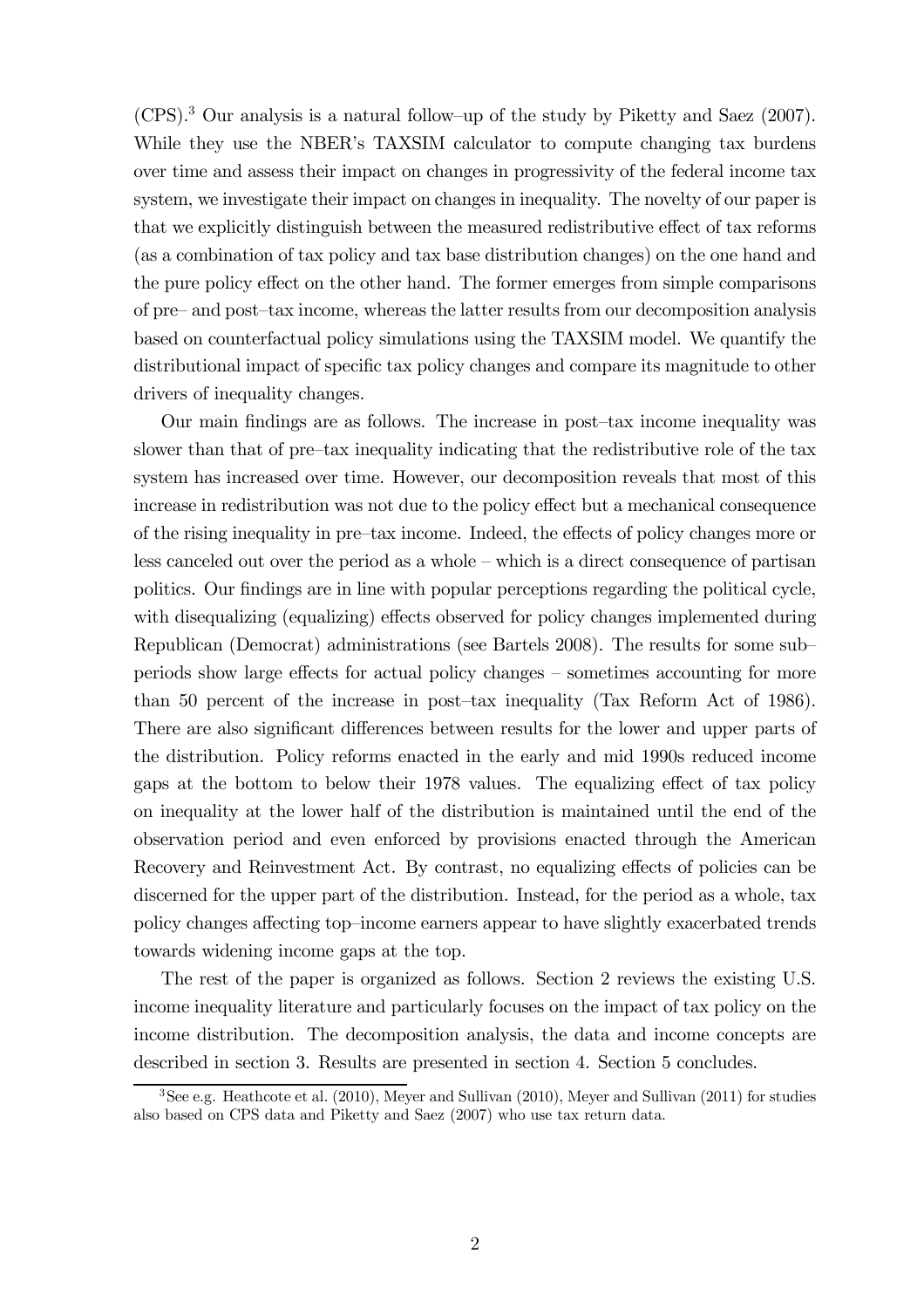#### 2 Literature

Rising income inequality in the U.S. has stimulated a large body of research examining the underlying driving factors. In this literature, several strands have emerged which focus on different types of inequality. While the focus of this paper is on redistribution and the impact of tax policy on trends in post—tax income inequality, the latter cannot be comprehensively assessed without taking into account trends in pre—tax inequality.

The development of wage and earnings inequality has triggered a vast amount of research. A key result of the literature is that wage inequality increased substantially during the late 1970s and early 1980s. For instance, Gottschalk and Danziger (2005) find that the development of male wage and family income inequality were largely comparable over the period  $1975$  to  $2002<sup>4</sup>$  Autor et al. (2008) provide an overview of the literature on U.S. wage inequality and discuss if the substantial increase since the 1980s can be considered as an episodic event or a continuous development.<sup>5</sup>

Two explanations for a rising wage dispersion are globalization and skill—biased technological change. Both may have a negative effect on wages of low—skilled workers, but a positive one on those of the high—skilled. While there is a direct channel from individual wage to family income inequality, other trends than those affecting individual wage inequality clearly coexist and impact trends in family income. Among those, the labor force participation of women, assortative mating and other aspects of family formation have been discussed in the literature.<sup>6</sup>

Moving from the individual to the household level, income inequality widened in the 1970s (cf. Lindert 2000) and continued to rise sharply in the 1980s. Studies using the CPS find that total income inequality, i.e. inequality in pre—tax, post—transfer income rose sharply in the 1980s, and that this growth continued at a reduced pace in the 1990s and early  $2000s$ .<sup>7</sup> Evidence for the trend in pre-tax income inequality since the 1990s that seems to be contrasting at first glance, however, is reported by Piketty and Saez (2003) (updated 2008) who build series of top income shares based

<sup>&</sup>lt;sup>4</sup>They further report that male wage and earnings inequality had similar trends, though earnings inequality showed a cyclical pattern due to changes in hours worked at the bottom of the distribution. Contrary, caused by the increase in hours worked of females at the bottom of the distribution, female earnings inequality decreased over the last three decades and thus reversed the trend of growing wage inequality.

<sup>&</sup>lt;sup>5</sup>See e.g. Card and DiNardo (2002) for the former argument, whereas Autor et al. (2008) find support for the latter. They show that while male wage inequality in the lower half of the distribution grew strongly in the first half of the 1980s and declined afterwards, inequality in the upper half of the distribution kept growing in the 1990s and 2000s.

<sup>&</sup>lt;sup>6</sup>It is beyond the scope of this paper to provide a general discussion of the sources contributing to an increase in inequality or to quantify the contributions of certain factors affecting inequality (see e.g. Gottschalk and Smeeding (1997) for the first and Burtless (1999), Daly and Valletta (2006) or Larrimore (2010) for the latter point).

<sup>7</sup>See e.g. Gottschalk and Danziger (2005), Burkhauser et al. (2009), Meyer and Sullivan (2010), Heathcote et al. (2010), Burkhauser et al. (2011b). Differences between these studies exist with regard to the definition of the income unit (family vs. household), sample selection (full population vs. working-age population) and whether or not topcoding in the public-use CPS is accounted for.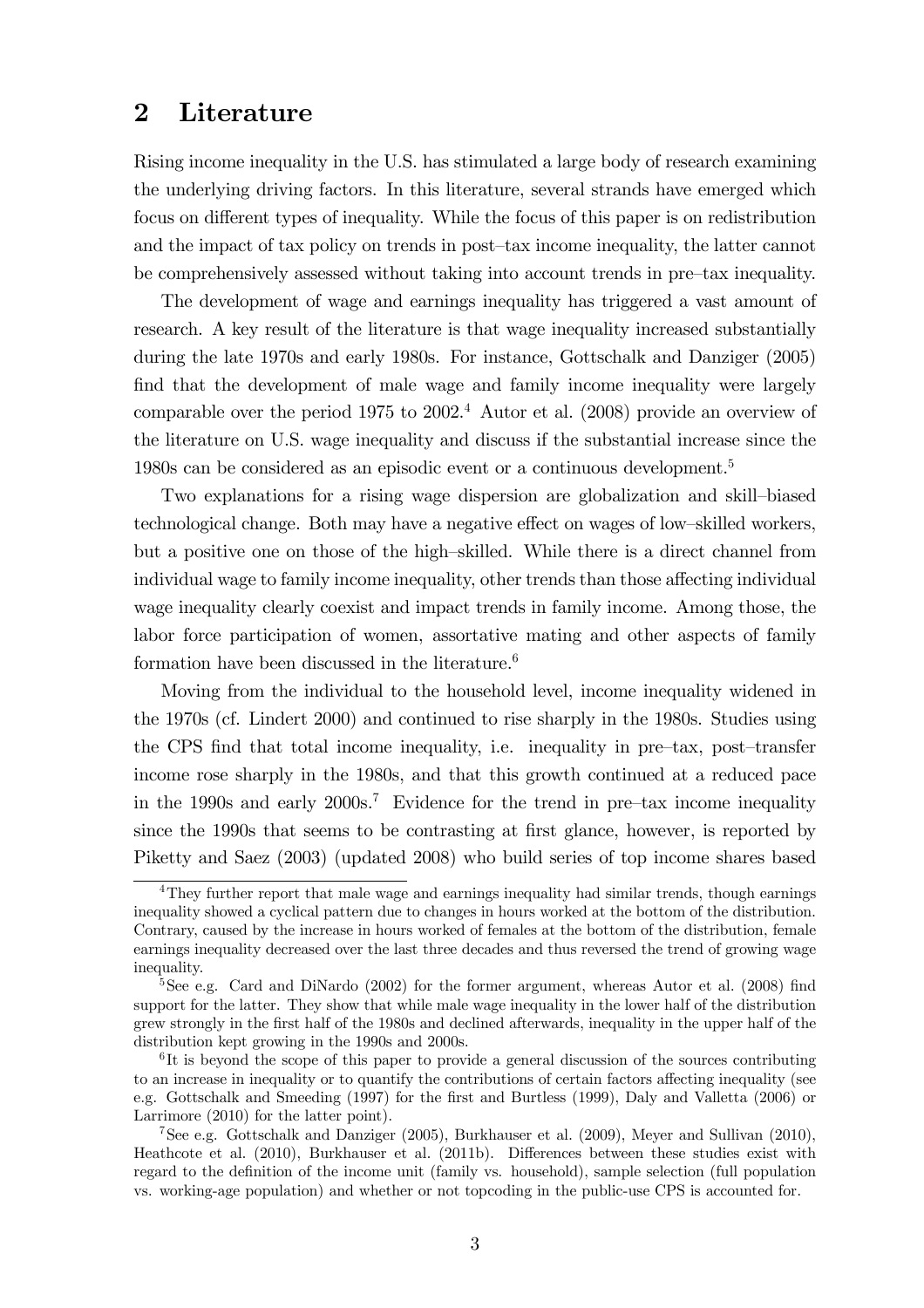on tax return data from the Internal Revenue Service (IRS). They find that the share of income held by the richest groups grew in the 1990's, and with the exception of the period 2000–2002, continued to rise in the following years.<sup>8</sup> Burkhauser et al. (2011a) seek to reconcile some of the findings from these two data sources. They use internal CPS data which are — compared with public—use CPS — much less affected by topcoding (although a number of other measurement and conceptual differences remain) and apply similar income definitions as Piketty and Saez (2003) do, namely pre—transfer, tax—unit income. They conclude that the rise in inequality from 1993 onwards is mainly due to gains made by the top 1 percent of the income distribution.

Recent studies which analyze trends in post—tax income inequality and redistribution in the U.S. are Meyer and Sullivan (2010) and Heathcote et al. (2010). The former find that post-tax income inequality started to increase later (in the late 1970s) than that of pre—tax income and that its increase in the 1980s occurred at a slower rate. Somewhat contrasting, one finding of the latter is that trends in pre— and post—tax income inequality had been similar in the 1980s, but the gap widened (and redistribution therefore increased) in the  $1990s<sup>9</sup>$ . A large part of redistribution in the U.S. takes place through tax expenditures. Since 1986, the Earned Income Tax Credit (EITC) has been extended in several steps and nowadays represents an important element of the federal tax system in terms of redistribution to the working-poor.<sup>10</sup> However, the redistributive capacity of the income tax system does depend — besides tax expenditures — on many factors such as the degree of progressivity, the relative importance of certain components and the distribution of pre—tax income.<sup>11</sup>

Our paper contributes to the strand of the literature which examines the impact of tax policy on post—tax income inequality. By extracting the direct policy effect through counterfactual simulations, we complement analyses conducted by Piketty and Saez (2007) or the Congressional Budget Office (2010). In these studies, shares of post—tax income and average federal tax rates are calculated for all income groups and similar time periods, but the estimates do not allow to isolate the direct policy effect since they reflect both legislative changes as well as other factors which influence tax rates. Some studies have conducted so-called "what if" calculations (cf. Poterba (2007), p.

<sup>8</sup>Further studies relying on IRS tax return data are Slemrod (1992), Feenberg and Poterba (1993), DeBacker et al. (2010) and Bakija et al. (2010) who, in particular, look at top incomes, though this list is not exhaustive.

<sup>9</sup>Note that a key difference between these two studies is the selection of the sample. While Meyer and Sullivan (2010) use the full CPS sample, the household-level sample in Heathcote et al. (2010) is restricted to those households with at least one member in working-age.

<sup>&</sup>lt;sup>10</sup>See e.g. Hotz and Scholz (2003), Meyer (2010) and Eissa and Hoynes (2011) who document the growing redistributive impact of this program.

<sup>&</sup>lt;sup>11</sup> For studies examining the progressivity of the tax system, see e.g. Kasten et al. (1994), Bishop et al. (1997), Alm et al. (2005) and Piketty and Saez (2007). The latter find that the progressivity of the overall federal tax system declined substantially at the top of the income distribution since the 1960s. Mitrusi and Poterba (2000) describe the growing importance of payroll taxes relative to the income tax since the early 1980s.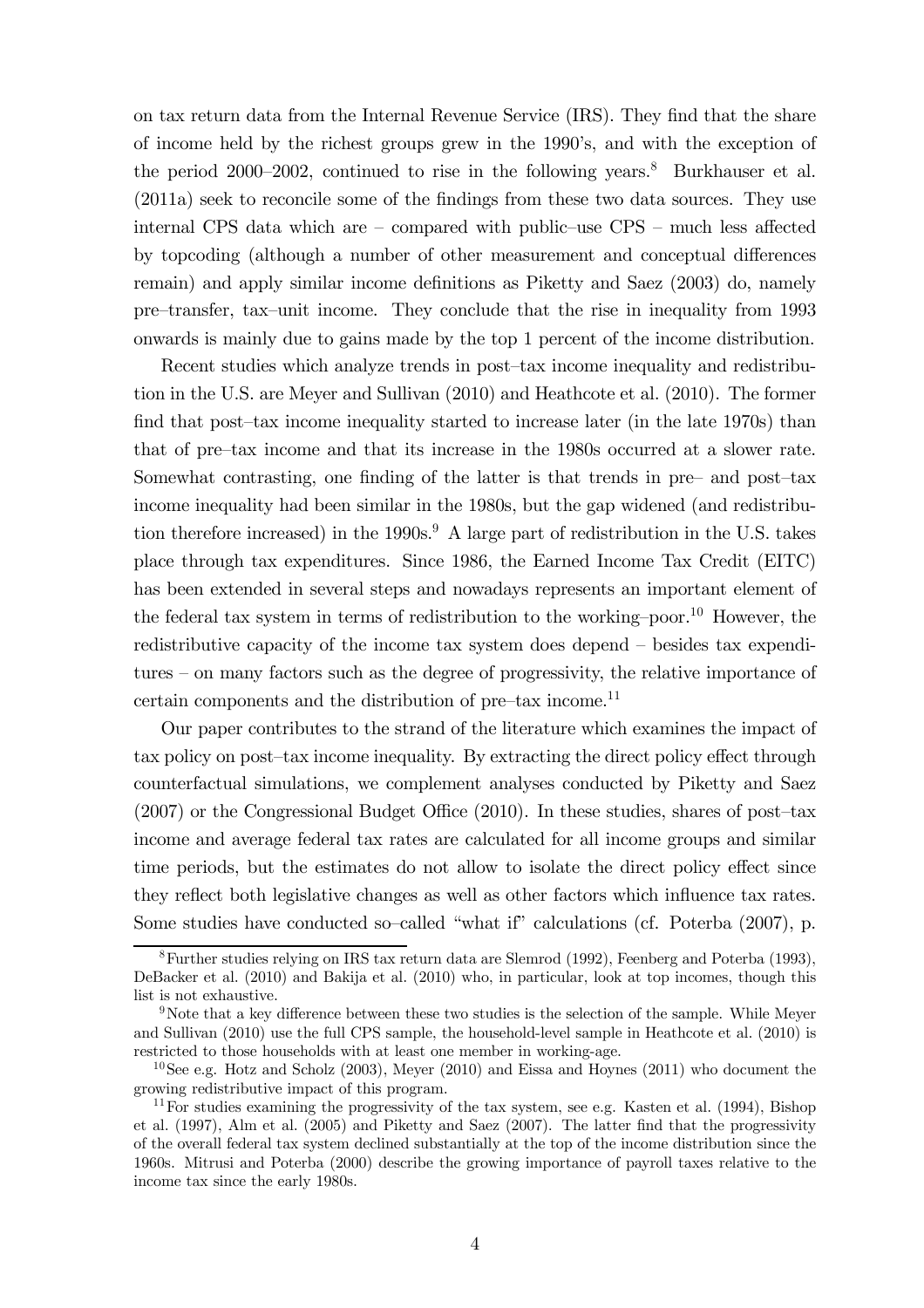630) but to the best of our knowledge, none of these papers have sought to identify a policy effect on a year—by—year basis over a long time period. We are aware of two contributions which explicitly consider — via counterfactual simulations — the impact of tax policy on the post—tax income distribution. In an analysis of policy changes during the 1980s, Gramlich et al. (1993) apply tax and transfer policies of 1980 and 1985 to the pre—tax income distribution of 1990. They report that 16 percent of the increase in the Gini coefficient from 1980 to 1990 are due to changes in taxes and transfers, although the exact scope of their study in terms of simulated taxes and transfers is not clear. More recently, Poterba (2007) conducts conceptually similar policy swaps by applying 2004 effective tax rates to the 2000 pre—tax income distribution and vice versa and examines the resulting effects on the share of post—tax (but before payroll tax) income accruing to various income groups. A key finding from this analysis is that the impact of changes in the pre—tax income distribution is approximately four times as large as the policy effect of changes in effective tax rates.<sup>12</sup>

#### 3 Methodology

#### 3.1 Decomposition

We follow the decomposition approach by Bargain and Callan (2010). Consider a data matrix y containing information on individuals' pre—tax income from different sources as well as various individual and household characteristics which are relevant for the calculation of income and payroll taxes. The tax function d represents the rules and structure of the tax system (e.g., marginal tax and contribution rates) while vector  $p$  accounts for all the monetary parameters (e.g., tax band limits). In this way, the distribution of post-tax income is represented by  $d_i(p^j, y^l)$  for tax rules of year i, tax parameters of year  $j$  and nominal incomes of year  $l$ . We shall also consider the possibility of nominally adjusting income levels and/or parameters p by an uprating factor  $\alpha$ . For instance, the counterfactual situation  $d_{t+1}(p^{t+1}, \alpha^{t+1}y^t)$  represents posttax incomes obtained by applying tax rules and parameters of year  $t+1$  on year t data nominally adjusted to year  $t+1$ . This backdrop, where the new policy is evaluated while holding the population constant, is used in the decomposition below. Symmetrically, we may evaluate the distribution obtained with the initial policy applied to the new population. For this, we need to construct a counterfactual  $d_t(\alpha^{t+1}p^t, y^{t+1})$  where tax

 $12$  Further studies examining the degree of redistribution of the U.S. income tax system by means of policy swaps are Kasten et al. (1994), Mitrusi and Poterba (2000), Alm et al. (2005), Leigh (2008) and Meyer (2010). However, these studies do not quantify how much of an observed change in post—tax income inequality is due to policy changes. Instead, the focus of these contributions is on the changing importance of income and payroll taxes over time (Mitrusi and Poterba 2000), on the progressivity of the income tax (Kasten et al. 1994 and Alm et al. 2005), the redistributiveness of state taxes (Leigh 2008) and the distributional effect of the EITC reform enacted through the American Recovery and Reinvestment Act of 2009 (Meyer 2010).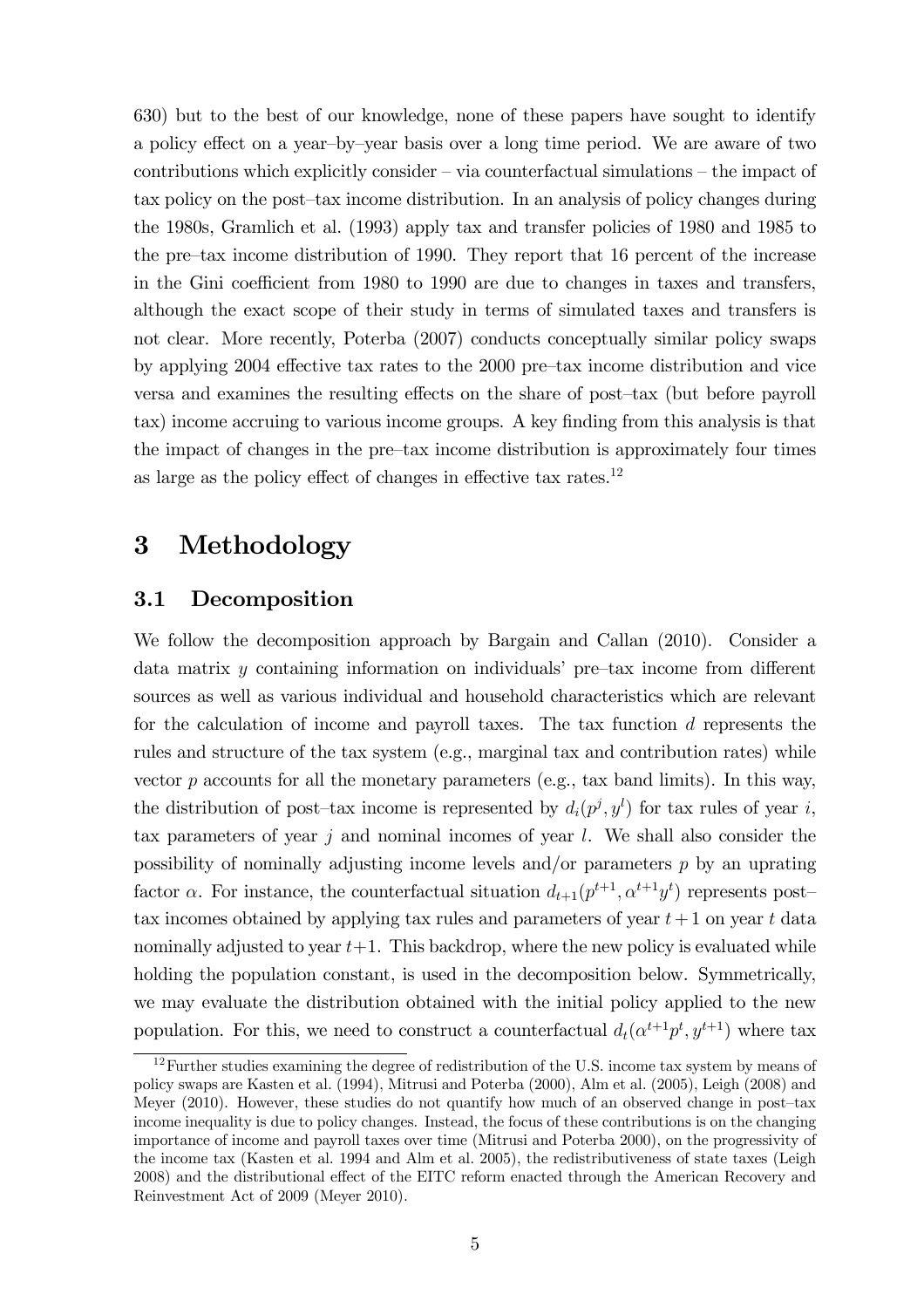parameters are uprated using the same factor  $\alpha^{t+1}$  as used to scale up the distribution of gross income between period t and  $t+1$ .<sup>13</sup> As further explained below, policy changes under study possibly combine changes in policy structure  $d$  and changes in parameters p (the 'uprating policy').

In the empirical part, we are interested in relative inequality indices  $I$ , computed as a function  $I\left[d_i(p^j, y^l)\right]$  of the simulated distribution of post-tax income. The advantage of the present approach is that we may use any inequality measure and not only those with specific properties (i.e., decomposable indices). In general, it is possible to decompose any scalar I, e.g. average and effective marginal tax rates, measures of tax redistribution or automatic stabilization. Characterize total change  $\Delta I$  in the inequality index I between initial and final period as

$$
\Delta = I \left[ d_{t+1}(p^{t+1}, y^{t+1}) \right] - I \left[ d_t(p^t, y^t) \right] \tag{1}
$$

and notice that the last term can also be written  $I[d_t(\alpha^{t+1}p^t, \alpha^{t+1}y^t)]$  since function d is linearly homogenous in p and  $y$ <sup>14</sup>. Then, the total change between periods t and  $t+1$  can be decomposed into the contributions of changing policy and of changing data (i.e., changing the underlying gross income distribution due to all effects not directly due to tax reforms). The policy effect can be assessed on end period data  $y^{t+1}$ , and in this case, the data or "other" effect is assessed on the base period tax system, yielding the decomposition I:

$$
\Delta I = \underbrace{I[d_{t+1}(p^{t+1}, y^{t+1})] - I[d_t(\alpha^{t+1}p^t, y^{t+1})]}_{\text{policy effect I}} + \underbrace{I[d_t(\alpha^{t+1}p^t, y^{t+1})] - I[d_t(\alpha^{t+1}p^t, \alpha^{t+1}y^t)]}_{\text{other effect I}}
$$

Notice that in this case, base period tax parameters are applied to end period data  $y^{t+1}$  after nominal adjustment, i.e., writing parameters as  $\alpha^{t+1}p^t$ . Symmetrically, the decomposition can be written as a policy effect assessed on base year data followed by a change in underlying data conditional on the new policy. This decomposition II is thus written as:

<sup>&</sup>lt;sup>13</sup>A measure  $d_t(p^t, y^{t+1})$  would not be consistent since base-period parameters would be artificially applied to end-period income levels. For instance, previous tax band thresholds would be applied to new and possibly higher income levels, thereby generating artificial 'fiscal drag' (see Saez 2003 or Immervoll 2005).

<sup>&</sup>lt;sup>14</sup>Converting tax parameters and income from dollars into euros does not change the relative location of households in the distribution of post—tax income.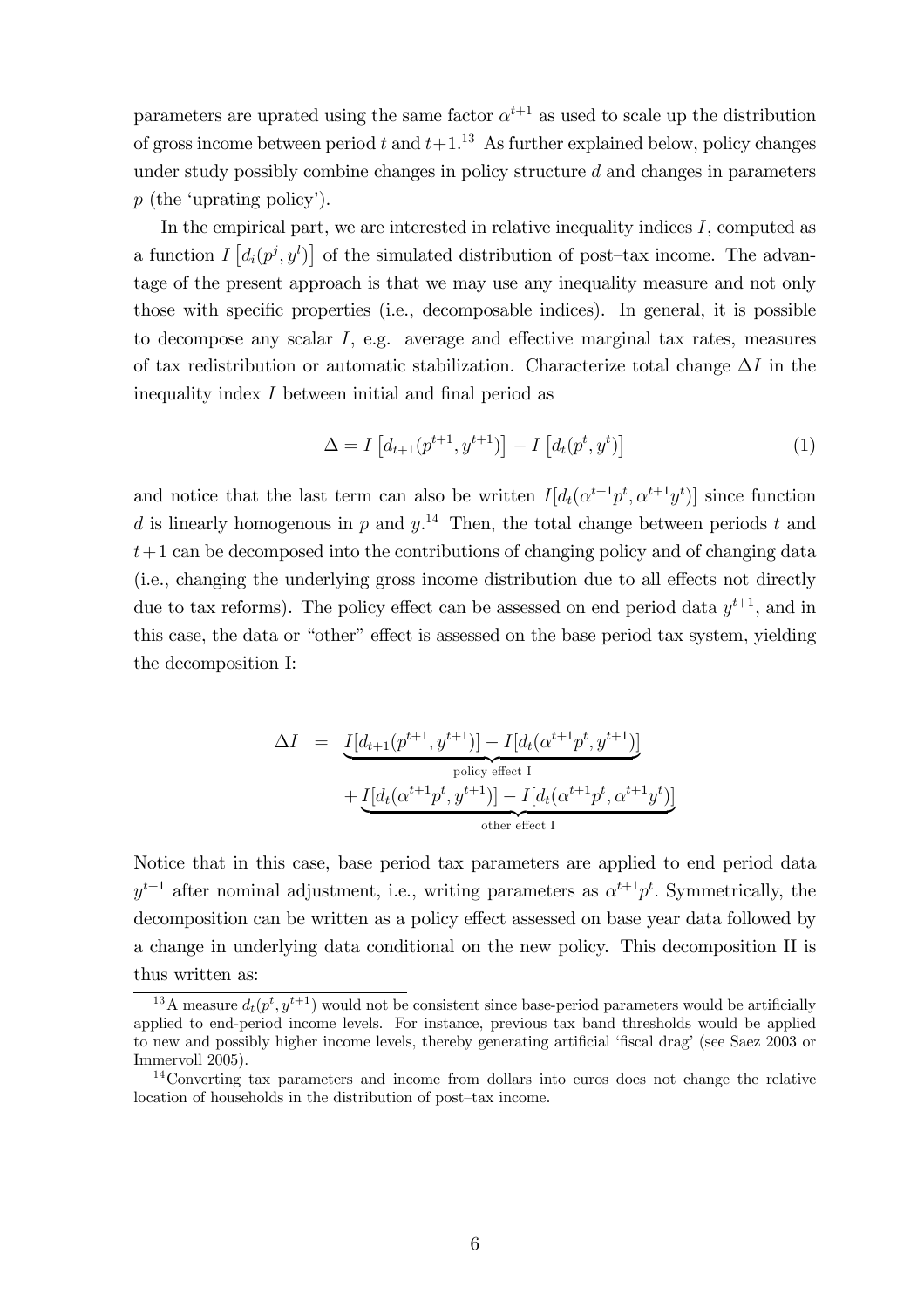$$
\Delta I = \underbrace{I[d_{t+1}(p^{t+1}, y^{t+1})] - I[d_{t+1}(p^{t+1}, \alpha^{t+1}y^t)]}_{\text{other effect II}} + \underbrace{I[d_{t+1}(p^{t+1}, \alpha^{t+1}y^t)] - I[d_t(\alpha^{t+1}p^t, \alpha^{t+1}y^t)]}_{\text{policy effect II}}.
$$

In this case, the end—period tax system is evaluated on nominally—adjusted base—period data  $\alpha^{t+1}y^t$ .

As the decompositions are *path dependent*, we simply average policy and other effects respectively over the decompositions I and II. Doing so corresponds to the suggestion of Shorrocks (1999) of using a Shapley value procedure whereby the contribution of a given factor (to a change in the statistic  $I$ ) is obtained by extracting the marginal contribution of eliminating this factor and averaging these marginal contributions over all possible elimination sequences. In the empirical sections, however, we shall verify that results based on decompositions I and II are not too different to each other and to the average Shapley decomposition result.

In the decompositions, it is important to understand that the nominally—adjusted tax schedule,  $\alpha^{t+1} p^t$ , is not identical to the *actual* set of parameters  $p^{t+1}$  as decided by the policy—maker. Hence, the policy effect does not only capture the effect of changes in policy structure  $(d_t \text{ to } d_{t+1})$  on the income distribution but also the *actual* uprating policy (shift from  $p^t$  to  $p^{t+1}$ ) against a scenario where parameters are adjusted in line with the uprating factor  $\alpha^{t+1}$ . The way tax brackets are uprated by governments can have important implications for the income distribution and public spending in the long run. Standard practice consists in one of the three following options: (1) no uprating, (2) uprating according to the level of price inflation, (3) uprating according to the level of earnings growth. With non—indexation of tax brackets in progressive systems, or price indexation when incomes rise faster than prices, the total number of tax payers (and the number of higher—rate taxpayers) increases. This phenomenon of 'fiscal drag' or 'bracket creep' must affect the final distribution of post—tax income (see Saez 2003 and Immervoll 2005). In our empirical application, we use changes in the consumer price index. This reference situation is extensively used in policy analyses of tax reforms (cf., discussion in Clark and Leicester 2004). This choice is also justified on historical ground as it aims to guarantee some continuity in the evaluation of policies (see Sutherland et al. 2008). In a robustness check (see section 4.3), we rely on a more conservative approach based on nominal wage growth, i.e., a distributionally—neutral backdrop (cf. Bargain and Callan 2010). A related issue is the question whether it is interesting to further decompose our policy effect into the contributions of structural changes and uprating policy, respectively. For some types of reforms, these two components are usually intertwined in a way that makes the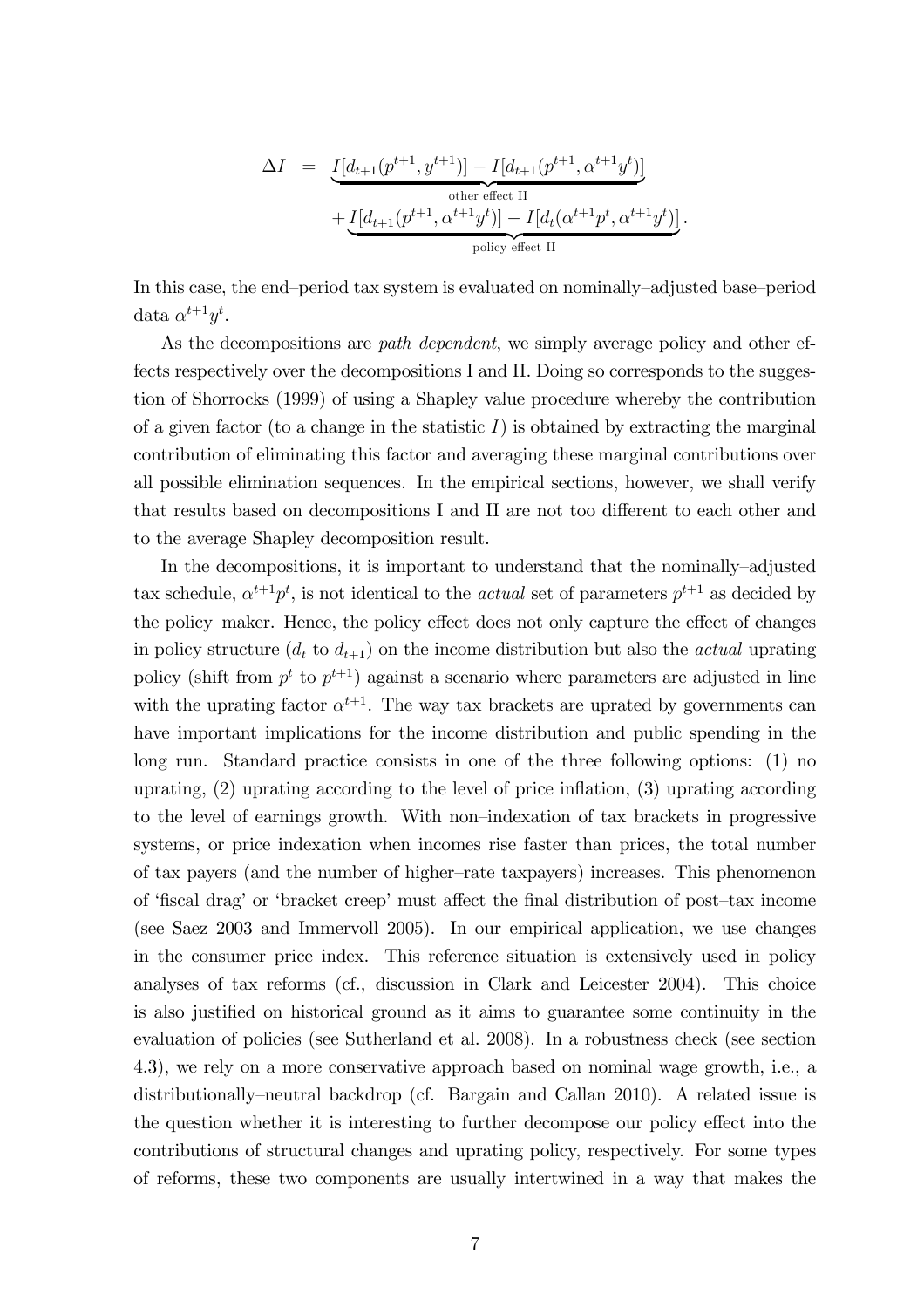distinction irrelevant and arbitrary. For instance, a change in the maximum amount of EITC, other monetary parameters being held constant, also entails a necessary change in the phase—in and phase—out rates. Classifying the former as uprating policy change and the latter as "structural" policy change is probably meaningless. However, in the empirical results, we should pay attention to periods where uprating policies were subject to specific changes, typically price—indexation policies during high inflation periods.

With the present approach, we are able to account for direct effects of tax policy changes but don't consider the indirect response to changes in tax policy (Poterba (2007), p. 632–633, Slemrod (1992), p. 108).<sup>15</sup> For instance, reforms may affect labor supply behavior and hence the distribution of gross income. In particular, the EITC reforms have been shown to change substantially participation rates among married couples and single mothers (cf., Eissa and Hoynes (2006), among others). In addition to adjustments in participation or work hours, tax reforms may affect many different other margins (e.g., tax evasion) and change the tax base at all levels and in particular at the top of the distribution. This point is investigated in the new tax responsiveness literature (Feldstein 1995, Gruber and Saez 2002 and Saez et al. 2011). Hence, further research may account for this indirect effect, which could be handled in the present decomposition framework. However, as we look at year—to—year changes, the "other effect" should more or less equal the indirect, behavioral effect as other, structural changes are unlikely to occur in the short—run.

#### 3.2 Data

Several data sources have been used in studies focusing on the impact of taxation on income inequality, in particular tax return data (e.g. Piketty and Saez 2007) and household surveys such as the CPS (e.g. Alm et al. 2005). It is well-known that there are pros and cons for both types of data sources (Poterba 2007). In brief, tax return data allow to precisely calculate top income shares, but do not contain information about non—filing households (typically at the bottom of the distribution) and lack certain (tax—relevant) components of household income. The CPS is a rich micro data set of U.S. households and a primary data source for investigating income and distribution trends. It is also the source for official U.S. government statistics on (un)employment and poverty. However, it does not contain information with respect to itemized deductions which might affect our results. Further, for confidentiality reasons, the U.S. Census Bureau "top codes" (i.e. censors) all income sources, with differences in methods between some years. This can cause a downward bias of income

 $15$ Piketty and Saez (2007), p.9, however, argue that given the controversy about behavioral responses to taxation "[...] considering the basic case with no behavioral response is a useful starting place".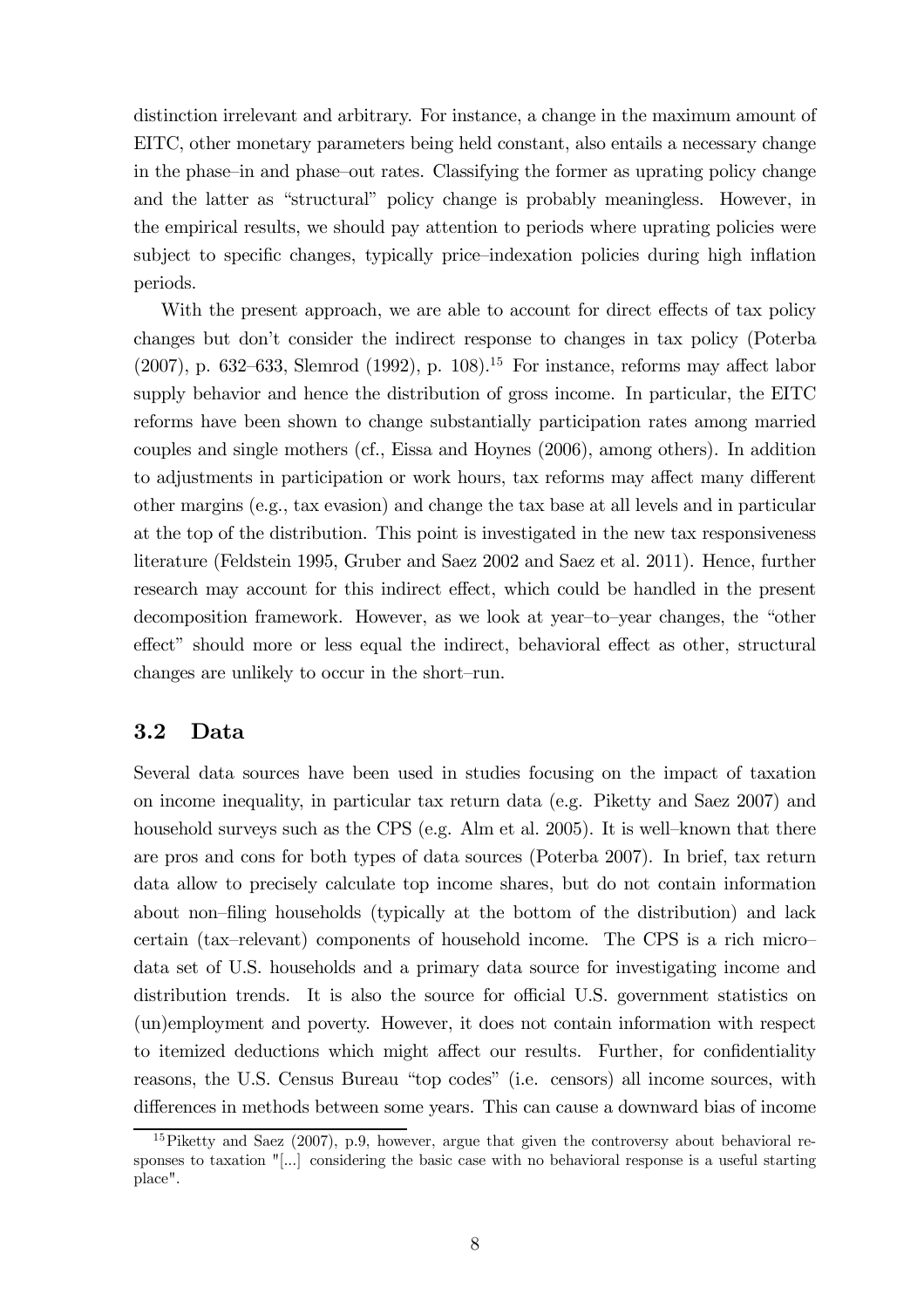inequality estimates.

In this study, we use data from IPUMS—CPS (Integrated Public Use Microdata Series, Current Population Survey) which is a harmonized set of data of the Annual Social and Economic 'March' Supplement (ASEC) comprising the years 1962—2010. The CPS is a monthly U.S. household survey representative of the civilian non—institutional population and jointly conducted by the U.S. Census Bureau and the Bureau of Labor Statistics. Importantly, we are able to overcome the shortcomings associated with this data source. First, to alleviate the problem of topcoding, we use an extended series of cell means constructed from internal CPS (see Larrimore et al. 2008 and Burkhauser et al. 2010) which enables us to closely replicate inequality trends found in the internal CPS data.<sup>16</sup> Further, we focus our analysis on percentile ratios such as the  $90/10$ ratio which is standard in the U.S. income inequality literature (see e.g. Gottschalk and Danziger 2005, Meyer and Sullivan 2010). Second, for the imputation of itemized deductions we use data from the Internal Revenue Service (IRS). These are representative micro—level tax return files compiled annually by the Statistics of Income (SOI) division of the IRS. In a sensitivity check, we explore how our results are affected by this imputation (see section 4.3).

## 3.3 Sample selection, income concepts and the calculation of counterfactual scenarios

Our sample solely includes non—elderly households meaning that at least one member of the household is in working—age, i.e. between the ages of 15 and 64. The motivation for this sample selection is driven by the fact that our analysis entirely focuses on tax policy and does not consider the policy effect of transfers targeted to the elderly. In a robustness check, we recalculate our results for the full population. We use the square root of household size as equivalence factor in order to account for economies of scale within households (see e.g. Atkinson et al. 1995 or Burkhauser et al. 2009).

Throughout this paper, we focus on pre— and post—tax income inequality which are defined as commonly done in the literature (e.g., Heathcote et al. 2010 and Meyer and Sullivan 2010). Pre—tax income is taken from the data and follows the Census definition of money income that is used to measure poverty and inequality. It is computed as the sum of market income (sum of pre-tax wage and salary income, business and farm income, interest, investment, and rental income) plus private (e.g. alimony) and public transfers (e.g. unemployment benefits, Social Security, SSI, welfare payments). Post—tax income is defined as pre—tax income minus the simulated components of the income tax system including federal income taxes, state income taxes, employee social

<sup>&</sup>lt;sup>16</sup>Note that even internal CPS data is censored. However, Burkhauser et al. (2011a) show that with internal CPS data, it is possible to match top income shares reported by Piketty and Saez (2003) who use Internal Revenue Service (IRS) tax return data.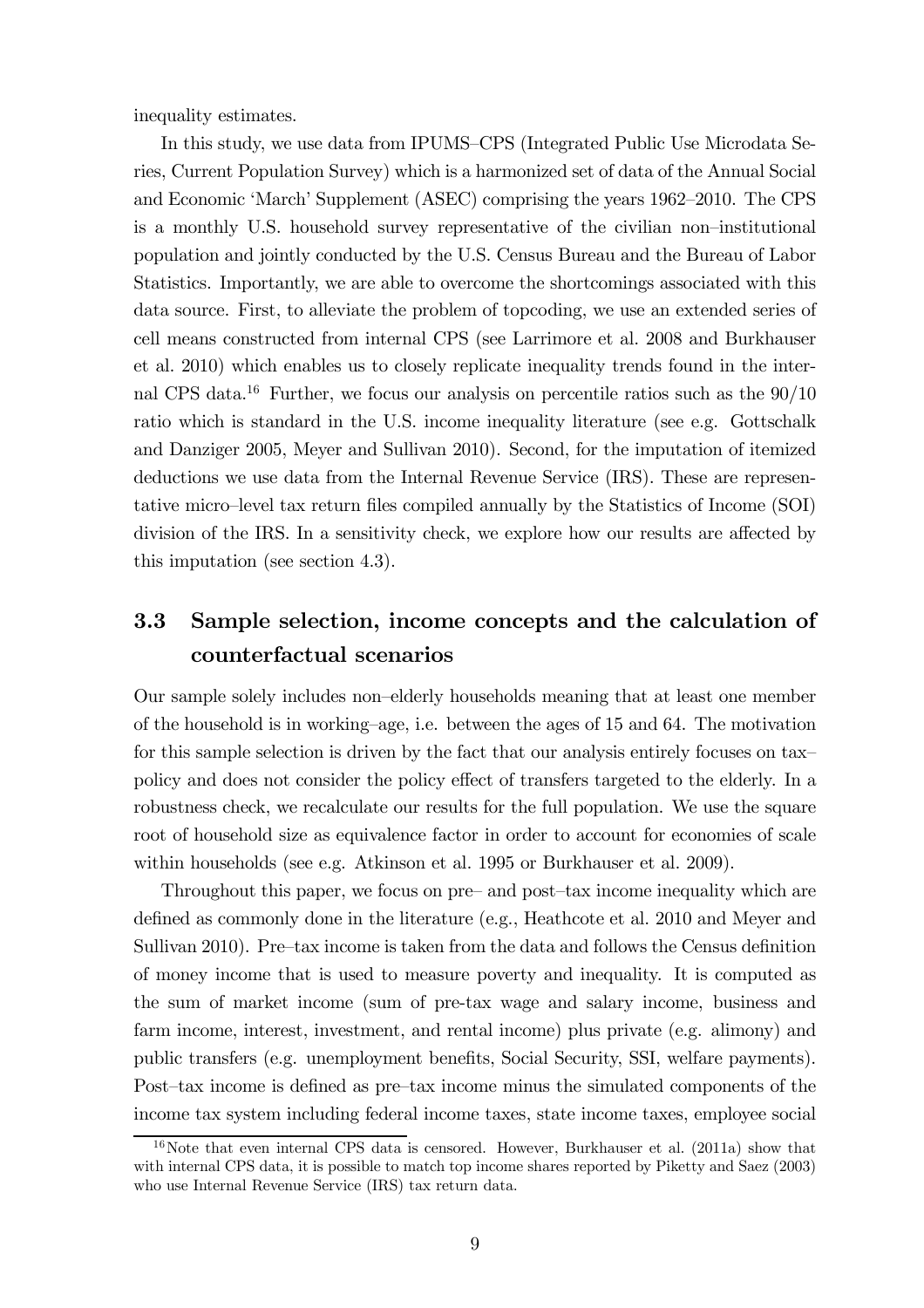insurance contributions (payroll taxes), and tax credits (e.g. EITC).

For the calculation of the baseline as well as for counterfactual scenarios and the isolation of the tax policy effect  $-$  i.e. applying policy parameters from the base period to the population of the end period or policy parameters from the end period to the population of the base period – we use NBER's simulation model TAXSIM.<sup>17</sup> The simulation approach allows conducting a controlled experiment by changing the parameters of interest while holding everything else constant which avoids endogeneity problems when identifying the effects of the policy reform under consideration (cf. Bourguignon and Spadaro 2006). When assessing the isolated role of tax policy on income inequality, we are thus able to account for changes in federal and state level income taxes as well as payroll taxes and tax credits such as the EITC. Our analysis spans the period 1978 until 2009.

#### 3.4 Tax history

In this section, we briefly outline the major changes in the U.S. federal income tax system from 1978 until 2009 which are also summarized in Table 1. We concentrate on large legislative changes which drive the tax policy effect described later in this section. Reforms of interest are the Revenue Act of 1978 (RA78), the Economic Recovery Tax Act of 1981 (ERTA81), the Tax Reform Act of 1986 (TRA86), the Omnibus Budget Reconciliation Act of 1990 and 1993 (OBRA90 and OBRA93), the Taxpayer Relief Act of 1997 (TRA97), the Economic Growth and Tax Relief Reconciliation Act of 2001 (EGTRRA01), the Jobs and Growth Tax Relief Reconciliation Act of 2003 (JGTRRA03) and the American Recovery and Reinvestment Act of 2009 (ARRA09).

The aim of RA78 was to enhance real GDP growth (Romer and Romer 2009). For that purpose, by widening tax brackets and reducing the number of tax rates, individual taxes were reduced. Further, at that time inflation was relatively high and individual income tax parameters were not fixed for inflation so that "bracket creep" led to increases in income tax revenue as a percentage of GDP. RA78 to some extent attenuated this effect and caused a yearly reduction in tax revenue of on average 0.83 percent of GDP in the four years after the reform (c.f. Tempalski (2006) for estimates of revenue effects mentioned in this section).

ERTA81 introduced the indexation of individual income tax parameters which became effective in 1985. Tax cuts were phased in over the years 1982—1984, with a reduction of top marginal tax rates from 70 to 50 percent in 1982 and of other tax rates by 23 percent in three annual steps. Further, the income threshold for the top rate substantially increased from \$85,600 in 1982 to \$109,400 (1983) and \$162,400 (1984) for married couples filing jointly. Similar threshold increases occurred for cou-

<sup>&</sup>lt;sup>17</sup>For more information on TAXSIM see Feenberg and Coutts (1993) or visit http://www.nber.org/taxsim/.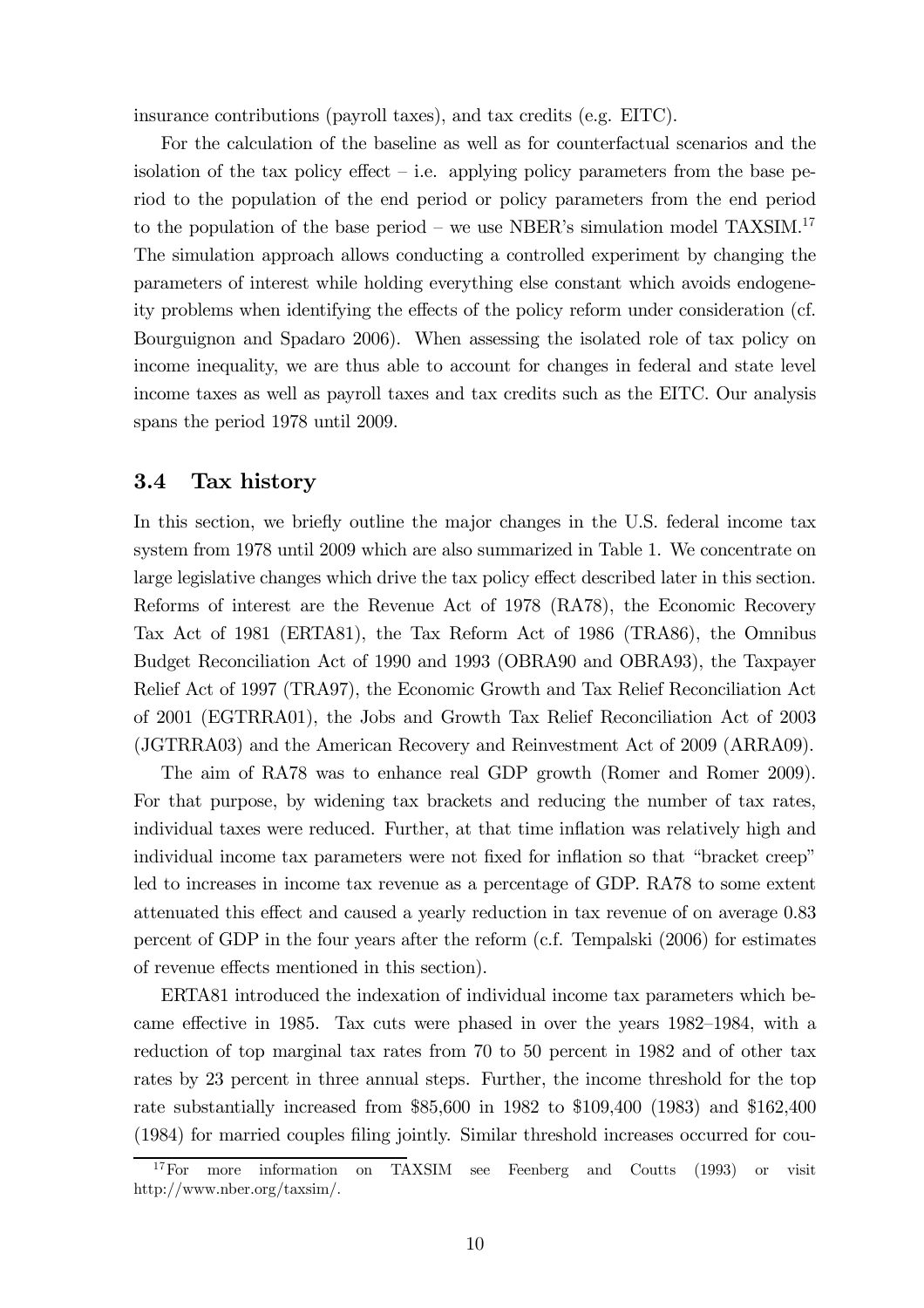ples filing separately and singles. The reduction in tax revenue amounting to 2.89 percent of GDP (four year average) was substantially larger than for RA78.

The motivation of TRA86 was to make the tax system simpler and more conducive to long—run growth (Auerbach and Slemrod 1997 and Romer and Romer 2009). Key aspects of the reform were the broadening of the tax base and reductions in marginal tax rates. Consequently, the reform was almost revenue neutral. TRA86 further lowered the top marginal rate to 38.5 percent in 1987 and to 28 percent in 1988, reduced the number of tax brackets from 15 in 1986 to four in 1988, but also substantially expanded the EITC with financial benefits for low—income households.

Reforms in the 1990s which had considerable direct policy effects are OBRA90, OBRA93 and TRA97. OBRA90 contained increases in income taxes as well as expansions of the EITC and other low—income credits. Further, payroll taxes were increased by lifting the taxable maximum for Hospital Insurance which were finally abolished in 1994. OBRA93 then led to the largest single expansion of the EITC (cf. Eissa and Hoynes 2011), and further increases in income tax rates were implemented, e.g. the top rate rose from 31 to 39.6 percent in 1993. The EITC became much more generous in 1994 with higher maximum credits and an expansion to single workers with no children. These EITC expansions continued in the next years. The revenue effect of OBRA90 and OBRA93 was — again evaluated on a four year average — positive and amounted to 0.5 and 0.63 percent of GDP, respectively. TRA97 lowered capital gains tax rates and introduced additional tax credits (child and education tax credits).

EGTRRA01 and JGTRRA03 were characterized by reductions in marginal tax rates, both for low— and high—income families, expansions of the child tax credits, and reductions in taxes on dividends. In 2003, JGTRRA accelerated those provisions of EGTRRA which were not set to become effective until 2006. Both reforms had a revenue—decreasing effect  $(-0.71 \text{ and } -0.57 \text{ percent of GDP}, 4 \text{ year average})$ .

Finally, ARRA09 was a countercyclical fiscal stimulus program in response to the severe economic contraction in 2008/2009. It contained, among other measures, individual tax cuts and adjustments of the Alternative Minimum Tax (AMT) which, together with some business tax incentives, accounted for \$263.3 billion of the total \$787 billion program at the end of December 2009 (see e.g. Council of Economic Advisors 2010a). Important tax measures were the creation of the Making Work Pay Credit, a refundable tax credit of up to \$400 for working individuals and up to \$800 for married taxpayers filing jointly, the American Opportunity Tax Credit, EITC expansions and an extension of the AMT relief to 2009 as well as an increase in the AMT tax exemption (Council of Economic Advisors 2010b, Tax Policy Center 2011).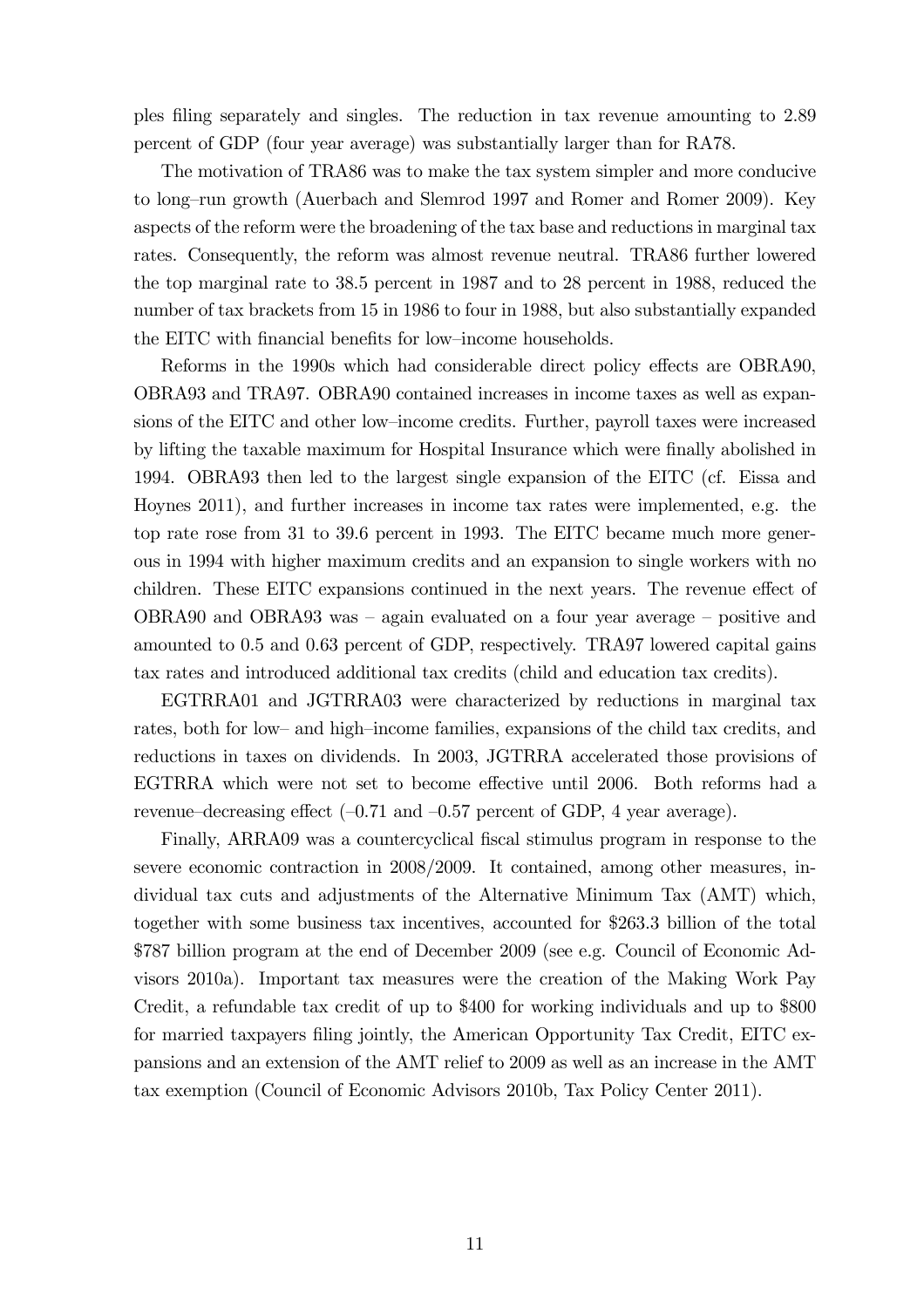#### 4 Results

#### 4.1 Trends in average tax rates and income inequality

Before we turn to the decomposition analysis, we first describe the general trend in average tax rates and income inequality during the observation period. For the calculation of average tax rates, we group households by quintiles of market income and calculate the share of income paid in federal and state level income taxes.<sup>18</sup> We account for tax expenditure on the federal and state level. Results are reported in Figure 1. Compared with the average tax rates for households at the top and the bottom of the income distribution, those for the second to fourth income quintile show less variation and are combined in one series. The average tax rate for the highest quintile decreased from a peak in 1981 (almost 30 percent) until reaching the trough in 1990 (23 percent). It constantly increased in the 1990s reaching again the 30 percent level in 2000 before it started to fall in the following years. Contrary, the average tax rate for households in the lowest income quintile was almost constant until 1990 and turned negative afterwards. It decreased dramatically in the period from 1990 to 1996 due to expansions of the EITC. After a slight increase in the second half of the 1990s, it fell again after 2000. Marked changes in average tax rates occured especially during the Great Recession period of 2008/2009. While the average tax rate for the lowest quintile increased sharply in 2008, the drop in 2009 was even larger. The increase in 2008 was due to the substantial decline in market income of households at the bottom of the distribution (see also Figure 2) which was caused by an unprecedented rise in the unemployment rate. In fact, this trend continued in 2009 with the unemployment rate reaching a peak of 10.1 percent in October 2009 (U.S. Department of Labor. Bureau of Labor Statistics 2010), but at the same time, discretionary policy measures enacted through ARRA09 (cf. section 3.4 and Table 1) became effective and led to a sharp decline in tax liabilities, particularly for low income households (Council of Economic Advisors 2010b).

Income inequality in the United States has increased dramatically over the past 30 years. For instance, for households headed by working—age individuals, market incomes in the upper part of the distribution show an upwards trend in almost all periods since 1978, while they increased remarkably little in the middle and show large and sustained declines at the bottom during and after recessions (cf. Figure 2). This is particularly true for the recent economic crisis.

The following analysis is essentially based on three percentile ratios which capture different parts of the income distribution  $(90/10, 90/50, 100)$  and spans the period from 1978 to 2009. Importantly, we now focus on pre— and post—tax income

<sup>18</sup>Cf. Piketty and Saez (2007) who also rank families by market income, but focus on federal taxes. Contrary, estimates for average tax rates of the Congressional Budget Office (2010) are based on comprehensive household income including cash transfers and in-kind benefits.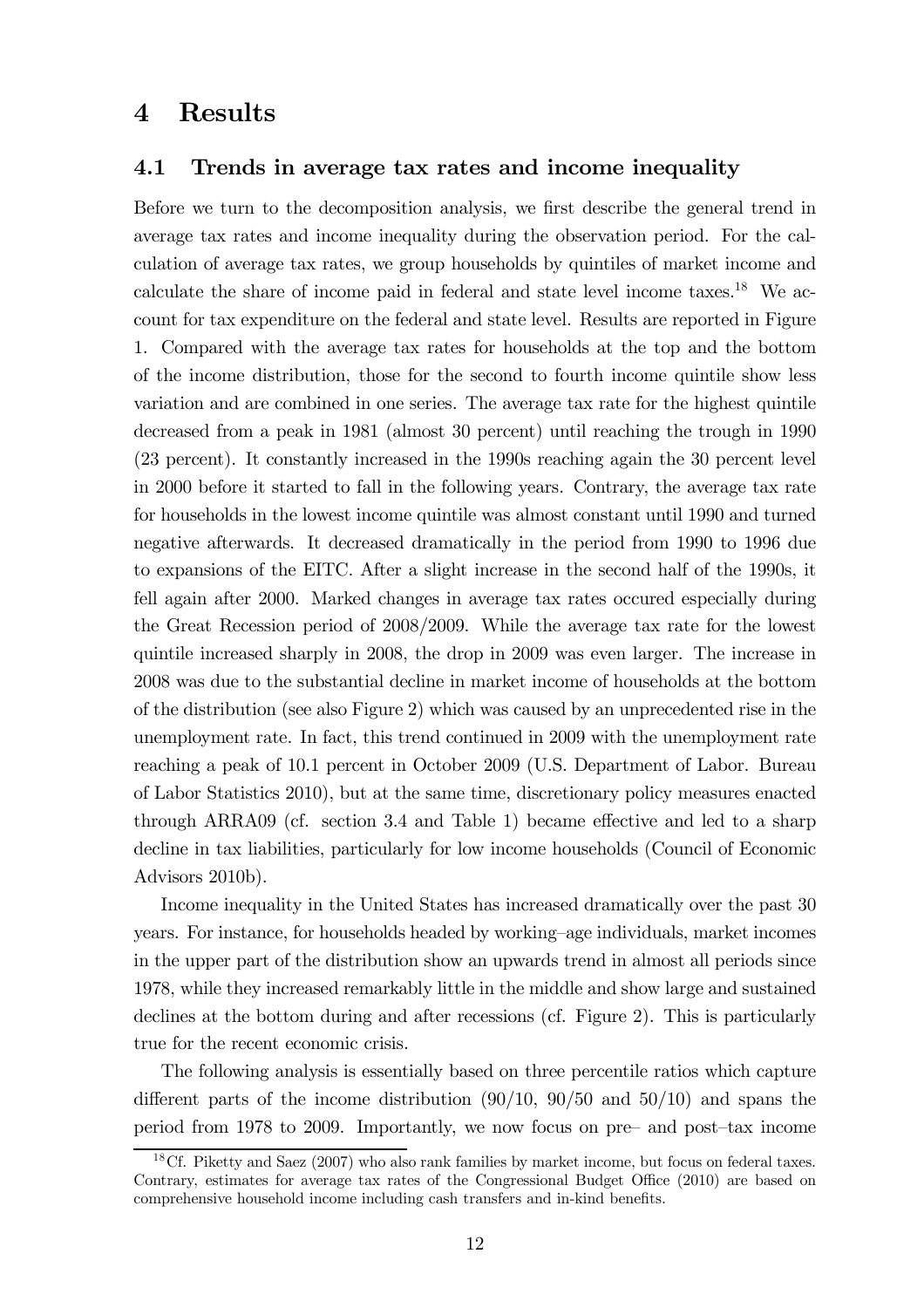instead of on market income (cf. section 3.3). We first describe the overall trend in pre—tax inequality. Figure 3 reports the percentile ratios at each point in time while Figures 4—7 show the absolute change relative to the starting year 1978 (black dots). The 90/10 ratio for household pre—tax incomes increases by roughly 3.2 points (from 6.1 to 9.3, or by 52 percent) over the period as a whole. The upper and lower half of the distribution equally contribute to this increase. In line with other studies on inequality trends, the increase was particularly steep until the early—mid 1990s (see section 2). The gap between the 90th and the 10th percentiles then dropped until 2000 before rising again at a reduced pace in the years before the Great Recession and accelerating during the 2008-2009 period (cf. Burkhauser and Larrimore 2011).

Post—tax inequality series closely follow the pre—tax series, but with some differences between the three ratios as is illustrated in Figures 4—7. The dark triangles show the difference between the series for pre— and post tax inequality (i.e. the line "measured redistribution" gives the differential between pre—tax inequality in period  $t$  relative to its base year value in 1978 and post-tax inequality in  $t$  relative to the base year). Although there are some fluctuations, the overall picture is one of a rather constant (in case of  $90/10$  and  $50/10$  ratio) or slightly decreasing  $(90/50)$  difference in preand post—tax inequality in the 1980s. Beginning in the early 1990s, however, the difference started to increase for all three measures until reaching a peak in the late 1990s (90/10 and 50/10 ratio) or the early 2000s (90/50 ratio). After a slight reduction, all three series remained constant until the mid 2000s. This development is in line with previous research, see e.g. Heathcote et al. (2010) who report similar trends for the Gini coefficient. During the Great Recession period, post—tax inequality increased significantly in 2008, whereas part of this increase was reversed in 2009 due to the tax cuts enacted through ARRA09.

The fact that the difference between pre— and post—tax income inequality largely remained constant during the 1980s and became larger in certain periods (in particular during 1989—1994 for the 90/10 and 50/10 ratio and until the early 2000s for the 90/50) shows that the overall redistributive capacity of the U.S. income tax system significantly rose during these periods (see e.g. Heathcote et al. 2010). However, it can be suspected that this increased redistributive effect was driven by the very pronounced increase in pre—tax inequality over time. Clearly, actual policy effects and the indirect role of pre—tax income changes cannot be disentangled with a simple comparison of pre and post—tax inequality. As explained in our methodology section, the decomposition analysis that follows allows us to separate both effects by controlling for the underlying pre—tax income distribution.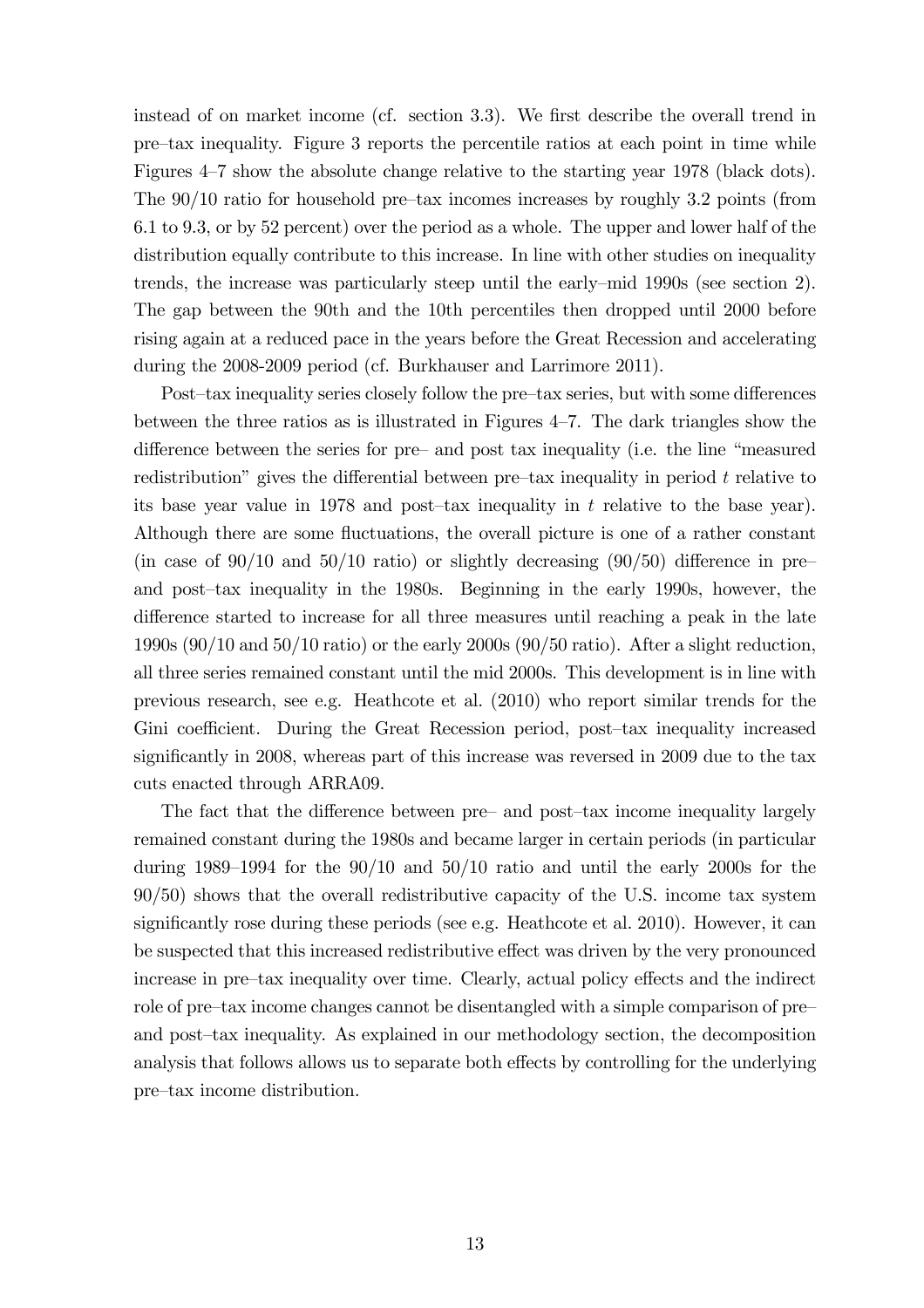#### 4.2 Decomposition results

We first illustrate the decomposition procedure with Tables 2–4. In each of these tables, we compare two years, i.e., before and after important legislation changes have been enacted (base and end year). We decompose the total change in post—tax inequality into two components. The first is due to tax policy reforms (tax policy effect) while the second is due to changes in the underlying data ("other" effect). Precisely, the latter effect accounts for changes in the distribution of market income (labor or capital income), in the population (participation rates, household structure which affects equivalence scales) and in replacement incomes which are included in pre—tax income (e.g. unemployment benefits or welfare payments). For instance, Table 2 analyzes changes in inequality which occurred between the base year 1978 — the year when the RA78 reform was enacted — and year 1980 when it was fully phased—in. The left part of the table reports the different components of the decomposition as detailed in section 3, including base and end period scenarios  $((0)/(1)$  and  $(4)$  respectively) as well as all the relevant counterfactuals (scenario (2) answers the question how large inequality would have been, had the tax system of 1978 been in place in 1980; (3) is the counterfactual scenario of the 1980 tax system being in place in 1978). The column labeled " $(4)$ - $(0)$ " shows the total change in inequality over time. The right part of the Table reports both the policy and "other" effect for decompositions I, II and the Shapley—value approach.

The other effect. To understand the decomposition results, we start with the "other" effect which is shown in the last column of Tables 2—4 for the Shapley—value decomposition. A substantial part of the increase in post—tax income inequality which can be observed in those periods during which the large tax reforms were phased—in was due to changes in the pre—tax income distribution. For example, the 90/10 ratio would have increased by 0.28 points from 1978 to 1980 if no tax policy change had occurred (cf. Table 2 for the years 1978—1980). The sign of the inequality change due to the other effect is also positive for the reform periods 1981—1984 and 1986—1988. This partly captures income shifting from the corporate to the individual sector, especially after TRA86 (see e.g. Feenberg and Poterba 1993 and Slemrod 1996). The other effect is even more pronounced for some of the following reform periods, especially for the period from 1989 to 1994 which was characterized by a steep increase in inequality (see last section). In this period, the 90/10 ratio of post—tax income would have increased by 0.54 points — a larger effect as was actually observed (cf. Table 4 for the period 1989—1994) — in the absence of any changes in tax policy.

The direct policy effect. Following a chronological order, we start with RA78 to assess the effect of legislative changes in tax policy on post—tax income inequality. As can be seen from the Shapley—value policy effect, RA78 counteracted the trend of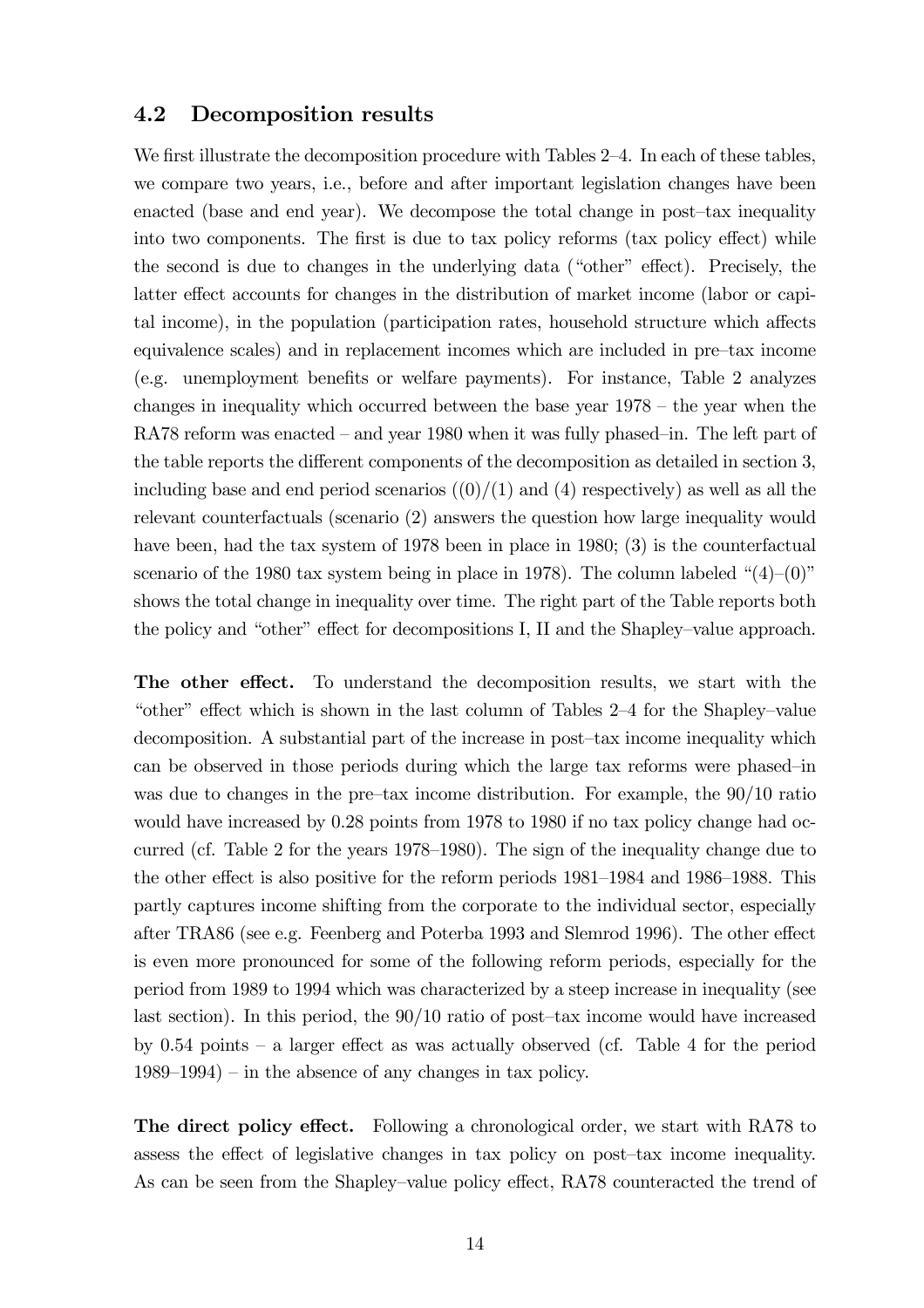growing inequality. However, the inequality—decreasing effect of tax policy was not large enough to offset the overall trend of growing inequality. The tax policy effect led to a reduction in all inequality measures considered in our analysis. Results for decompositions I and II yield almost identical effects.<sup>19</sup>

A different picture emerges for the two large tax reforms in the 1980s. The effect of ERTA81 was to exacerbate the trend of growing inequality over the years 1981—1984, with  $35-50$  percent of the increase in post-tax inequality – depending on the chosen inequality measure — due to the reform (i.e. the tax—policy effect divided by the total change in post—tax inequality).

Contrary to ERTA81, TRA86 certainly contained both inequality—increasing (reduction in top marginal tax rates) and —decreasing elements (expansion of EITC, tax base broadening). This can be seen in the last two columns of Table 3 (1986—1988). The policy effect of TRA86 led to a slight decrease (increase) in inequality at the bottom (top) of the distribution  $(50/10$  and  $90/50$  ratio). Interestingly, the inequalityincreasing effect of TRA86 on the Gini coefficient as well as the 90/10 and 90/50 ratios was even larger than the increase due to changes in the pre—tax income distribution. The contribution of tax policy to the growing post—tax inequality ranges between 67—76 percent for this period.

The period in the early 1990s was then characterized by steep increases in pre— and post—tax income inequality. OBRA90 and OBRA93 counteracted — at least to some extent — the rapidly growing inequality at that time. Comparing the years 1989 and 1994, i.e. the year before OBRA90 was enacted with the year when OBRA93 was effective (cf. Table 4, 1989—1994), one can conclude that the overall effect of these reforms was inequality—decreasing, especially in the lower half of the distribution due to large expansions of the EITC. The tax policy effect worked in the opposite direction as changes in the pre—tax income distribution and made up 75 percent of the other effect for the lower part of the distribution, whereas it was negligible for the upper part of the distribution.

Finally, we show in the lower part of Table 4 (2000—2004) that the effect of EGTRRA01 and JGTRRA03 was to increase inequality, in particular in the middle and at the top of the distribution through reductions in marginal tax rates. However, overall the policy effect was moderate compared with the increase in inequality due to changes in the pre—tax income distribution and accounted for up to 22.2 percent of the total increase in post—tax inequality. An overall assessment of the policy effect of ARRA09 is not possible yet as its measures extend to 2010 for which no data are available at the time of writing of this paper. However, its impact on average tax rates is discussed in the

<sup>&</sup>lt;sup>19</sup>The comparison of columns (4) and (2) of Table 2 (1978-1980) reveals that, without RA78, inequality in 1980 would have been higher as it actually was in that year. The second counterfactual reported in this table is shown in column (3). If the tax system of 1980 had been in place in 1978, inequality would have been lower compared with the observed inequality in 1978 (compare columns  $(3)$  and  $(1)$ ).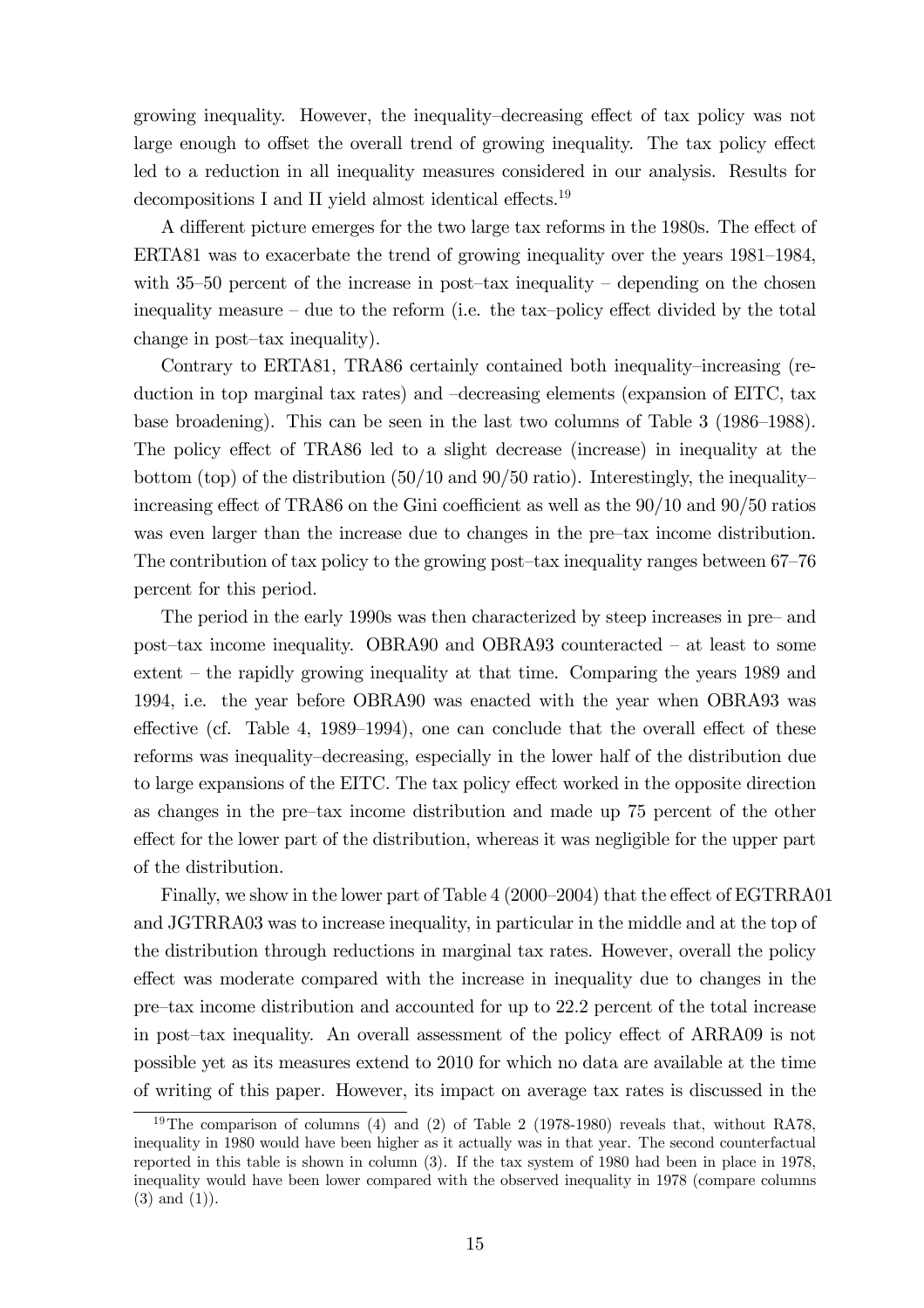following section.

Policy effect on average tax rates. Average tax rates are influenced by changes in tax policy and the distribution of pre—tax income in the same way as the inequality measures discussed above. Hence, we isolate the policy effect and report the (cumulative) hypothetical change in average tax rates (in percentage points) if the pre—tax income distribution would have remained constant during the whole observation period in Figure 9. Strikingly, in the 1980s the policy effect on average tax rates was strongest for households in the highest income quintile. Taken together, ERTA81 and TRA86 (time period 1981-1988) reduced average tax rates by 10 percentage points for the fifth quintile, by 6 percentage points for the fourth quintile, by 4 percentage points for the third quintile, but only by 1 (3) points for the second (first) quintile. The EITC reforms starting with OBRA90 and OBRA93 led to considerable reductions in average tax rates for low income households while tax reforms in the early 2000s further reduced average tax rates at the top of the distribution. Tax changes implemented through ARRA09, e.g. extensions of existing tax credits (EITC) and the implementation of new credits (Making Work Pay Credit), further reduced average tax rates, in particular at the bottom of the distribution.

Year—to—year analysis. We have replicated the decomposition analysis for all years in the data and report the results in Figures 10—13. In these graphs, policy and "other" effects are presented as percent of post—tax income inequality of the previous year. The total effect, which is simply the sum of both effects, is the percentage change between two consecutive years. Confirming the results presented above for specific policy events, these graphs demonstrate that the policy effect was usually smaller than the other effect in years where policy reforms occurred (and obviously zero in years with no or minor changes in the tax schedule). In certain periods, tax policies actually aggravated the increase in pre—tax income inequality, while they were more "countercyclical" in other times. The former was particularly true for the 1980s when the tax cuts of ERTA81 and TRA86 became effective (the policy effect actually outweighed the "other" effect in 1983 for 90/10 and 90/50 and in 1987 for 90/10). This was also the case, for the 90/10 and 50/10 ratios, in some of the years after 1993 when pre—tax income inequality went down and tax—policy enforced this trend. The latter — an inequality—reducing effect — was pronounced in the late 1970s (RA78), in the period 1990—1993 (OBRA90 and OBRA93), mainly due to expansions of the EITC, as well as in 2009 (ARRA09).

Figure 14 extracts the policy effect (again relative to the inequality measure of the previous year) for all three percentile ratios. It confirms that the different parts of the distribution were affected simultaneously, with some exceptions. In particular, the 90/50 ratio showed very little response to the policy changes in the 1990s. This reflects the fact that EITC extensions concerned more the lower incomes.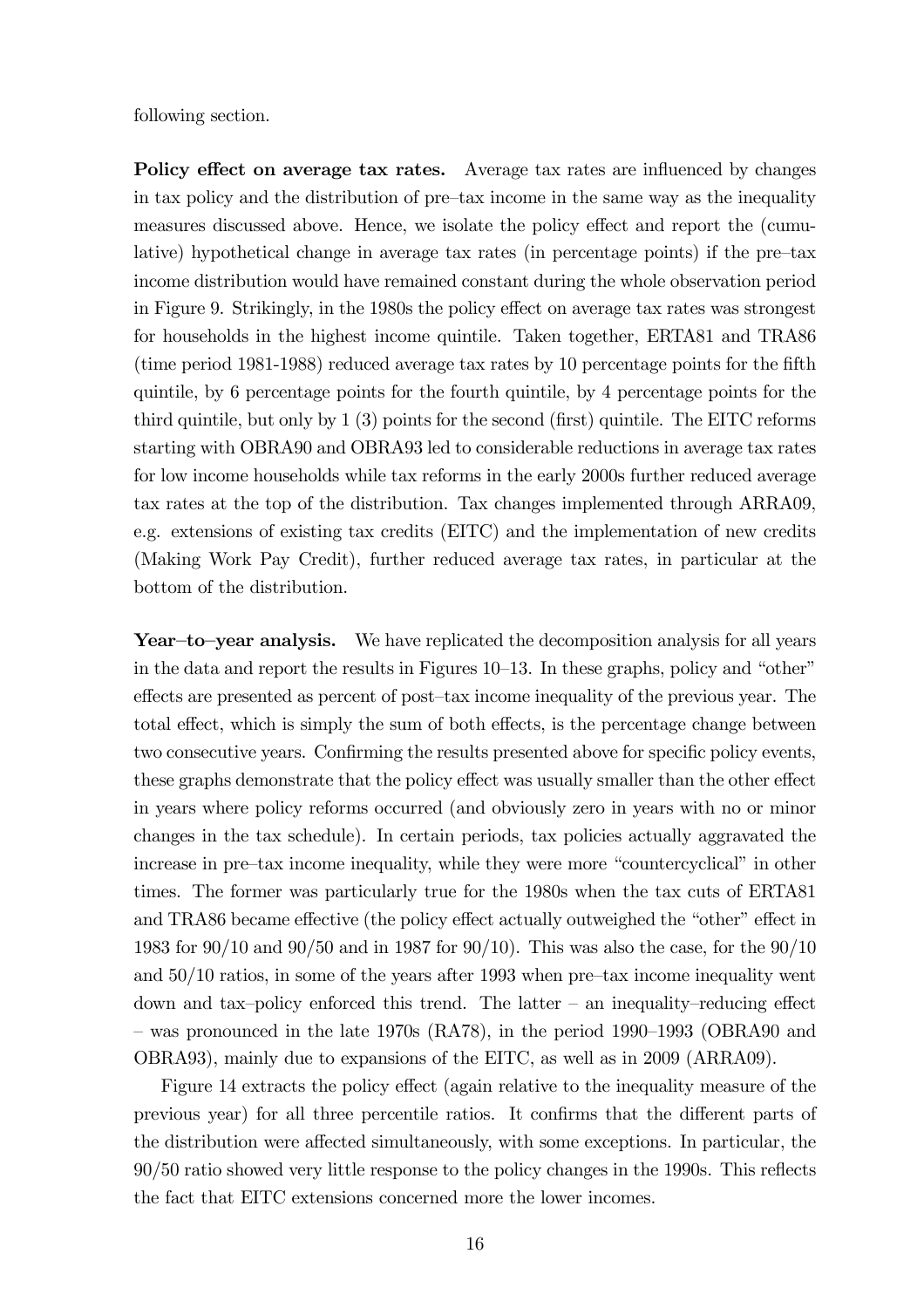Comparison to the literature. There is no comparable study which covers such a long time period in a consistent framework as we do. Previous research has been partial in the sense that it focused on one policy event or a much shorter time period. Gramlich et al. (1993) and Poterba (2007) who discuss the relative size of the policy effect relative to the changes in the pre—tax income distribution, are the studies closest to ours. First, it must be stressed that a comparison with these studies has to be handled with some caution given the differences with respect to simulated policies, inequality measures, income concepts and data used. Nevertheless, the policy analyst might gain some insight about the quantitative impact of tax policy on income inequality. Gramlich et al. (1993) find that 16 percent of the increase in the Gini—coefficient in the 1980s was due to changes in policies, yet it seems these authors account for a broader policy effect that includes transfers.<sup>20</sup> When focusing on changes in the tax system only, we find a contribution of the policy effect of 37 percent to the total change in the  $Gini.<sup>21</sup>$ This implies that changes in transfer policies to some extent counteracted the increase in inequality in that period. Similarly, Poterba (2007) calculates counterfactuals for the years 2000 and 2004. While focusing on top incomes, the author also reports changes for different quintiles. Poterba (2007) concludes that policy changes had a very minor effect compared to changes in pre—tax income inequality, which is totally in line with our results (see Table 4).

**Comparing effects over time.** Finally, we reconsider the questions of  $-\text{first} - \text{how}$ the overall redistributive capacity of the income tax system has changed and — second how reforms over the whole period 1978—2009 have affected income inequality in total. Therefore, we go back to Figures 4, 6 and 7 and focus on measured redistribution (dark triangles) and the pure policy effect (hollow triangles). For the interpretation of the pure policy effect in Figures 4, 6 and 7, it is important to note that the hollow triangles in each year  $t$  show the cumulative policy effect from starting year 1978 to year t. As discussed in the introduction and shown in many contributions since Musgrave and Thin (1948), in a progressive tax system, one would expect a co—movement of tax redistribution (dark triangles) and income inequality before taxes. In other words, given no changes in the tax system between two periods, a progressive tax system cushions changes in pre—tax inequality such that the change in post—tax inequality is less pronounced.<sup>22</sup> In Figure 4, such a link is indeed apparent during periods when in-

 $20$ Gramlich et al. (1993) argue that with policy parameters of 1980 still in place in 1990, the posttax Gini in 1990 would have increased by only 0.057 points instead of by 0.068 points as it actually did, i.e. the policy change accounted for 16 percent of the Gini increase.

<sup>&</sup>lt;sup>21</sup> Following the same line of arguing as Gramlich et al. (1993), we find that with tax policy parameters of 1980 still in place in 1990, the Gini coefficient would have increased by 0.0303 points instead of the observed rise by 0.0481 points. Thus, according to our calculations, 63 percent of the increase were due to changes in the pre-tax income distribution and 37 percent due to tax policy.

<sup>&</sup>lt;sup>22</sup>This property of a progressive tax system is also known as automatic stabilization (see, e.g., Auerbach and Feenberg 2000 or Dolls et al. 2010). Contrary, with a regressive system the change in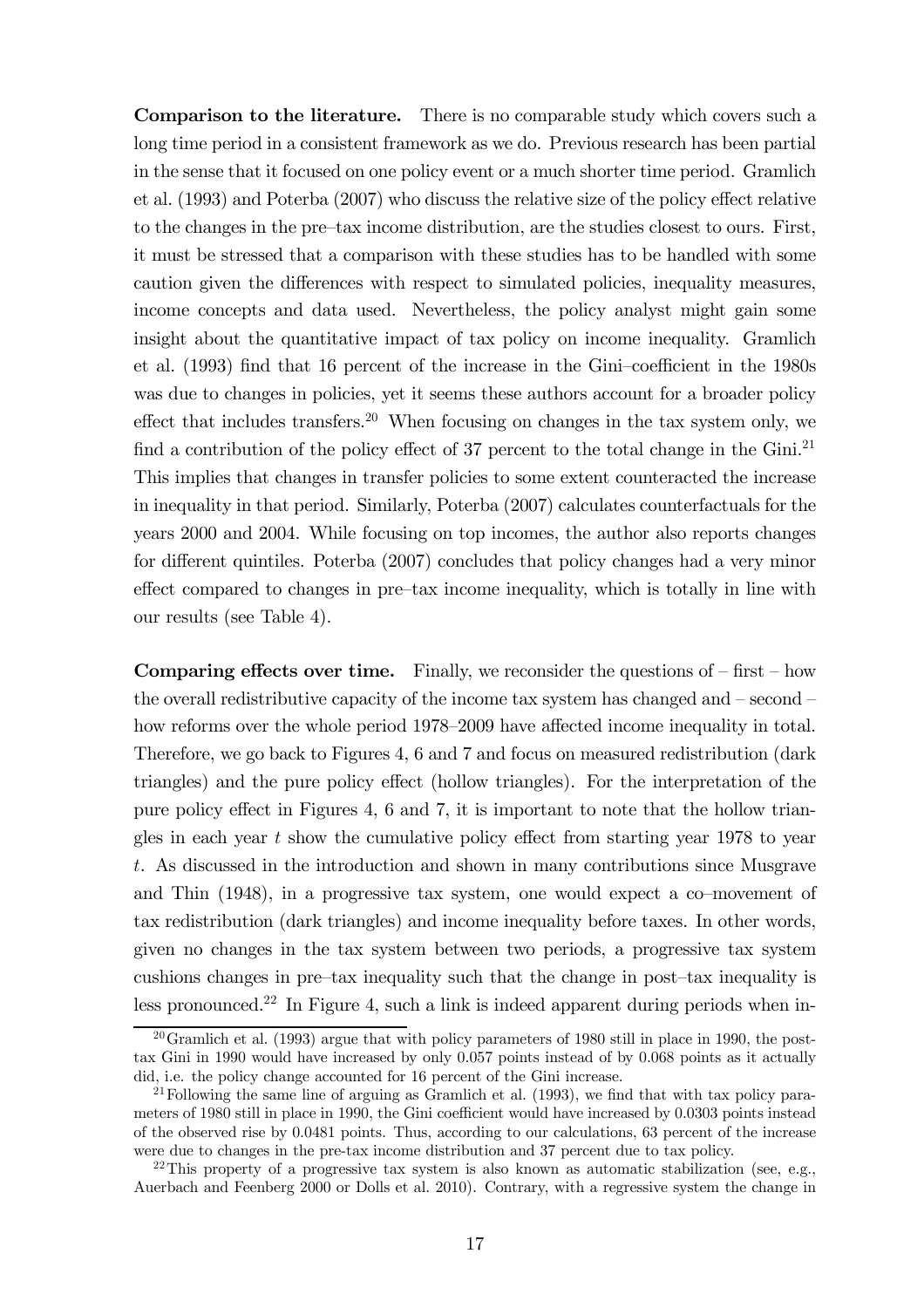come gaps widened rapidly (1980—1982, 1989—1993 and 2009) or narrowed (late 1990s). Importantly, a comparison with the pure policy effect conveys that this "automatic" increase in redistribution has been the main (and sometimes the only) reason for the tax system to slow down the growth in post—tax inequality. Policy changes implemented in 1982, 1987 and the early 2000s were disequalizing, while the reforms of the late 1970s, early 1990s and 2009 made income taxes more redistributive. Over the time period as a whole, these direct effects of policy changes more or less canceled out. The results for the upper and lower parts of the distribution (Fig. 6 and 7) show that the equalizing effect of policy in the early—to—mid 1990s was a result of changes that improved the situation of low—income earners, notably the increased generosity of the EITC. By contrast, from 1982—1988, policy configurations exacerbated the income gaps in the upper part of the distribution (between the 90th and the 50th percentile), had the population and pre-tax distribution remained unchanged. The (only) reason why the tax system nevertheless compensated some of the growing pre—tax income disparities in the upper income segment is that the built—in progressivity made the tax system more redistributive as income inequalities grew — and this effect was stronger than the weakening of the redistributive effect produced by policy reforms.

Given the data quality issues discussed in section 3, there are good reasons for basing an analysis of longer—term trends on inequality measures that are not unduly influenced by measurement errors at the top (or the bottom) of the distribution. It is nevertheless interesting to compare the results of the decomposition of inter—quintile ratios, such as the P90/P10, with more comprehensive global inequality measures, such as the Gini coefficient. Figure 8 shows that the overall patterns are the same: a large increase in pre—tax income inequality, increased redistribution which compensates some of this disequalizing effect, and little contribution of policy changes over the period as a whole. The important difference, however, is that taxes on incomes were much less able to counter the increase in pre—tax inequality (both the policy effect and the total change in redistribution are close to zero and inequality therefore grew by about the same extent whether measured in pre— or in post—tax terms). The Gini coefficient measures income differentials in all parts of the distribution and, compared to the P90/P10 ratio, gives (much) more weight to income disparities in the middle. The fact that redistribution as measured by the Gini coefficient compensated for only about 10 percent of the increase in pre—tax inequality suggests that the tax system is less effective at countering changes in the middle (e.g., due to a "hollowing out" of the middle classes), than at either end of the distribution.

Political cycles and inequality changes. We have seen that tax policy indeed had an inequality–increasing effect in the 1980s and early 2000s and an inequality–

post—tax inequality would be larger, whereas changes in pre— and post—tax inequality would be equal with a proportional system.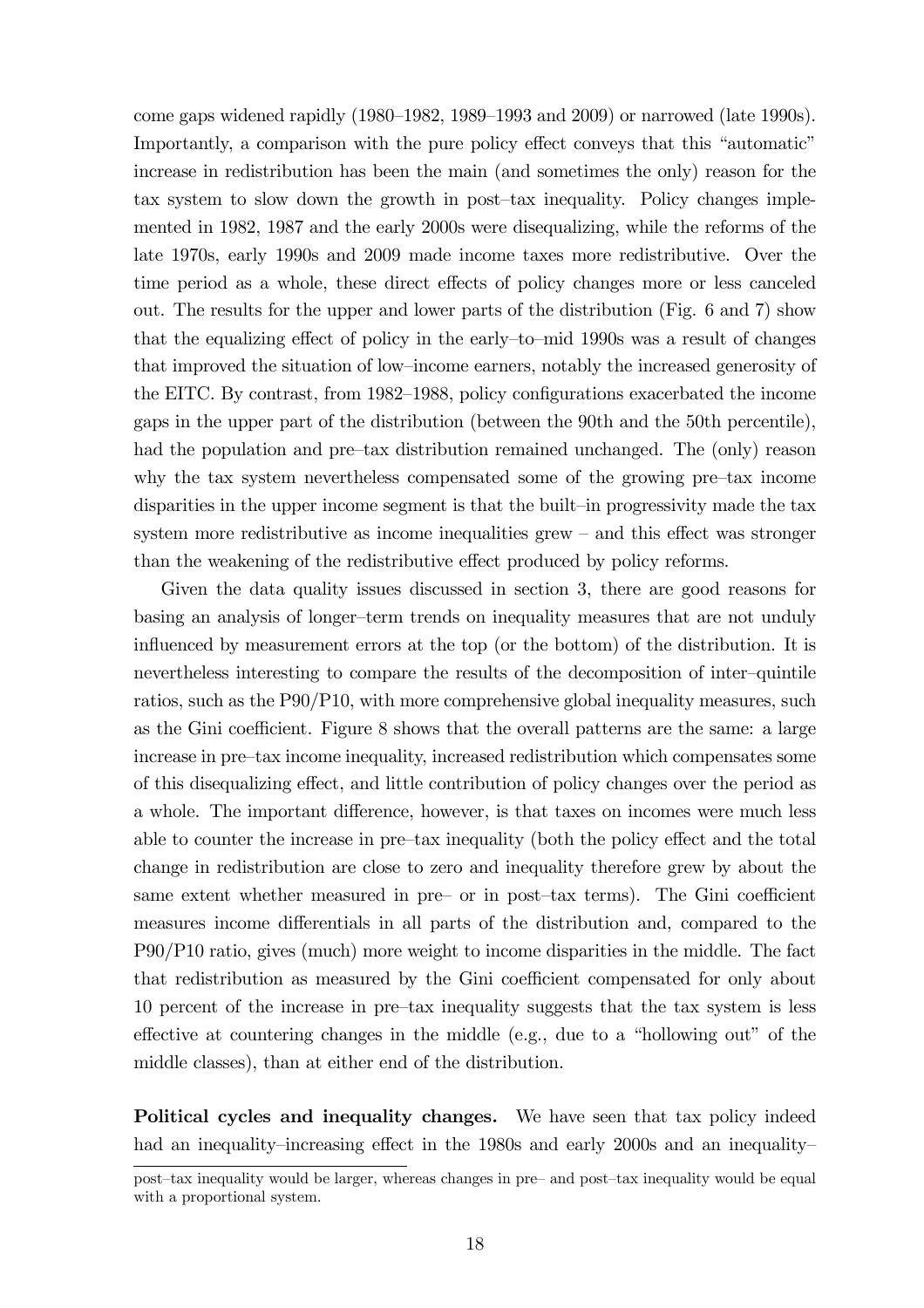decreasing effect in the early 1990s and in 2009. These sub-periods can be broadly classified by Republican and Democrat administrations. Our counterfactual simulations also show that during Republican administrations average tax rates fell strongest for high income, but very little for low income households (Figure 9). This paper therefore complements analyses conducted by Bartels (2008) as the decomposition analysis enables us to control for changes in the pre—tax income distribution and hence to single out the pure policy effect. Bartels (2008) finds that under Democratic presidents real incomes grew much faster at the bottom and in the middle of the income distribution compared to Republican Administrations. He further shows that income growth was also much more equally distributed under Democratic presidents than under Republicans, where incomes of the rich increased by far the most. These findings are also visible in Figures 2—8 where increases in inequality by and large coincide with Republican presidents. This confirms the view by Krugman (2005) that partisan politics have a major impact on the income distribution. This is true not only for pre—tax but also for post—tax incomes.

#### 4.3 Robustness checks

Choice of the uprating factor. An interesting question is to what extent our results depend on the choice of the uprating factor. As a sensitivity check, we replicate the analysis for the period 1986–1988 with mean nominal wage growth as uprating factor.<sup>23</sup> The period after TRA86 is appropriate for a robustness check for two reasons. First, the growth rates of mean nominal wages from 1986 to 1988 exceeded those of the CPI by 74 and 21 percent (6.38 vs. 3.66 percent and 4.93 vs. 4.08 percent), respectively. This was one of the largest differences between the two indices in the observation period which makes the choice of the uprating factor a critical decision. Second, income brackets were adjusted due to changes in tax rates, but not due to indexation. From 1986 to 1987 (1987 to 1988), the number of tax brackets fell from 15 to 5 (5 to 4), see Table 1.

Results do not change much with nominal wage indexation as can be seen in Table 3 (lower part). The policy effect is slightly smaller for the Gini and P90/P10 and identical for the other two percentile ratios. Because of the larger growth rates, 'fiscal drag' in the counterfactual scenarios (2) and (3) is stronger for wage than for price indexation as the propensity that taxpayers near the top—end of a tax bracket move in the upper bracket is higher. Hence, the inequality—increasing effect of TRA86 is marginally cushioned when uprating with wage growth.

 $^{23}$ We choose the National Average Wage Index according to which the taxable maximum for Social Security is automatically adjusted. See http://www.ssa.gov/OACT/COLA/AWI.html for further information.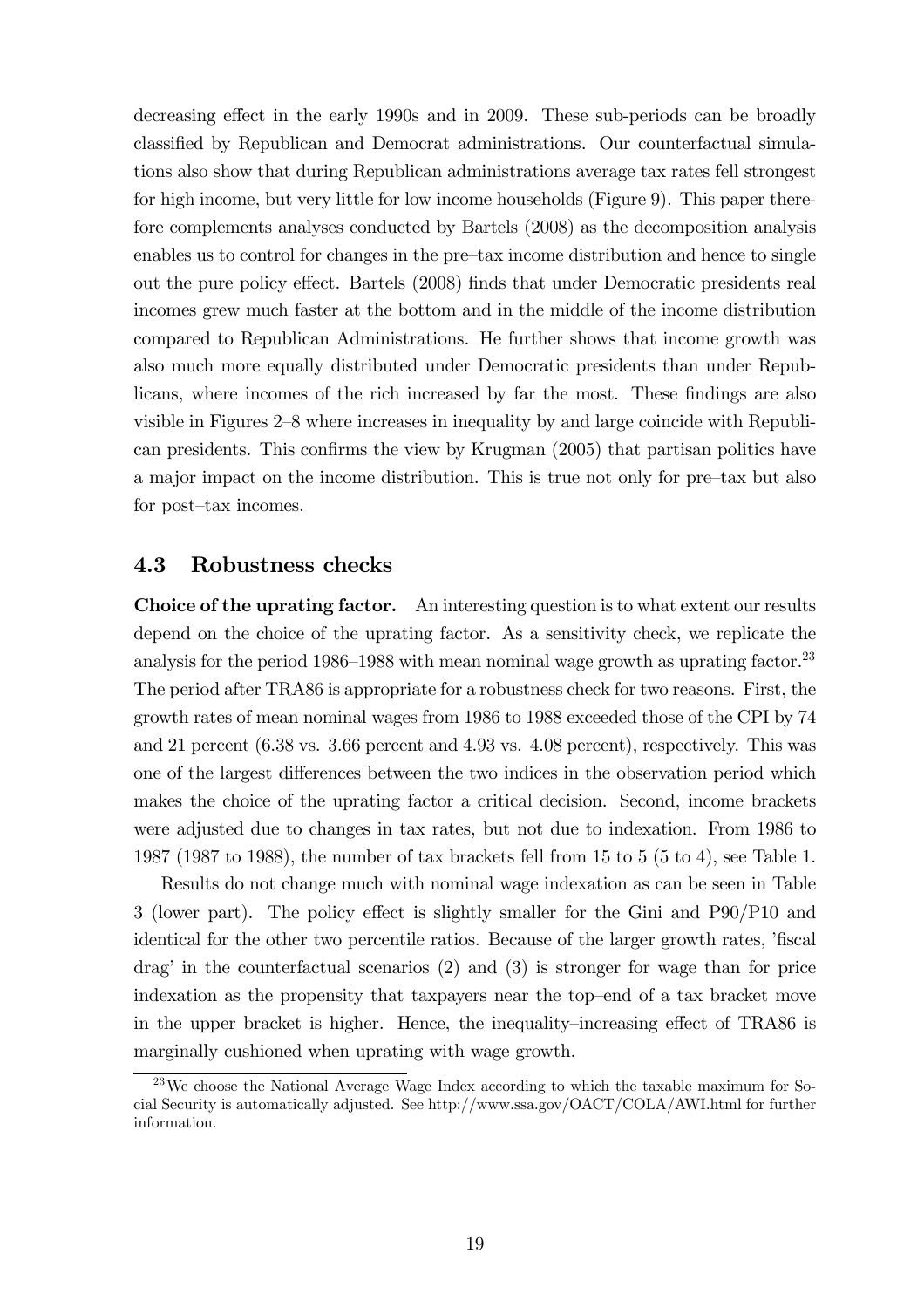Itemized deductions. As the CPS lacks information with regard to itemized deductions, we impute them from tax return data compiled by the Statistics of Income (SOI) division of the IRS. The imputation procedure is based on Alm et al. (2005) and consists of two steps. First, we calculate for each year and income group the share of taxpayers who itemize by building 14 income groups in the SOI data based on adjusted gross income (AGI). We follow Alm et al. (2005) and assume that there are no itemizers with incomes below \$10,000. Corresponding income groups are constructed in the CPS and taxpayers are randomly drawn such that the shares of itemizers per income group match between SOI and CPS data. Second, the amount of itemized deductions is imputed by calculating itemized deductions as a share of federal AGI in the SOI data and by multiplying this share with the federal AGI of those who itemize in the CPS. With this adjustment, we rerun all our calculations.

An important result of this sensitivity check is that post—tax inequality slightly increases. The reason is that the share of itemizers increases by income group, i.e. it is more likely for taxpayers with high incomes to have itemized deductions exceeding the standard deduction. As a consequence, the measured redistribution mechanically decreases as can be seen in Figure  $5.^{24}$ . The tax policy effect for specific reform periods, however, changes only marginally (if at all) when itemized deductions are imputed. An exception is the period 1986—1988 in which the share of itemizers decreased. This was due to TRA86 which led to an increase of the standard deduction and a cut of certain itemized deductions (see Table 1 and Auten et al. 1992) limiting to some extent the inequality—increasing effect of TRA86.

Income concept. Our measure of pre-tax income includes government transfers, e.g. income from welfare (Aid to Families with Dependent Children, AFDC / Temporary Assistance for Needy Families, TANF), unemployment benefits as well as Supplemental Security Income (SSI). Alternatively, we have calculated a variant which excludes transfers from the pre—tax income measure. In this variant, pre—tax income is equal to market income which leads to an increase in pre—tax inequality as well as measured redistribution. The reason is that in this case the difference between pre— and post—tax income includes taxes and transfers. The tax policy effect, however, is unaffected by the change in the definition of pre-tax income.<sup>25</sup>

 $24$ We only report results for the P90/P10 ratio due to space restrictions. Results for other inequality measures as well as shares of itemizers and itemized deductions relative to adjusted gross income per income group are available from the authors upon request. The series in Figure 5 excludes all years after 2006 as we do not have access to SOI data for more recent years.

 $^{25}$ It would be interesting to conduct additional simulations of different transfer policies in order to single out the joint policy effect of taxes and transfers. However, this would require strong assumptions mainly with regard to eligibility when conducting policy swaps as there is only limited information in the CPS data. Therefore, this paper focuses on the redistributive role of tax policy.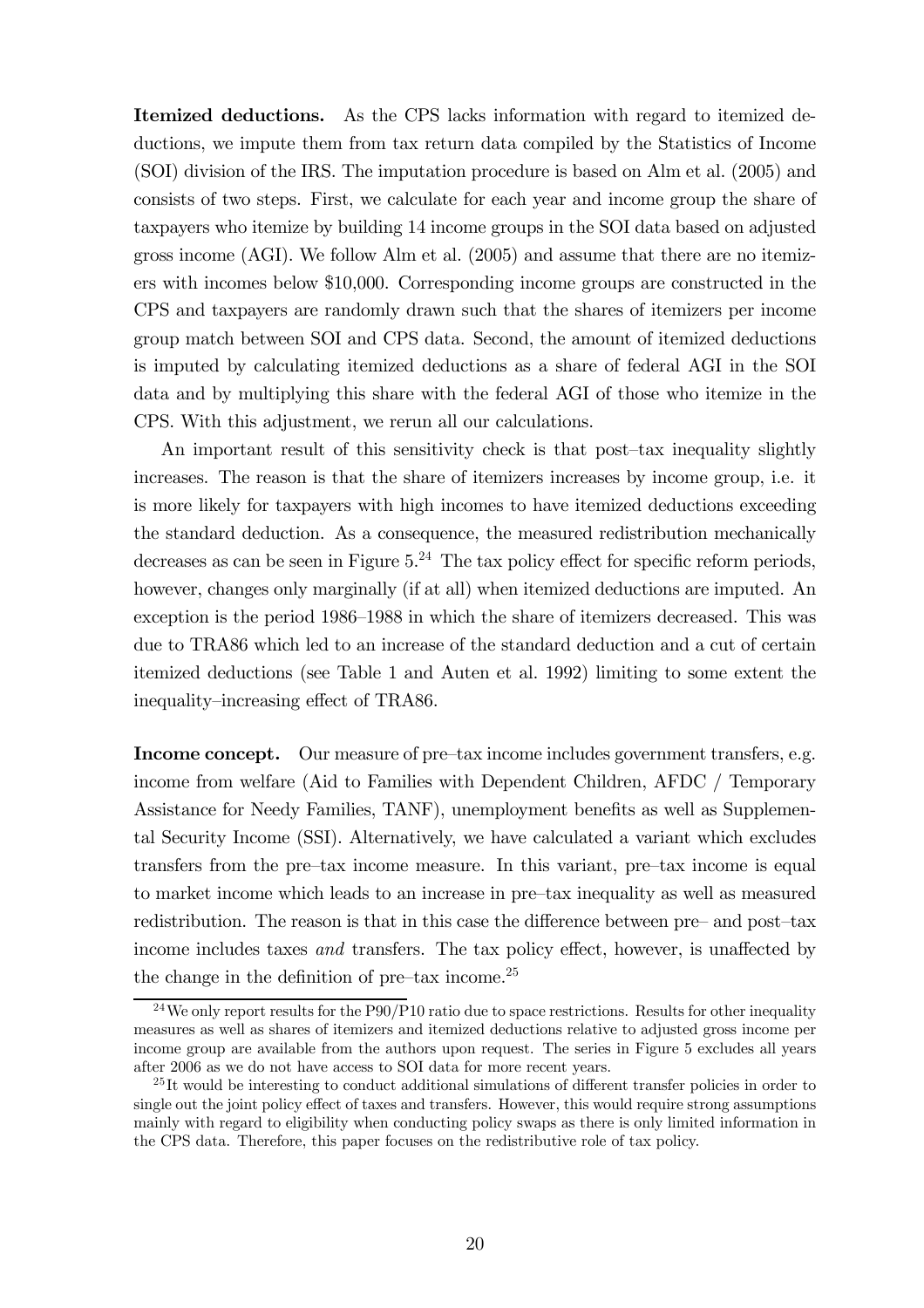Sample selection. We additionally check if our results are sensitive to the sample selection and recalculate the analysis for the full CPS sample instead of focusing on the working-age population. The inequality measures and thus the other effect slightly deviate from our baseline results, but importantly, the policy effect is hardly affected.<sup>26</sup> The robustness checks thus reinforce that our results and, in particular the tax policy effect, are not sensitive to the choice of the uprating factor, the imputation of itemized deductions, the income concept and the sample selection.

#### 5 Conclusion

A question of particular policy relevance is to what extent observed changes in income inequality can be attributed to direct policy action or to other factors that are less easily influenced by policy—makers. For any given household, the tax burden has a direct impact on the resources available for consumption. However, the assessment of trends in the redistributive properties of tax policies is complicated by the fact that pre—tax incomes and the population change at the same time as policy parameters. Since tax burdens depend on both incomes and population characteristics, a given tax system can become more or less effective at reducing inequalities, even if policy rules remain unchanged.

In this paper, we have asked how tax policy has affected post—tax income inequality in the U.S. from 1978 to 2009. For this purpose, we have conducted a set of comprehensive counterfactual simulations by applying  $-$  on a yearly basis  $-$  tax policy parameters of a certain base year to the pre—tax income distribution of the end year and vice versa. The decomposition analysis has enabled us to quantify the direct effect of tax policy on the post—tax income distribution. A main finding of this paper is that the measured redistribution increased over the whole time period, but this was mainly due to the pronounced increase in pre—tax inequality. The direct effects of policy changes almost canceled out. Focusing on selected time periods, we find that tax policy indeed had an inequality—increasing effect in the 1980s and early 2000s and an inequality—decreasing effect in the early 1990s and in 2009. These sub—periods can be broadly classified by Republican and Democrat administrations with disequalizing effects observed for the former and equalizing effects for the latter.

Throughout this paper, we have focused on the direct policy effect and have neglected behavioral responses to tax policy. This is done on purpose in order to isolate the pure policy effect — the effect which is controlled by the policy—maker. In future research, it would be interesting to separate the residual effect into the indirect, behavioral policy effect and a population effect. However, we argue that the latter is more important in the long-run than for the year-to-year analysis that we have conducted

<sup>26</sup>Results are available from the authors upon request.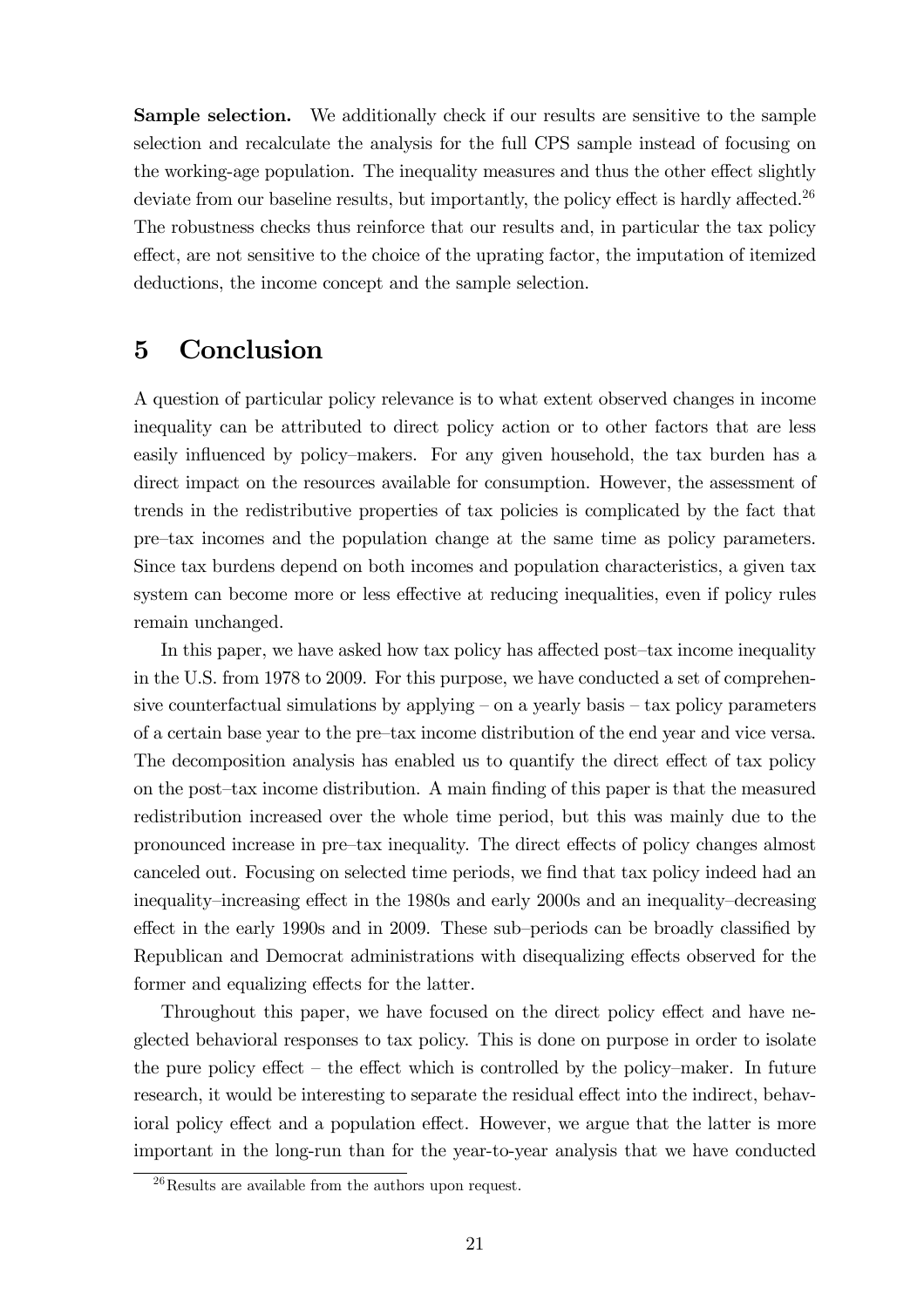here. Moreover, it would be interesting to further analyze the political economy of partisan tax politics.

Against the background of a sharp increase in inequality resulting from the Great Recession and in light of the recently reached budget deal between Democrats and Republicans, one crucial question is which groups of American society will have to bear the fiscal burden of the budget cuts in the next few years. The tax cuts enacted in the early 2000s had an inequality-increasing effect (e.g., without the tax reforms of 2001 and 2003, inequality would have increased by a quarter less). Therefore, we argue that an expiration of the 2001/2003 tax cuts at the end of 2012 would have beneficial effects, not only due to increased tax revenue and a strengthening of automatic stabilizers which are rather weak in the U.S. compared to European countries (Dolls et al. 2010) — but also with regard to a reduction in inequality.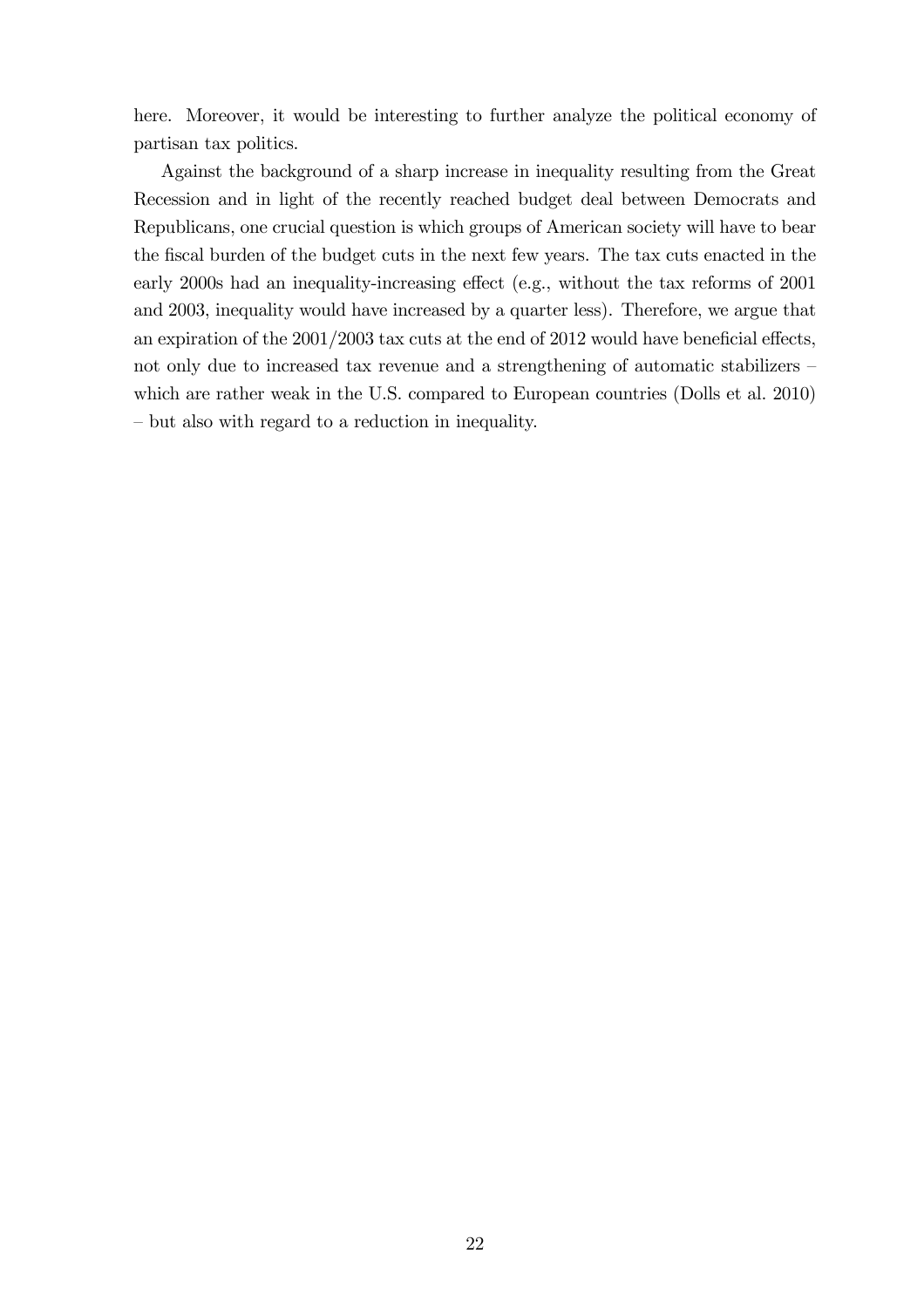## References

- Alm, J., Lee, F. and Wallace, S. (2005). How fair? Changes in federal income taxation and the distribution of income, 1978 to 1998, Journal of Policy Analysis and Management 24 (1): 5—22.
- Atkinson, A., Rainwater, L. and Smeeding, T. (1995). Income distribution in OECD countries. Evidence from the Luxembourg Income Study, Social Policy Studies No. 18, Organization for Economic Cooperation and Development, Paris.
- Auerbach, A. and Feenberg, D. (2000). The significance of federal taxes as automatic stabilizers, Journal of Economic Perspectives 14: 37—56.
- Auerbach, A. and Slemrod, J. (1997). The Economic Effects of the Tax Reform Act of 1986, Journal of Economic Literature XXXV: 589—632.
- Auten, G., Cilke, J. and Randolph, W. (1992). The effects of tax reform on charitable contributions, National Tax Journal 45 (3): 267—290.
- Autor, D., Katz, L. and Kearney, M. (2008). Trends in U.S. wage inequality: Revising the revisionists, Review of Economics and Statistics 90 (2): 300—323.
- Bakija, J., Cole, A. and Heim, B. (2010). Jobs and income growth of top earners and the causes of changing income inequality: Evidence from U.S. tax return data, Working paper, Williams College.
- Bargain, O. and Callan, T. (2010). Analysing the effects of tax-benefit reforms on income distribution: A Decomposition Approach, Journal of Economic Inequality 8  $(1): 1-21.$
- Bartels, L. (2008). Unequal Democracy The Political Economy of the New Gilded Age, Princeton University Press.
- Bishop, J., Chow, K., Formby, J. and Ho, C. (1997). Did tax reform reduce actual US progressivity? Evidence from the Taxpayer Compliance Measurement Program, International Tax and Public Finance 4: 177—197.
- Bourguignon, F. and Spadaro, A. (2006). Microsimulation as a tool for evaluating redistribution policies, *Journal of Economic Inequality*  $4(1)$ : 77–106.
- Burkhauser, R., Feng, S. and Jenkins, S. (2009). Using the P90/P10 ratio to measure U.S. inequality trends with Current Population Survey data: A view from inside the Census Bureau Vaults, Review of Income and Wealth 55 (1): 166—185.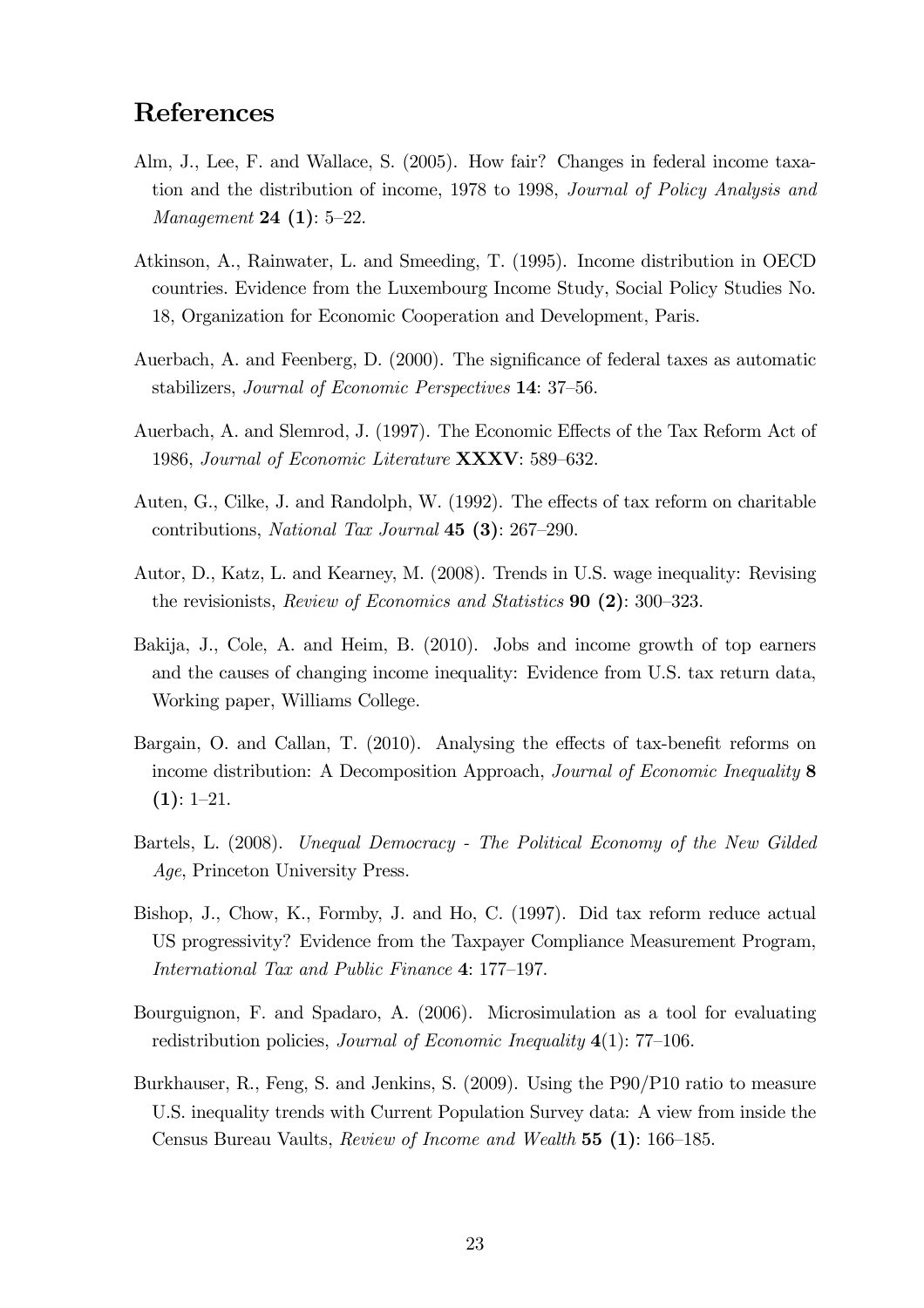- Burkhauser, R., Feng, S., Jenkins, S. and Larrimore, J. (2011a). Recent trends in top income shares in the USA: Reconciling estimates from March CPS and IRS tax return data, Review of Economics and Statistics forthcoming.
- Burkhauser, R., Feng, S., Jenkins, S. and Larrimore, J. (2011b). Trends in United States Income Inequality Using the March Current Population Survey: The Importance of Controlling for Censoring, Journal of Economic Inequality forthcoming.
- Burkhauser, R., Feng, S. and Larrimore, J. (2010). Improving imputations of top incomes in the public-use current population survey by using both cell-means and variances, Economics Letters 108 (1): 69—72.
- Burkhauser, R. and Larrimore, J. (2011). How changes in employment, earnings, and public transfers make the first two years of the Great Recession (2007-2009) different from previous recessions & why it matters for longer term trends, Russell Sage Foundation US2010 Project Research Report.
- Burtless, G. (1999). Effects of growing wage disparities and changing family composition on the US income distribution, European Economic Review 43: 853—865.
- Card, D. and DiNardo, J. (2002). Skill-biased technological change and rising wage inequality: Some problems and puzzles, Journal of Labor Economics 20: 733—783.
- Clark, T. and Leicester, A. (2004). Inequality and two decades of British tax and benefit reform, Fiscal Studies 25 (2): 129—158.
- Congressional Budget Office (2010). Average federal tax rates and income, by income category, 1979-2007, Accessed at http://www.cbo.gov/publications/collections/collections.cfm?collect=13.
- Council of Economic Advisors (2010a). The Economic Impact of the American Recovery and Reinvestment Act of 2010, Second Quarterly Report.
- Council of Economic Advisors (2010b). The Economic Impact of the American Recovery and Reinvestment Act of 2010, Third Quarterly Report.
- Daly, M. and Valletta, R. (2006). Inequality and poverty in United States: The effects of rising dispersion of men's earnings and changing family behaviour, Economica 73: 75—98.
- Dardanoni, V. and Lambert, P. (2002). Progressivity comparisons, Journal of Public Economics 86: 99—122.
- DeBacker, J., Heim, B., Panousi, V. and Vidangos, I. (2010). Rising inequality: Transitory or Permanent? New evidence form a panel of U.S. tax returns 1987-2006, Available at SSRN: http://ssrn.com/abstract=1747849.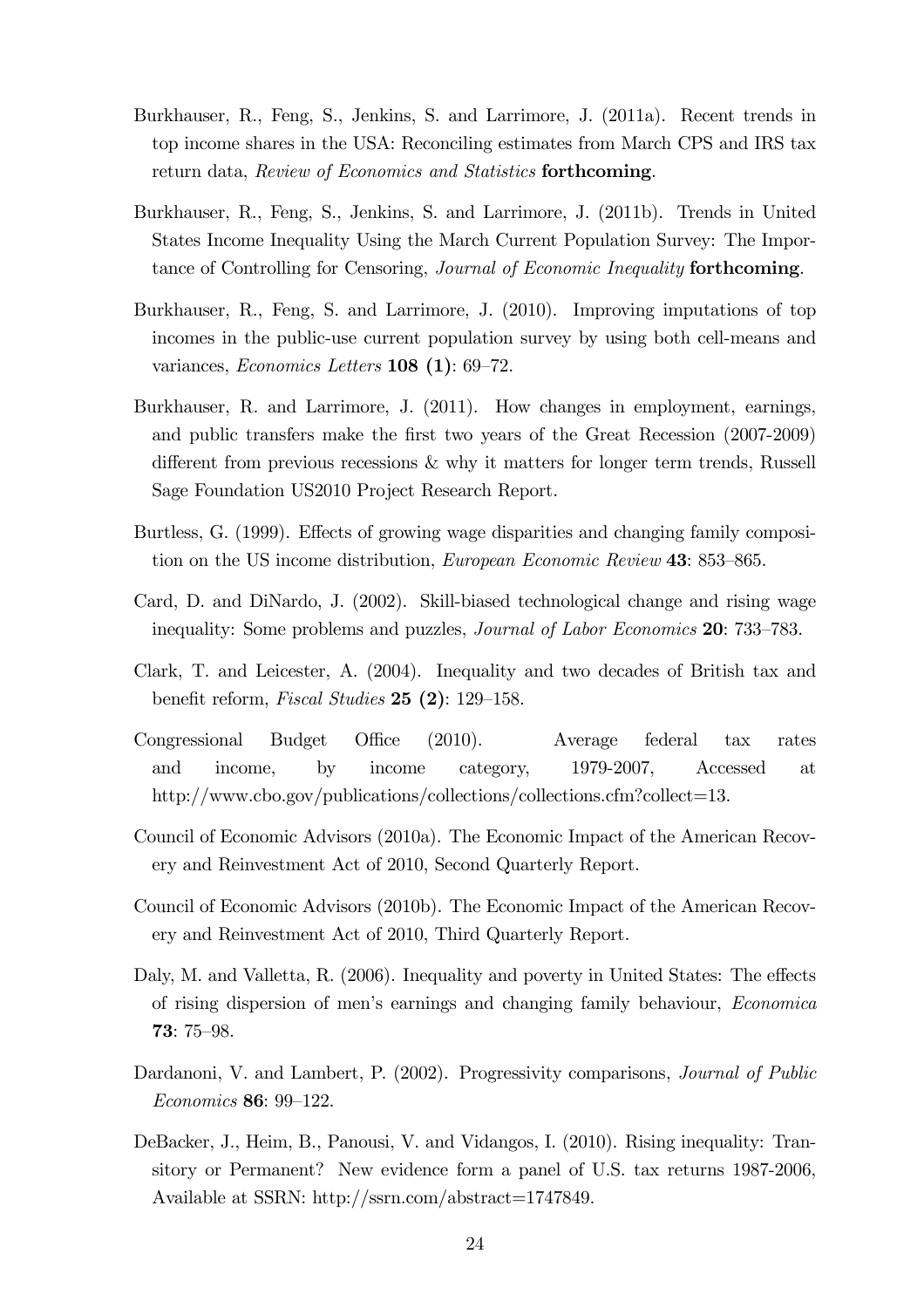- Dolls, M., Fuest, C. and Peichl, A. (2010). Automatic Stabilizers and Economic Crisis: US vs. Europe, NBER Working Paper 16275.
- Eissa, N. and Hoynes, H. (2006). Behavioral Responses to Taxes: Lessons from the EITC and Labor Supply, in Tax Policy and the Economy 20, M.I.T. Press, 74-110.
- Eissa, N. and Hoynes, H. (2011). Redistribution and Tax Expenditures: The Earned Income Tax Credit, National Tax Journal 64 (2): 689—730.
- Feenberg, D. and Poterba, J. (1993). Income inequality and the incomes of very highincome taxpayers: Evidence from tax returns, in Tax Policy and the Economy 7, edited by James M. Poterba, M.I.T. Press, 145-177.
- Feenberg, D. R. and Coutts, E. (1993). An Introduction to the TAXSIM Model, Journal of Policy Analysis and Management  $12(1)$ : 189–194.
- Feldstein, M. (1995). The effect of marginal tax rates on taxable income: a panel study of the 1986 Tax Reform Act, Journal of Political Economy 103 (3): 551—572.
- Gottschalk, P. and Danziger, S. (2005). Inequality of wage rates, earnings and family income in the United States, 1975-2002, Review of Income and Wealth 51 (2): 231— 254.
- Gottschalk, P. and Smeeding, T. (1997). Cross-national comparisons of earnings and income inequality, *Journal of Economic Literature* **35**: 633–87.
- Gramlich, E., Kasten, R. and Sammartino, F. (1993). Growing inequality in the 1980s: The role of federal taxes and cash transfers, In Uneven tides: Rising inequality in America, ed. Sheldon Danziger and Peter Gottschalk, 225-49. New York: Russell Sage Foundation.
- Gruber, J. and Saez, E. (2002). The elasticity of taxable income: evidence and implications, Journal of Public Economics 84: 1—32.
- Heathcote, J., Perri, F. and Violante, G. (2010). Unequal we stand: An empirical analysis of economic inequality in the United States, 1967-2006, Review of Economic Dynamics 13 (1): 15—51.
- Hotz, V. J. and Scholz, J. K. (2003). The Earned Income Tax Credit, In Moffitt, R. A. (ed.), Means-Tested Transfer Programs in the United States, 141-198. University of Chicago Press, Chicago, IL.
- Immervoll, H. (2005). Falling up the stairs. An exploration of the effects of "bracket creep" on household incomes, Review of Income and Wealth 51 (1): 37—62.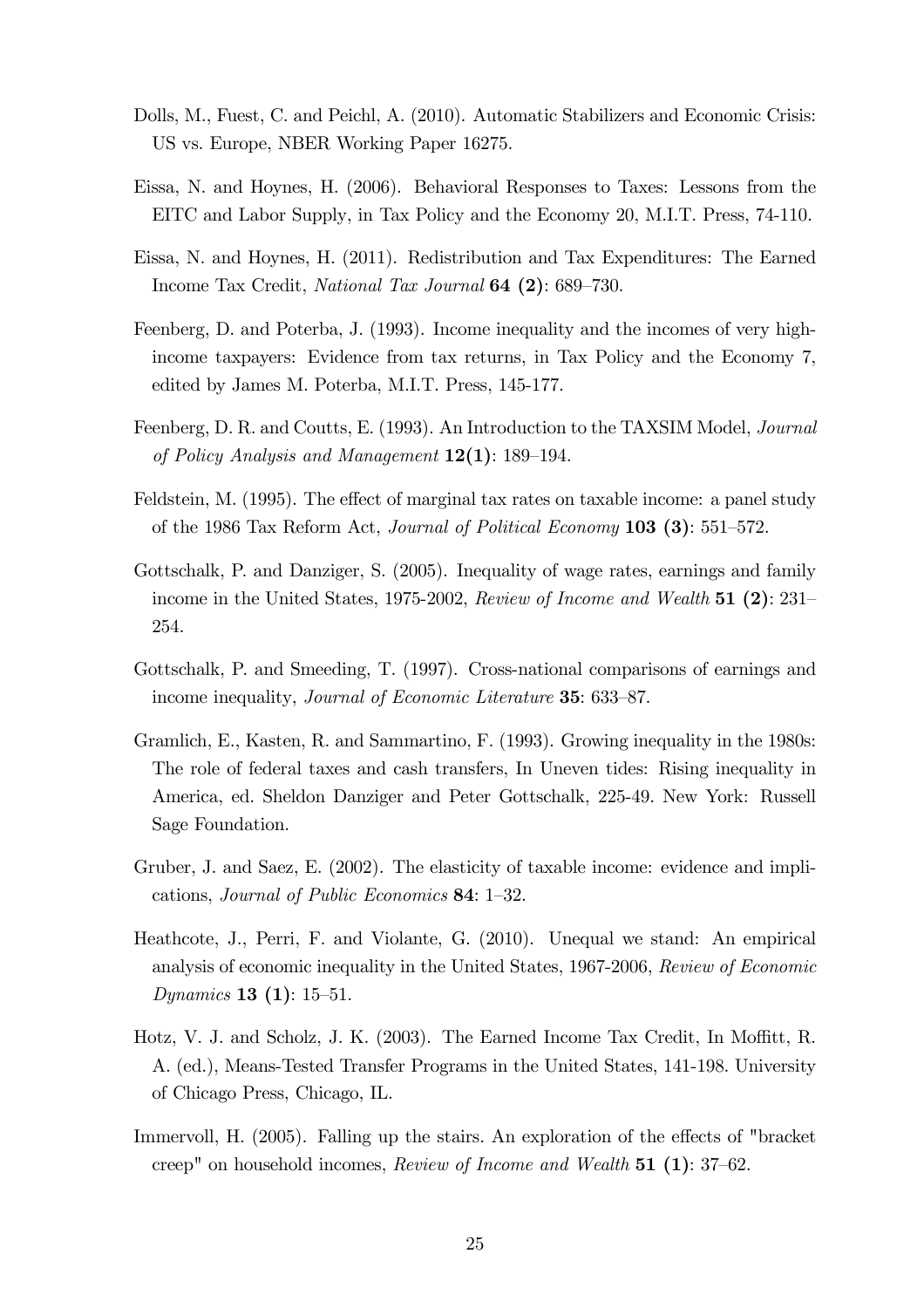- Kasten, R., Sammartino, F. and Toder, E. (1994). Trends in federal tax progressivity, 1980-93, In Tax progressivity and income inequality, ed. J. Slemrod, 9-50. Cambridge: Cambridge University Press.
- Krugman, P. (2005). Losing Our Country, New York Times, June 10, 2005, A21.
- Lambert, P. and Thoresen, T. (2009). Base independence in the analysis of tax policy effects: with an application to Norway 1992-2004, International Tax and Public Finance 16: 219—252.
- Larrimore, J. (2010). Accounting for United States income inequality trends (1975- 2009): The changing importance of male and female labor earnings inequality, Mimeo.
- Larrimore, J., Burkhauser, R., Feng, S. and Zayatz, L. (2008). Consistent Cell Means for Topcoded Incomes in the Public Use March CPS (1976-2007), Journal of Economic and Social Measurement **33 (2-3)**: 89–128.
- Leigh, A. (2008). Do redistributive state taxes reduce inequality?, National Tax Journal 61 (1): 81—104.
- Lindert, P. (2000). Three centuries of inequality in Britain and America, Handbook of Income Distribution 1: 167—216.
- Meyer, B. (2010). The effects of the Earned Income Tax Credit and recent reforms, in Tax Policy and the Economy 24, edited by Jeffrey Brown, M.I.T. Press, 153-180.
- Meyer, B. and Sullivan, J. (2010). Consumption and income inequality in the U.S. since the 1960s, Working paper, University of Notre Dame.
- Meyer, B. and Sullivan, J. (2011). Consumption and income poverty over the business cycle, Research in Labor Economics 32: 51—82.
- Mitrusi, A. and Poterba, J. (2000). The Distribution of Payroll and Income Tax Burdens, 1979-99, National Tax Journal 53 (3): 765—794.
- Musgrave, R. and Thin, T. (1948). Income tax progression, 1929-1948, Journal of Political Economy 56: 498—514.
- OECD (2008). Growing Unequal? Income Distribution and Poverty in OECD Countries.
- Piketty, T. and Saez, E. (2003). Income Inequality in the United States, 1913-1998, Quarterly Journal of Economics CXVIII (1): 1—39.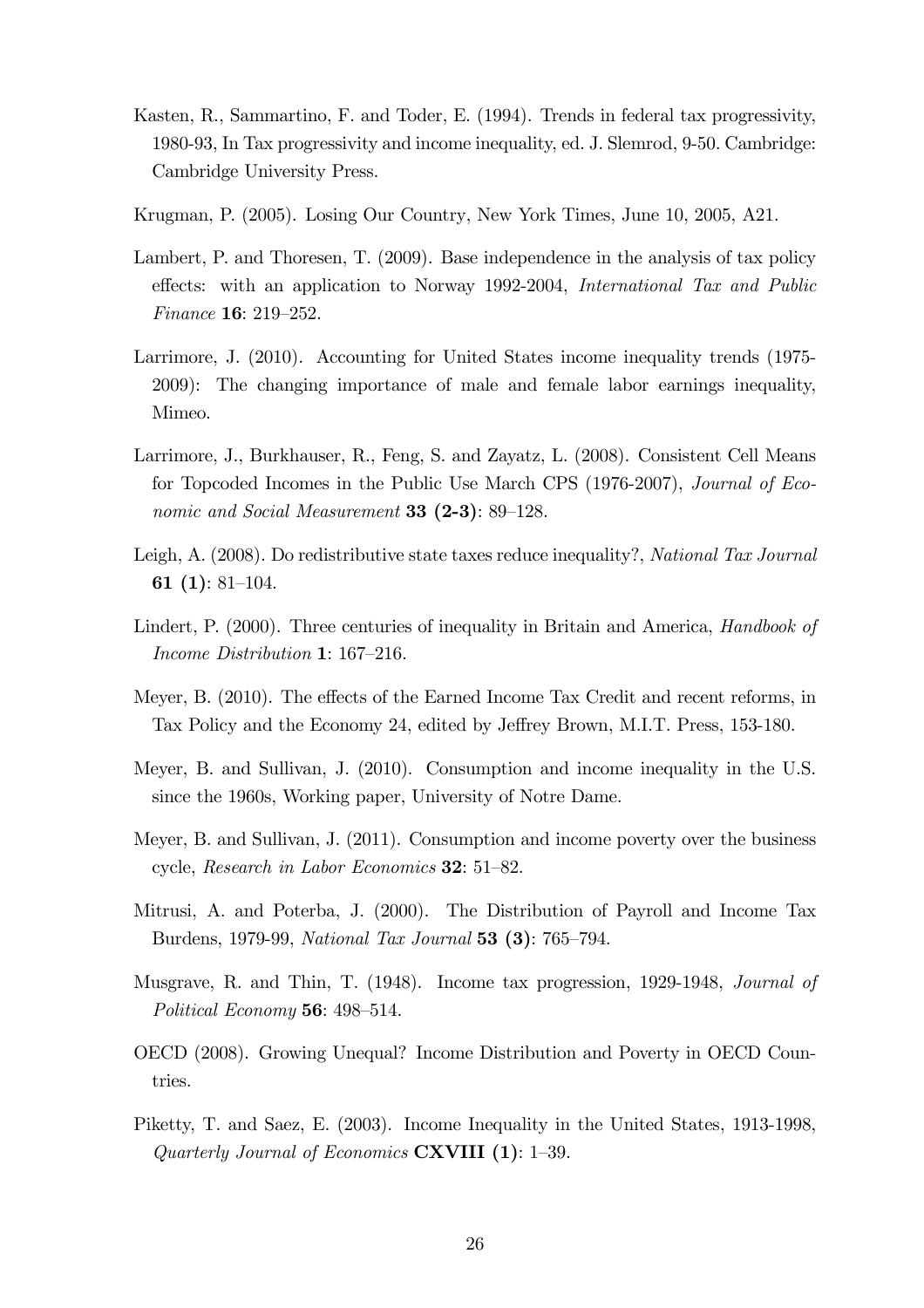- Piketty, T. and Saez, E. (2007). How Progressive is the U.S. Federal Tax System? A Historical and International Perspective, Journal of Economic Perspectives 21  $(1): 3-24.$
- Poterba, J. (2007). Income inequality and income taxation, Journal of Policy Modeling 29: 623—633.
- Romer, C. and Romer, D. (2009). A narrative analysis of postwar tax changes, http://www.aeaweb.org//articles.php?doi=10.1257/aer.100.3.763.
- Saez, E. (2003). The effect of marginal tax rates on income: a panel study of 'bracket creep', Journal of Public Economics 87: 1231—1258.
- Saez, E., Slemrod, J. and Giertz, S. (2011). The elasticity of taxable income with respect to marginal tax rates: A critical review, Journal of Economic Literature forthcoming.
- Shorrocks, A. (1999). Decomposition Procedures for Distributional Analysis: A Unified Framework based on the Shapley Value, University of Essex and Institute for Fiscal Studies, Wivenhoe Park.
- Slemrod, J. (1992). Taxation and inequality: A time-exposure perspective, in Tax Policy and the Economy 6, edited by James Poterba, M.I.T. Press, 105-127.
- Slemrod, J. (1996). High-Income Families and the Tax Changes of the 1980s: The Anatomy of Behavioral Response, In Empirical Foundations of Household Taxation, ed. M. Feldstein and J. Poterba, 169-192. University of Chicago Press.
- Sutherland, H., Hancock, R., Hills, J. and Zantomio, F. (2008). Keeping up or Falling behind? The Impact of Benefit and Tax Uprating on Incomes and Poverty, Fiscal Studies 29 (4): 467—498.
- Tax Policy Center (2011). Summary of major enacted tax legislation from 1940-2009, Accessed at http://www.taxpolicycenter.org/.
- Tempalski, J. (2006). Revenue effects of major tax bills, Office of Tax Analysis Working Paper 81.
- U.S. Department of Labor. Bureau of Labor Statistics (2010). Issues in Labor Statistics. Sizing up the 2007-09 recession: comparing two key labor market indicators with earlier downturns.
- U.S. Social Security Administration (2011). Social Security Tax Rates, Accessed at http://www.ssa.gov/OACT/COLA/cbb.html and http://www.ssa.gov/OACT/ProgData/taxRates.html.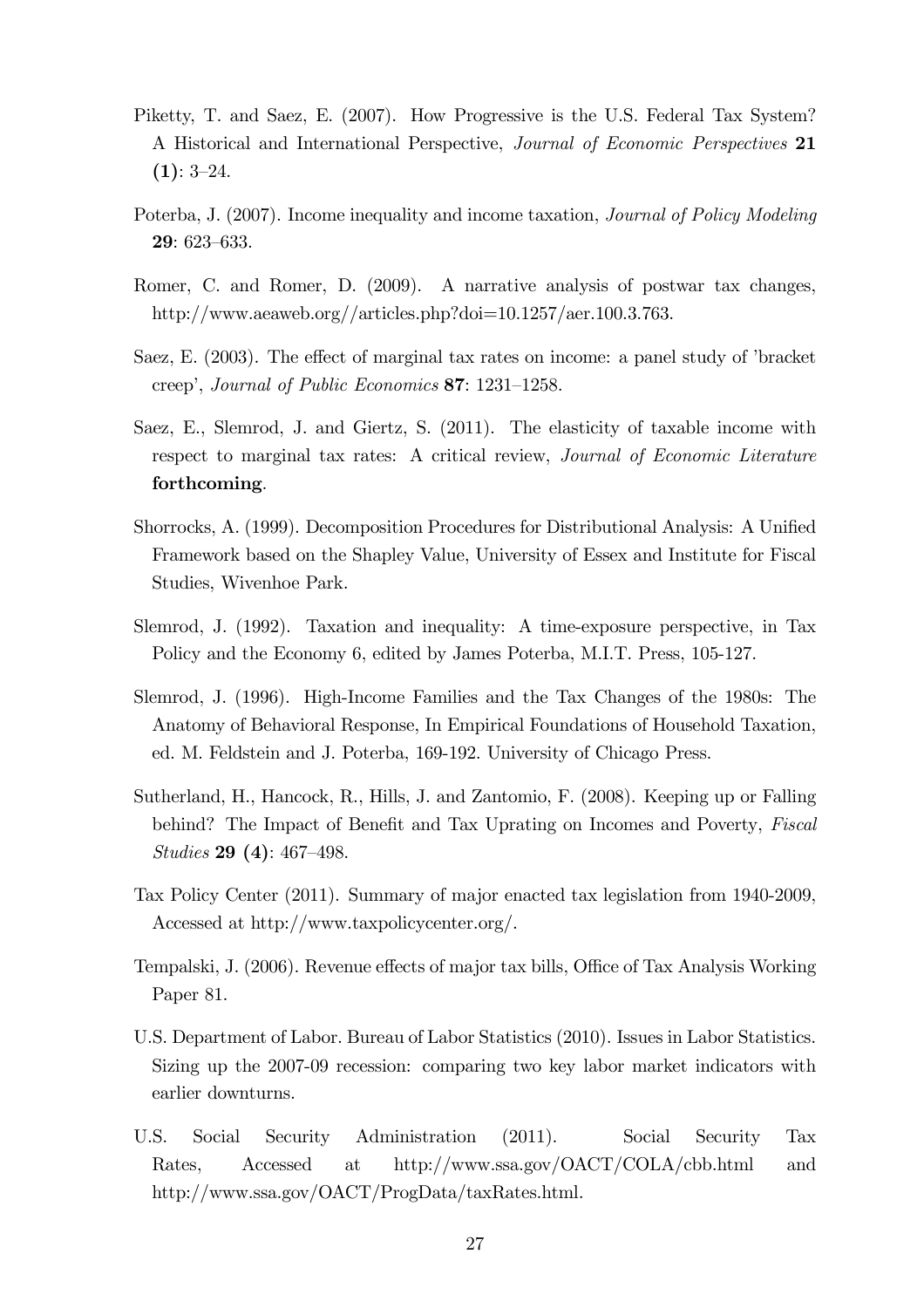#### Table 1: Tax Legislation

|                                                                | 1978                                                                                                 | 1979                                                      | 1980                                                     | 1981                                                      | 1982                                                        | 1983                                                         |  |
|----------------------------------------------------------------|------------------------------------------------------------------------------------------------------|-----------------------------------------------------------|----------------------------------------------------------|-----------------------------------------------------------|-------------------------------------------------------------|--------------------------------------------------------------|--|
| <b>Income Tax</b>                                              |                                                                                                      |                                                           |                                                          |                                                           |                                                             |                                                              |  |
| Number of tax brackets*<br>Lowest individual income tax rate** | 26<br>$14\frac{0}{8}$ ***                                                                            | 16<br>$14\frac{0}{8}$ ***                                 | 16<br>$14\frac{0}{8}$ ***                                | 16<br>$13.83\%***$                                        | 13<br>$12\%***$                                             | 14<br>$11\frac{0}{8}$ ***                                    |  |
| Lowest individual income single tax<br>bracket                 | \$2,200-\$2,700                                                                                      | \$2,300-\$3,400                                           | \$2,300-\$3,400                                          | \$2,300-\$3,400                                           | \$2,300-\$3,400                                             | \$2,300-\$3,400                                              |  |
| Lowest individual income joint tax<br>bracket                  | \$3,200-\$4200                                                                                       | \$3,400-\$5500                                            | \$3,400-\$5,500                                          | \$3,400-\$5,500                                           | \$3,400-\$5,500                                             | \$3,400-\$5,500                                              |  |
| Other individual income tax brackets<br>(percent)*, ****       | 15, 16, 17, 19, 22, 25,<br>28, 32, 36, 39, 42, 45,<br>48, 50, 53, 55, 58, 60,<br>62, 64, 66, 68, 69, | 16, 18, 21, 24, 28,<br>32 37, 43, 49, 54,<br>59, 64, 68   | 16, 18, 21, 24, 28, 32<br>37, 43, 49, 54, 59, 64,<br>68  | 16, 18, 21, 24, 28,<br>32 37, 43, 49, 54,<br>59.64.68     | 14, 16, 19, 22, 25,<br>29, 33, 39, 44, 49                   | 13, 15, 17, 19, 23,<br>26, 30, 35, 40, 44,<br>48             |  |
| Highest individual income tax bracket<br>rate                  | 70%                                                                                                  | 70%                                                       | 70%                                                      | 70%                                                       | 50%                                                         | 50%                                                          |  |
| Rate on long-term capital gains                                | 40% of individual rate.<br>maximum 39.875%                                                           | 40% of individual<br>rate, maximum 28%                    | 40%<br>$\alpha$ f<br>individual<br>rate, maximum 28%     | 40% of individual<br>rate, maximum 20%                    | 40% of individual<br>rate, maximum 20%                      | 40% of individual<br>rate, maximum 20%                       |  |
| Rate on dividends                                              | $=$ individual rates                                                                                 | $=$ individual rates                                      | $=$ individual rates                                     | $=$ individual rates                                      | $=$ individual rates                                        | $=$ individual rates                                         |  |
| Limitations on personal exemption and<br>itemized deductions   | N.A.                                                                                                 | N.A.                                                      | N.A.                                                     | N.A.                                                      | N.A.                                                        | N.A.                                                         |  |
| Standard Deduction                                             | \$2,200 (single person)<br>/ \$3,200 (married<br>couple)                                             | \$2,300 (single<br>person $/$ \$3,400<br>(married couple) | \$2,300 (single person)<br>/ \$3,400 (married<br>couple) | \$2,300 (single<br>person $/$ \$3,400<br>(married couple) | \$2,300 (single<br>person $/$ \$3,400<br>(married couple)   | \$2,300 (single<br>person $/$ \$3,400<br>(married couple)    |  |
| AMT exemption*****                                             | \$20,000 for joint and<br>single filers                                                              | \$20,000 for joint<br>and single filers                   | \$20,000 for joint and<br>single filers                  | \$20,000 for joint<br>and single filers                   | \$30,000 for single<br>filers, \$40,000 for<br>joint filers | $$30,000$ for single<br>filers, \$40,000 for<br>joint filers |  |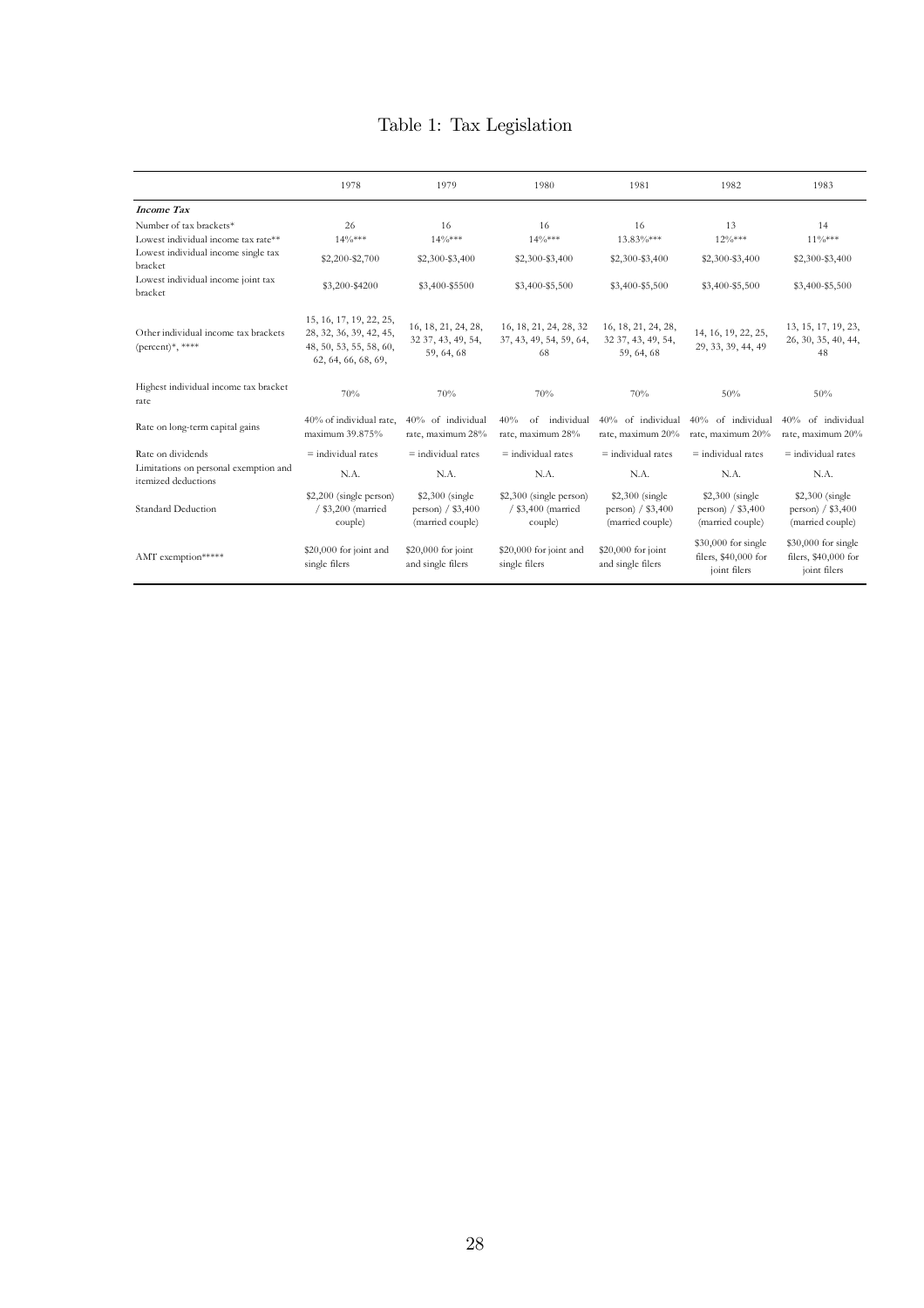|                                                              | 1978                                                                    | 1979                                                                       | 1980                                                                       | 1981                                                                                                                                                        | 1982                                                                                                                                                              | 1983                                                                                                                                                        |
|--------------------------------------------------------------|-------------------------------------------------------------------------|----------------------------------------------------------------------------|----------------------------------------------------------------------------|-------------------------------------------------------------------------------------------------------------------------------------------------------------|-------------------------------------------------------------------------------------------------------------------------------------------------------------------|-------------------------------------------------------------------------------------------------------------------------------------------------------------|
| Tax credits<br>Child tax credit                              | N.A.                                                                    | N.A.                                                                       | N.A.                                                                       | N.A.                                                                                                                                                        | N.A.                                                                                                                                                              | N.A.                                                                                                                                                        |
| Child and dependent care tax credit<br>(non-refundable)***** | \$400 for each of first 2<br>dependents, maximum<br>20% of expenditures | \$400 for each of<br>first 2 dependents,<br>maximum 20% of<br>expenditures | \$400 for each of first<br>2 dependents,<br>maximum 20% of<br>expenditures | Maximum<br>expenditure eligible<br>for credit is \$2,400<br>for one child,<br>\$4,800 for two or<br>more; maximimum<br>credit is 20%-30%<br>of expenditures | Maximum<br>expenditure eligible<br>for credit is \$2,400<br>for one child,<br>\$4,800 for two or<br>more; maximimum<br>credit is $20\% - 30\%$<br>of expenditures | Maximum<br>expenditure eligible<br>for credit is \$2,400<br>for one child,<br>\$4,800 for two or<br>more; maximimum<br>credit is 20%-30%<br>of expenditures |
| EITC rate and maximum credit                                 | $10\%$ , max. \$400                                                     | $10\%$ , max. \$500                                                        | $10\%$ , max. \$500                                                        | $10\%$ , max. \$500                                                                                                                                         | $10\%$ , max. \$500                                                                                                                                               | $10\%$ , max. \$500                                                                                                                                         |
| EITC phaseout range and rate                                 | \$6,000-\$10,000,<br>12.5%                                              | \$6,000-\$10,000,<br>12.5%                                                 | \$6,000-\$10,000,<br>12.5%                                                 | $$6,000-S10,000,$<br>12.5%                                                                                                                                  | $$6,000 - $10,000,$<br>$12.5\%$                                                                                                                                   | \$6,000-\$10,000,<br>$12.5\%$                                                                                                                               |
| Social Security [a]                                          |                                                                         |                                                                            |                                                                            |                                                                                                                                                             |                                                                                                                                                                   |                                                                                                                                                             |
| Social Security tax rate (OASDI) [b]                         | 10.1%                                                                   | 10.16%                                                                     | 10.16%                                                                     | 10.7%                                                                                                                                                       | 10.8%                                                                                                                                                             | 10.8%                                                                                                                                                       |
| Hospital Insurance tax rate (HI) [c]                         | $2.0\%$                                                                 | $2.1\%$                                                                    | $2.1\%$                                                                    | 2.6%                                                                                                                                                        | 2.6%                                                                                                                                                              | $2.6\%$                                                                                                                                                     |
| OASDI taxable maximum earnings                               | 17,700                                                                  | 22,900                                                                     | 25,900                                                                     | 29,700                                                                                                                                                      | 32,400                                                                                                                                                            | 35,700                                                                                                                                                      |
| HI taxable maximum earnings [d]                              | 17,700                                                                  | 22,900                                                                     | 25,900                                                                     | 29,700                                                                                                                                                      | 32,400                                                                                                                                                            | 35,700                                                                                                                                                      |

|                                                                    | 1984                                                                                                                      | 1985                                                        | 1986                                                              | 1987                                                        | 1988                                                         | 1989                                                        |
|--------------------------------------------------------------------|---------------------------------------------------------------------------------------------------------------------------|-------------------------------------------------------------|-------------------------------------------------------------------|-------------------------------------------------------------|--------------------------------------------------------------|-------------------------------------------------------------|
| <b>Income Tax</b>                                                  |                                                                                                                           |                                                             |                                                                   |                                                             |                                                              |                                                             |
| Number of tax brackets*                                            | 15                                                                                                                        | 15                                                          | 15                                                                | 5                                                           | $\overline{4}$                                               | $\overline{4}$                                              |
| Lowest individual income tax rate**                                | $11\%***$                                                                                                                 | $11\%***$                                                   | $11\%***$                                                         | 11%                                                         | 15%                                                          | 15%                                                         |
| Lowest individual income single tax<br>bracket                     | \$2,300-\$3,400                                                                                                           | \$2,390-\$3,540                                             | \$2,480-\$3,670                                                   | $$0 - $1,800$                                               | \$0-\$17,850                                                 | $$0 - $18,550$                                              |
| Lowest individual income joint tax<br>bracket                      | \$3,400-\$5,500                                                                                                           | \$3,540-\$5,720                                             | \$3,670-\$5,940                                                   | $$0 - $3,000$                                               | $$0 - $29,750$                                               | $$0 - $30,950$                                              |
| Other individual income tax brackets<br>$(\text{percent})^*,$ **** | 12, 14, 16, 18, 22,<br>25, 28, 33, 38, 42,<br>45, 49                                                                      | 12, 14, 16, 18, 22,<br>25, 28, 33, 38, 42,<br>45, 49        | 12, 14, 16, 18, 22,<br>25, 28, 33, 38, 42,<br>15, 28, 35<br>45.49 |                                                             | 28, 33                                                       | 28, 33                                                      |
| Highest individual income tax bracket<br>rate                      | 50%                                                                                                                       | 50%                                                         | 50%                                                               | 38.5%                                                       | 28%                                                          | 28%                                                         |
| Rate on long-term capital gains                                    | 40% of individual<br>rate,<br>maximum<br>20%                                                                              | 40% of individual<br>rate, maximum 20%                      | 40% of individual<br>maximum<br>rate,<br>20%                      | Ordinary rates                                              | Ordinary rates                                               | Ordinary rates                                              |
| Rate on dividends                                                  | $=$ individual rates                                                                                                      | $=$ individual rates                                        | $=$ individual rates                                              | $=$ individual rates                                        | $\equiv$ individual rates                                    | $=$ individual rates                                        |
| Limitations on personal exemption and<br>itemized deductions       | N.A.                                                                                                                      | N.A.                                                        | N.A.                                                              | N.A.                                                        | N.A.                                                         | N.A.                                                        |
| Standard Deduction                                                 | $$2,300$ (single)<br>$$2,400$ (single)<br>person) / \$3,550<br>person $/$ \$3,400<br>(married couple)<br>(married couple) |                                                             | $$2,480$ (single)<br>person) $/$ \$3,670<br>(married couple)      | $$2,540$ (single)<br>person) / \$3,760<br>(married couple)  | $$3,000$ (single)<br>person) $/$ \$5,000<br>(married couple) | \$3,100 (single person)<br>/ \$5,200 (married<br>couple)    |
| AMT exemption*****                                                 | $$30,000$ for single<br>filers, \$40,000 for<br>joint filers                                                              | \$30,000 for single<br>filers, \$40,000 for<br>joint filers | \$30,000 for single<br>filers, \$40,000 for<br>joint filers       | \$30,000 for single<br>filers, \$40,000 for<br>joint filers | $$30,000$ for single<br>filers, \$40,000 for<br>joint filers | \$30,000 for single<br>filers, \$40,000 for<br>joint filers |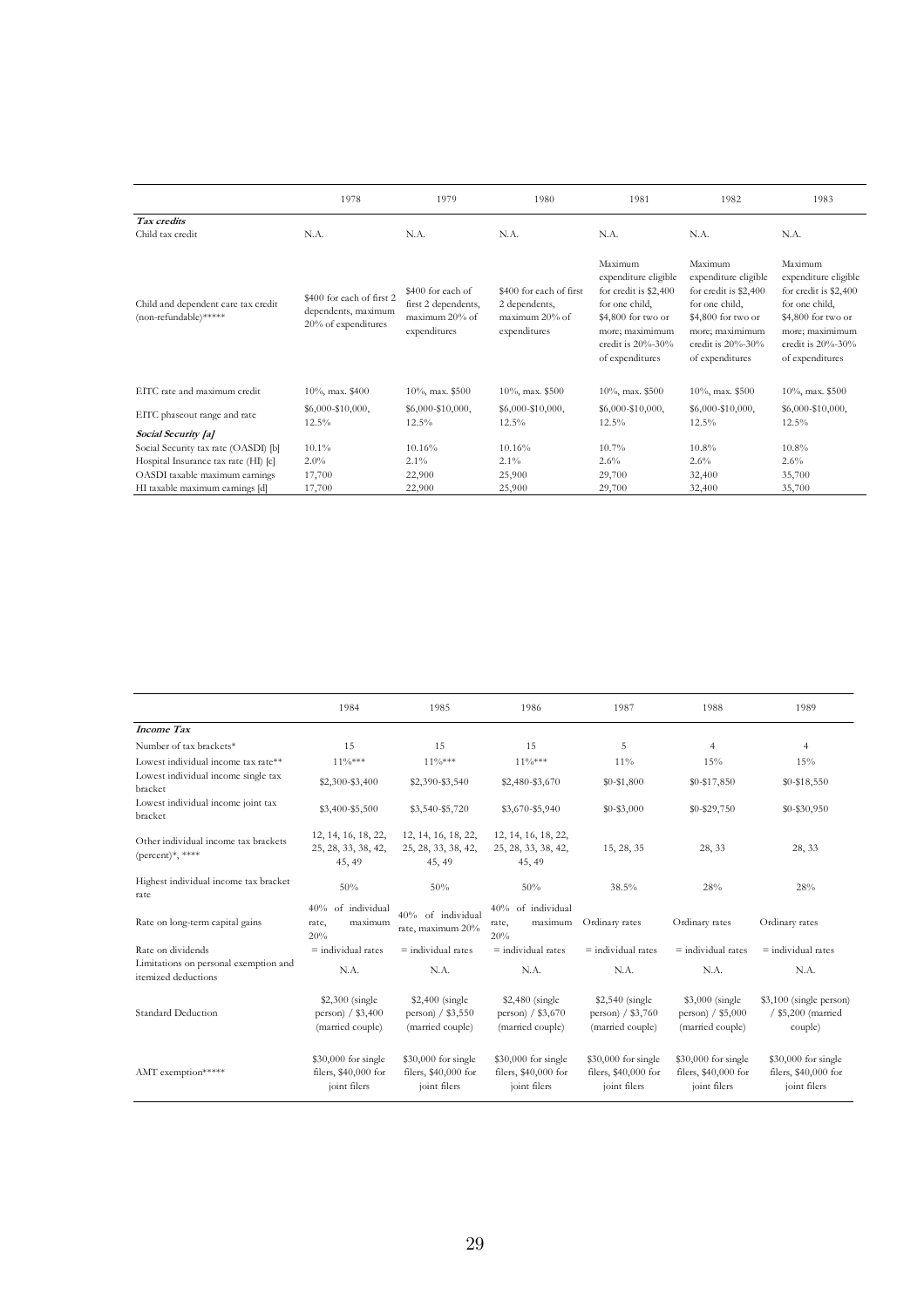|                                                               | 1984                                                                                                                                                        | 1985                                                                                                                                                        | 1986                                                                                                                                                        | 1987<br>1988                                                                                                                                                |                                                                                                                                                             | 1989                                                                                                                                                           |  |
|---------------------------------------------------------------|-------------------------------------------------------------------------------------------------------------------------------------------------------------|-------------------------------------------------------------------------------------------------------------------------------------------------------------|-------------------------------------------------------------------------------------------------------------------------------------------------------------|-------------------------------------------------------------------------------------------------------------------------------------------------------------|-------------------------------------------------------------------------------------------------------------------------------------------------------------|----------------------------------------------------------------------------------------------------------------------------------------------------------------|--|
| Tax credits                                                   |                                                                                                                                                             |                                                                                                                                                             |                                                                                                                                                             |                                                                                                                                                             |                                                                                                                                                             |                                                                                                                                                                |  |
| Child tax credit                                              | N.A.                                                                                                                                                        | N.A.                                                                                                                                                        | N.A.                                                                                                                                                        | N.A.                                                                                                                                                        | N.A.                                                                                                                                                        | N.A.                                                                                                                                                           |  |
| Child and dependent care tax credit (non-<br>refundable)***** | Maximum<br>expenditure eligible<br>for credit is \$2,400<br>for one child.<br>\$4,800 for two or<br>more; maximimum<br>credit is 20%-30%<br>of expenditures | Maximum<br>expenditure eligible<br>for credit is \$2,400<br>for one child.<br>\$4,800 for two or<br>more; maximimum<br>credit is 20%-30%<br>of expenditures | Maximum<br>expenditure eligible<br>for credit is \$2,400<br>for one child,<br>\$4,800 for two or<br>more; maximimum<br>credit is 20%-30%<br>of expenditures | Maximum<br>expenditure eligible<br>for credit is \$2,400<br>for one child,<br>\$4,800 for two or<br>more; maximimum<br>credit is 20%-30%<br>of expenditures | Maximum<br>expenditure eligible<br>for credit is \$2,400<br>for one child,<br>\$4,800 for two or<br>more; maximimum<br>credit is 20%-30%<br>of expenditures | Maximum expenditure<br>eligible for credit is<br>\$2,400 for one child,<br>\$4,800 for two or<br>more; maximimum<br>credit is $20\% - 30\%$ of<br>expenditures |  |
| EITC rate and maximum credit                                  | $10\%$ , max. \$500                                                                                                                                         | 11%, max. \$550                                                                                                                                             | 11%, max. \$550                                                                                                                                             | 14%, max. \$851,<br>indexed for inflation                                                                                                                   | 14%, max. \$874                                                                                                                                             | 14%, max. \$910                                                                                                                                                |  |
| EITC phaseout range and rate                                  | $$6,000 - $10,000,$<br>12.5%                                                                                                                                | \$6,500-\$11,000,<br>12.22%                                                                                                                                 | \$6,500-\$11,000,<br>12.22%                                                                                                                                 | \$6,920-\$15,432,<br>indexed for<br>inflation, 10%                                                                                                          | \$9,840-\$18,576,<br>10%                                                                                                                                    | $$10,240 - $19,340,$<br>10%                                                                                                                                    |  |
| Social Security [a]                                           |                                                                                                                                                             |                                                                                                                                                             |                                                                                                                                                             |                                                                                                                                                             |                                                                                                                                                             |                                                                                                                                                                |  |
| Social Security tax rate (OASDI) [b]                          | 11.4%                                                                                                                                                       | 11.4%                                                                                                                                                       | 11.4%                                                                                                                                                       | 11.4%                                                                                                                                                       | 12.12%                                                                                                                                                      | 12.12%                                                                                                                                                         |  |
| Hospital Insurance tax rate (HI) [c]                          | $2.6\%$                                                                                                                                                     | $2.7\%$                                                                                                                                                     | 2.9%                                                                                                                                                        | 2.9%                                                                                                                                                        | 2.9%                                                                                                                                                        | 2.9%                                                                                                                                                           |  |
| OASDI taxable maximum earnings                                | 37,800                                                                                                                                                      | 39,600                                                                                                                                                      | 42,000                                                                                                                                                      | 43,800                                                                                                                                                      | 45,000                                                                                                                                                      | 48,000                                                                                                                                                         |  |
| HI taxable maximum earnings [d]                               | 37,800                                                                                                                                                      | 39,600                                                                                                                                                      | 42,000                                                                                                                                                      | 43,800                                                                                                                                                      | 45,000                                                                                                                                                      | 48,000                                                                                                                                                         |  |

|                                                                    | 1990                                                        | 1991                                                                                                                                                                                                                                       | 1992                                                        | 1993                                                        | 1994                                                        | 1995                                                        |
|--------------------------------------------------------------------|-------------------------------------------------------------|--------------------------------------------------------------------------------------------------------------------------------------------------------------------------------------------------------------------------------------------|-------------------------------------------------------------|-------------------------------------------------------------|-------------------------------------------------------------|-------------------------------------------------------------|
| <b>Income Tax</b>                                                  |                                                             |                                                                                                                                                                                                                                            |                                                             |                                                             |                                                             |                                                             |
| Number of tax brackets*                                            | 4                                                           | 3                                                                                                                                                                                                                                          | 3                                                           | 5                                                           | 5                                                           | 5                                                           |
| Lowest individual income tax rate**                                | 15%                                                         | 15%                                                                                                                                                                                                                                        | 15%                                                         | 15%                                                         | 15%                                                         | 15%                                                         |
| Lowest individual income single tax<br>bracket                     | \$0-\$19,450                                                | $$0 - $20,350$                                                                                                                                                                                                                             | $$0 - $21,450$                                              | $$0 - $22,100$                                              | \$0-\$22,750                                                | $$0 - $23,350$                                              |
| Lowest individual income joint tax<br>bracket                      | $$0 - $32,450$                                              | $$0 - $34,000$                                                                                                                                                                                                                             | $$0 - $35,800$                                              | \$0-\$36,900                                                | \$0-\$38,000                                                | \$0-\$39,999                                                |
| Other individual income tax brackets<br>$(\text{percent})^*,$ **** | 28, 33                                                      | 28                                                                                                                                                                                                                                         | 28                                                          | 28, 31, 36                                                  | 28, 31, 36                                                  | 28, 31, 36                                                  |
| Highest individual income tax bracket<br>rate                      | 28%                                                         | 31%                                                                                                                                                                                                                                        | 31%                                                         | 39.6%                                                       | 39.6%                                                       | 39.6%                                                       |
| Rate on long-term capital gains<br>Rate on dividends               | 28% and 15%<br>$=$ individual rates                         | 28% and 15%<br>$=$ individual rates                                                                                                                                                                                                        | 28% and 15%<br>$\equiv$ individual rates                    | 28% and 15%<br>$\equiv$ individual rates                    | 28% and 15%<br>$\equiv$ individual rates                    | 28% and 15%<br>$\equiv$ individual rates                    |
| Limitations on personal exemption and<br>itemized deductions       | N.A.                                                        | Personal exemption phases<br>out (PEP) between<br>\$100,000 and \$222,500<br>$(single), $150,000$ and<br>\$272,500 (joint). Limitation<br>on itemized deductions<br>(Pease) for AGI over<br>\$100,000. Thresholds<br>indexed for inflation | PEP and Pease,<br>thresholds indexed<br>for inflation       | PEP and Pease,<br>thresholds indexed<br>for inflation       | PEP and Pease,<br>thresholds indexed for<br>inflation       | PEP and Pease,<br>thresholds indexed<br>for inflation       |
| <b>Standard Deduction</b>                                          | \$3,250 (single)<br>person) / \$5,450<br>(married couple)   | $$3,400$ (single person) /<br>\$5,700 (married couple)                                                                                                                                                                                     | \$3,600 (single<br>person) $/$ \$6,000<br>(married couple)  | \$3,700 (single)<br>person) / \$6,200<br>(married couple)   | \$3,800 (single person)<br>/ \$6,550 (married<br>couple)    | \$3,900 (single<br>person) / \$6,550<br>(married couple)    |
| AMT exemption*****                                                 | \$30,000 for single<br>filers, \$40,000 for<br>joint filers | \$30,000 for single filers,<br>\$40,000 for joint filers                                                                                                                                                                                   | \$30,000 for single<br>filers, \$40,000 for<br>joint filers | \$30,000 for single<br>filers, \$40,000 for<br>joint filers | \$33,750 for single<br>filers, \$45,000 for<br>joint filers | \$33,750 for single<br>filers, \$45,000 for<br>joint filers |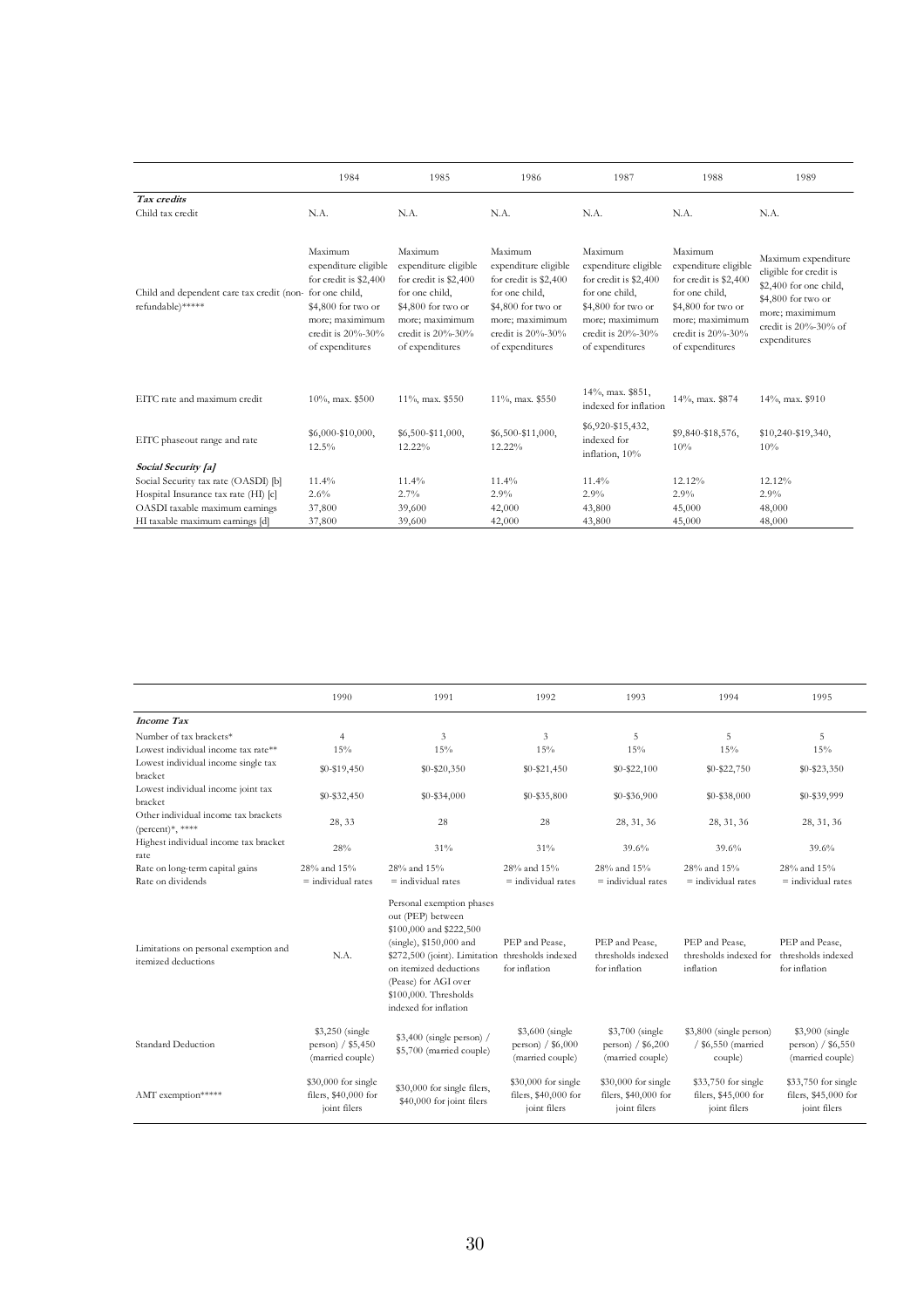|                                                                                      | 1990                                                                                                       | 1991                                                                                                                                                                      | 1992                                                                                                                                                        | 1993                                                                                                                                                        | 1994                                                                                                                                                     | 1995                                                                                                                                                        |
|--------------------------------------------------------------------------------------|------------------------------------------------------------------------------------------------------------|---------------------------------------------------------------------------------------------------------------------------------------------------------------------------|-------------------------------------------------------------------------------------------------------------------------------------------------------------|-------------------------------------------------------------------------------------------------------------------------------------------------------------|----------------------------------------------------------------------------------------------------------------------------------------------------------|-------------------------------------------------------------------------------------------------------------------------------------------------------------|
| Tax credits                                                                          |                                                                                                            |                                                                                                                                                                           |                                                                                                                                                             |                                                                                                                                                             |                                                                                                                                                          |                                                                                                                                                             |
| Child tax credit                                                                     | N.A.                                                                                                       | N.A.                                                                                                                                                                      | N.A.                                                                                                                                                        | N.A.                                                                                                                                                        | N.A.                                                                                                                                                     | N.A.                                                                                                                                                        |
| Child and dependent care tax credit (non- for one child, \$4,800<br>refundable)***** | Maximum<br>expenditure eligible<br>for credit is \$2,400<br>for two or more;<br>20%-30% of<br>expenditures | Maximum expenditure<br>eligible for credit is \$2,400<br>for one child, \$4,800 for<br>two or more; maximimum<br>maximimum credit is credit is 20%-30% of<br>expenditures | Maximum<br>expenditure eligible<br>for credit is \$2,400<br>for one child, \$4,800<br>for two or more;<br>maximimum credit is<br>20%-30% of<br>expenditures | Maximum<br>expenditure eligible<br>for credit is \$2,400<br>for one child, \$4,800<br>for two or more;<br>maximimum credit is<br>20%-30% of<br>expenditures | Maximum expenditure<br>eligible for credit is<br>\$2,400 for one child,<br>\$4,800 for two or<br>more; maximimum<br>credit is 20%-30% of<br>expenditures | Maximum<br>expenditure eligible<br>for credit is \$2,400<br>for one child, \$4,800<br>for two or more;<br>maximimum credit is<br>20%-30% of<br>expenditures |
| EITC rate and maximum credit                                                         | 14%, max. \$953                                                                                            | One child: 16.7%,<br>maximum \$1,192; two<br>children: 17.3%, maximum<br>\$1,235                                                                                          | One child: 17.6%,<br>maximum \$1,324;<br>two children: 18.4%,<br>maximum \$1,384                                                                            | One child: 18.5%,<br>maximum \$1,434;<br>two children: 19.5%,<br>maximum \$1,511                                                                            | No children: 7.65%,<br>maximum \$306; one<br>child: 26.3%,<br>maximum \$2,038; two<br>children: 30.0%,<br>maximum \$2,528                                | No children: 7.65%,<br>maximum \$314; one<br>child: 34%,<br>maximum \$2,094;<br>two children: 36%,<br>maximum \$3,110                                       |
| EITC phaseout range and rate                                                         | \$10,730-\$20,264,<br>10%                                                                                  | One child/two children:<br>\$11,250-\$21,250,<br>11.93%/12.36%                                                                                                            | One child: \$11,840-<br>\$22,370, two<br>children: \$11,250-<br>\$21,250,<br>12.57%/13.14%                                                                  | One child: \$12,200-<br>\$23,050, two<br>children: \$12,200-<br>\$23,050,<br>13.21%/13.93%                                                                  | No children: \$5,000-<br>\$9,000, one child:<br>\$11,000-\$23,755, two<br>children: \$11,000-<br>\$25,296,<br>7.65%/15.98%/17.68<br>$\frac{0}{0}$        | No children: \$5,130-<br>\$9,230, one child:<br>\$11,290-\$24,396,<br>two children:<br>\$11,290-\$26,673,<br>7.65%/15.98%/20.2<br>$2\%$                     |
| Social Security [a]                                                                  |                                                                                                            |                                                                                                                                                                           |                                                                                                                                                             |                                                                                                                                                             |                                                                                                                                                          |                                                                                                                                                             |
| Social Security tax rate (OASDI) [b]                                                 | 12.4%                                                                                                      | 12.4%                                                                                                                                                                     | 12.4%                                                                                                                                                       | 12.4%                                                                                                                                                       | 12.4%                                                                                                                                                    | 12.4%                                                                                                                                                       |
| Hospital Insurance tax rate (HI) [c]                                                 | 2.9%                                                                                                       | 2.9%                                                                                                                                                                      | 2.9%                                                                                                                                                        | 2.9%                                                                                                                                                        | 2.9%                                                                                                                                                     | 2.9%                                                                                                                                                        |
| OASDI taxable maximum earnings                                                       | 51,300                                                                                                     | 53,400                                                                                                                                                                    | 55,500                                                                                                                                                      | 57,600                                                                                                                                                      | 60,600                                                                                                                                                   | 61,200                                                                                                                                                      |
| HI taxable maximum earnings [d]                                                      | 51,300                                                                                                     | 125,000                                                                                                                                                                   | 130,200                                                                                                                                                     | 135,000                                                                                                                                                     | no max.                                                                                                                                                  | no max.                                                                                                                                                     |

|                                                                                     | 1996                                                  | 1997                                                  | 1998                                                                                                                                                                                                                                                                                                                       | 1999                                                  | 2000                                                  | 2001                                                                                                                                                                                                                                        |
|-------------------------------------------------------------------------------------|-------------------------------------------------------|-------------------------------------------------------|----------------------------------------------------------------------------------------------------------------------------------------------------------------------------------------------------------------------------------------------------------------------------------------------------------------------------|-------------------------------------------------------|-------------------------------------------------------|---------------------------------------------------------------------------------------------------------------------------------------------------------------------------------------------------------------------------------------------|
| <b>Income Tax</b><br>Number of tax brackets*<br>Lowest individual income tax rate** | 5<br>15%                                              | 5<br>15%                                              | 5<br>15%                                                                                                                                                                                                                                                                                                                   | 5<br>15%                                              | 5<br>15%                                              | 5<br>15%                                                                                                                                                                                                                                    |
| Lowest individual income single tax<br>bracket                                      | $$0 - $24,000$                                        | $$0 - $24,650$                                        | $$0 - $25,350$                                                                                                                                                                                                                                                                                                             | $$0 - $25,750$                                        | $$0 - $26,250$                                        | $$0 - $27,050$                                                                                                                                                                                                                              |
| Lowest individual income joint tax<br>bracket                                       | $$0 - $40,100$                                        | $$0 - $41,200$                                        | $$0 - $42,350$                                                                                                                                                                                                                                                                                                             | \$0-\$43,050                                          | \$0-\$43,850                                          | $$0 - $45,200$                                                                                                                                                                                                                              |
| Other individual income tax brackets<br>$(\text{percent})^*,$ ****                  | 28, 31, 36                                            | 28, 31, 36                                            | 28, 31, 36                                                                                                                                                                                                                                                                                                                 | 28, 31, 36                                            | 28, 31, 36                                            | 27.5, 30.5, 35.5                                                                                                                                                                                                                            |
| Highest individual income tax bracket<br>rate                                       | 39.6%<br>39.6%                                        |                                                       | 39.6%                                                                                                                                                                                                                                                                                                                      | 39.6%                                                 | 39.6%                                                 | 39.10%                                                                                                                                                                                                                                      |
| Rate on long-term capital gains                                                     | 28% and 15%                                           | below, 20% for others                                 | below, 20% for others                                                                                                                                                                                                                                                                                                      | below, 20% for others                                 | below, 20% for others                                 | 10% for tax payers in 10% for tax payers in 10% for tax payers in 10% for tax payers in 10% for tax payers in the<br>the 15% bracket or the 15% bracket or the 15% bracket or the 15% bracket or 15% bracket or below,<br>$20\%$ for others |
| Rate on dividends                                                                   | $=$ individual rates                                  | $=$ individual rates                                  | $=$ individual rates                                                                                                                                                                                                                                                                                                       | $=$ individual rates                                  | $=$ individual rates                                  | $=$ individual rates                                                                                                                                                                                                                        |
| Limitations on personal exemption and<br>itemized deductions                        | PEP and Pease,<br>thresholds indexed for<br>inflation | PEP and Pease,<br>thresholds indexed for<br>inflation | PEP and Pease,<br>thresholds indexed for<br>inflation                                                                                                                                                                                                                                                                      | PEP and Pease,<br>thresholds indexed for<br>inflation | PEP and Pease,<br>thresholds indexed for<br>inflation | PEP and Pease.<br>thresholds indexed for<br>inflation                                                                                                                                                                                       |
| <b>Standard Deduction</b>                                                           |                                                       |                                                       | $$4,000$ (single person) / $$4,150$ (single person) / $$4,250$ (single person) / $$4,300$ (single person) / $$4,400$ (single person) / $$4,550$ (single person) /<br>\$6,700 (married couple) \$6,900 (married couple) \$7,100 (married couple) \$7,200 (married couple) \$7,350 (married couple) \$7,600 (married couple) |                                                       |                                                       |                                                                                                                                                                                                                                             |
| AMT exemption*****                                                                  |                                                       | \$45,000 for joint filers \$45,000 for joint filers   | \$33,750 for single filers, \$33,750 for single filers, \$33,750 for single filers, \$33,750 for single filers, \$33,750 for single filers, \$35,750 for single filers,<br>\$45,000 for joint filers                                                                                                                       | \$45,000 for joint filers                             | \$45,000 for joint filers                             | \$49,000 for joint filers                                                                                                                                                                                                                   |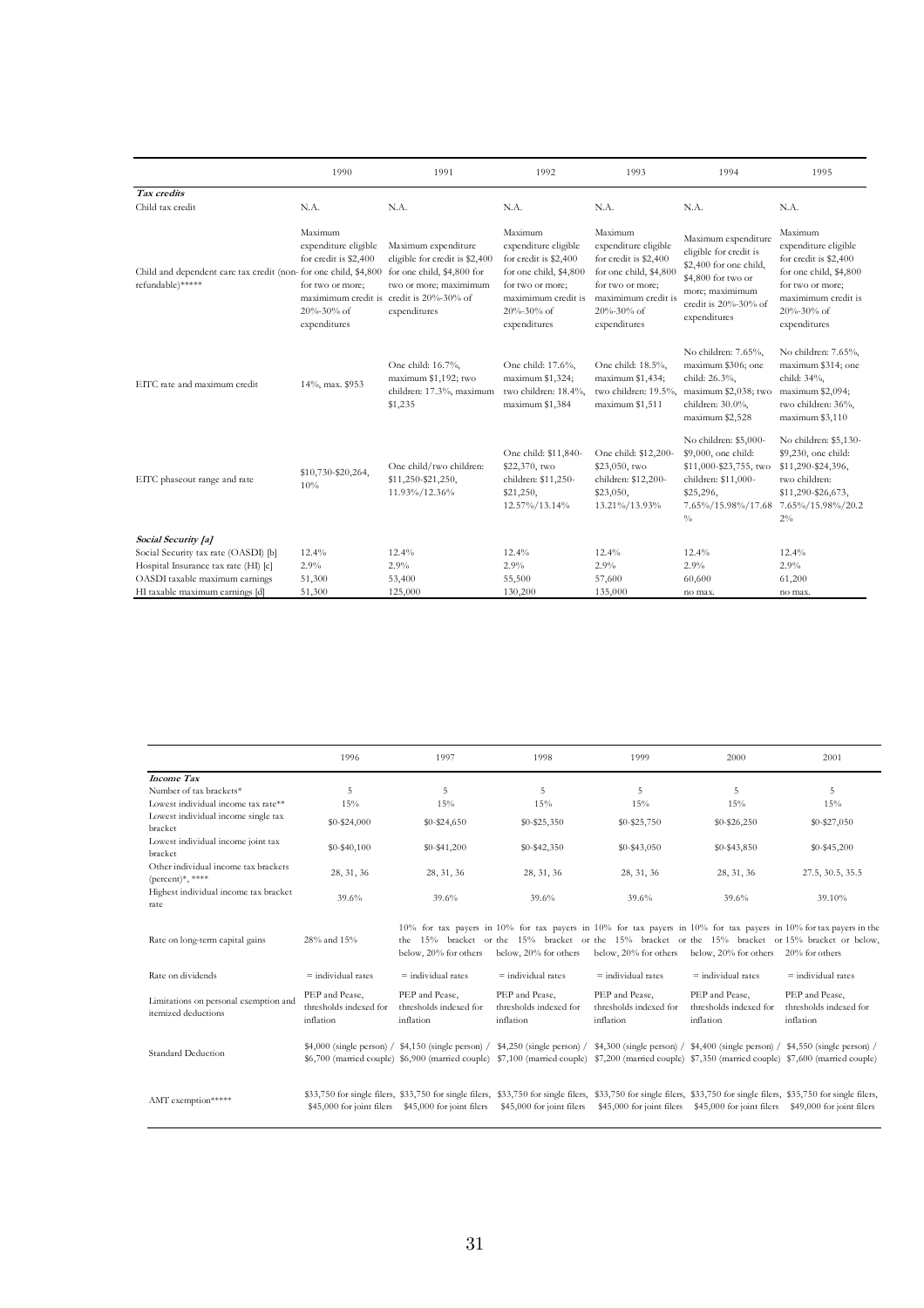|                                                              | 1996                                                                                                                                                     | 1997                                                                                                                                                                                                                                     | 1998                                                                                                                                                           | 1999<br>2000                                                                                                                                             |                                                                                                                                                    | 2001                                                                                                                                                                              |
|--------------------------------------------------------------|----------------------------------------------------------------------------------------------------------------------------------------------------------|------------------------------------------------------------------------------------------------------------------------------------------------------------------------------------------------------------------------------------------|----------------------------------------------------------------------------------------------------------------------------------------------------------------|----------------------------------------------------------------------------------------------------------------------------------------------------------|----------------------------------------------------------------------------------------------------------------------------------------------------|-----------------------------------------------------------------------------------------------------------------------------------------------------------------------------------|
| Tax credits                                                  |                                                                                                                                                          |                                                                                                                                                                                                                                          |                                                                                                                                                                |                                                                                                                                                          |                                                                                                                                                    |                                                                                                                                                                                   |
| Child tax credit                                             | N.A.                                                                                                                                                     | \$500 (non-refundable)                                                                                                                                                                                                                   | \$500 (non-refundable)                                                                                                                                         | \$500 (non-refundable)                                                                                                                                   | \$500 (non-refundable)                                                                                                                             | 600\$, refundable up to<br>10% earned income<br>above \$10,000,<br>threshold indexed for<br>inflation                                                                             |
| Child and dependent care tax credit<br>(non-refundable)***** | Maximum expenditure<br>eligible for credit is<br>\$2,400 for one child,<br>\$4,800 for two or more;<br>maximimum credit is<br>20%-30% of<br>expenditures | Maximum expenditure<br>eligible for credit is<br>\$2,400 for one child,<br>\$4,800 for two or more;<br>maximimum credit is<br>$20\% - 30\%$ of<br>expenditures                                                                           | Maximum expenditure<br>eligible for credit is<br>\$2,400 for one child,<br>\$4,800 for two or more;<br>maximimum credit is<br>$20\% - 30\%$ of<br>expenditures | Maximum expenditure<br>eligible for credit is<br>\$2,400 for one child,<br>\$4,800 for two or more;<br>maximimum credit is<br>20%-30% of<br>expenditures | Maximum expenditure<br>eligible for credit is<br>\$2,400 for one child,<br>maximimum credit is<br>$20\% - 30\%$ of<br>expenditures                 | Maximum expenditure<br>eligible for credit is<br>\$2,400 for one child,<br>\$4,800 for two or more; \$4,800 for two or more;<br>maximimum credit is<br>20%-30% of<br>expenditures |
| EITC rate and maximum credit                                 | No children: 7.65%,<br>maximum \$323; one<br>child: 34%, maximum<br>\$2,152; two children:<br>40%, maximum \$3,556                                       | No children: 7.65%,<br>No children: 7.65%,<br>maximum \$332; one<br>maximum \$341; one<br>child: 34%, maximum<br>child: 34%, maximum<br>\$2,210; two children:<br>\$2,271; two children:<br>40%, maximum \$3,656<br>40%, maximum \$3,756 |                                                                                                                                                                | No children: 7.65%,<br>maximum \$347; one<br>child: 34%, maximum<br>\$2,312; two children:<br>40%, maximum \$3,816                                       | No children: 7.65%,<br>maximum \$353; one<br>child: 34%, maximum<br>\$2,353; two children:<br>40%, maximum \$3,888                                 | No children: 7.65%,<br>maximum \$364; one<br>child: 34%, maximum<br>\$2,428; two children:<br>40%, maximum \$4,008                                                                |
| EITC phaseout range and rate                                 | No children: \$5,280-<br>\$9,500, one child:<br>\$11,610-\$25,078, two<br>children: \$11,610-<br>\$28,495,<br>7.65%/15.98%/21.06<br>$\frac{0}{0}$        | No children: \$5,430-<br>\$9,770, one child:<br>\$11,930-\$25,650, two<br>children: \$11,930-<br>\$29,290,<br>7.65%/15.98%/21.06%                                                                                                        | No children: \$5,570-<br>\$10,030, one child:<br>\$12,260-\$26,473, two<br>children: \$12,260-<br>\$30,095,<br>7.65%/15.98%/21.06%                             | No children: \$5,670-<br>\$10,200, one child:<br>\$12,460-\$26,928, two<br>children: \$12,460-<br>\$30,580,<br>7.65%/15.98%/21.06<br>$\frac{0}{0}$       | No children: \$5,770-<br>\$10,380, one child:<br>\$12,690-\$27,413, two<br>children: \$12,690-<br>\$31,152,<br>7.65%/15.98%/21.06<br>$\frac{0}{0}$ | No children: \$5,950-<br>\$10,710, one child:<br>\$13,090-\$28,281, two<br>children: \$13,090-<br>\$32,121,<br>7.65%/15.98%/21.06%                                                |
| Social Security [a]                                          |                                                                                                                                                          |                                                                                                                                                                                                                                          |                                                                                                                                                                |                                                                                                                                                          |                                                                                                                                                    |                                                                                                                                                                                   |
| Social Security tax rate (OASDI) [b]                         | 12.4%                                                                                                                                                    | 12.4%                                                                                                                                                                                                                                    | 12.4%                                                                                                                                                          | 12.4%                                                                                                                                                    | 12.4%                                                                                                                                              | 12.4%                                                                                                                                                                             |
| Hospital Insurance tax rate (HI) [c]                         | 2.9%                                                                                                                                                     | 2.9%                                                                                                                                                                                                                                     | 2.9%                                                                                                                                                           | 2.9%                                                                                                                                                     | 2.9%                                                                                                                                               | 2.9%                                                                                                                                                                              |
| OASDI taxable maximum earnings                               | 62,700                                                                                                                                                   | 65,400                                                                                                                                                                                                                                   | 68,400                                                                                                                                                         | 72,600                                                                                                                                                   | 76,200                                                                                                                                             | 80,400                                                                                                                                                                            |
| HI taxable maximum earnings [d]                              | no max.                                                                                                                                                  | no max.                                                                                                                                                                                                                                  | no max.                                                                                                                                                        | no max.                                                                                                                                                  | no max.                                                                                                                                            | no max.                                                                                                                                                                           |

|                                                                    | 2002                                                     | 2003<br>2004                                                                                                                                                                                                                                                                           |                                                                                                                                                                                                                                               | 2005                                                                                | 2006                                                                                                                                   | 2007                                                                                                                                      |
|--------------------------------------------------------------------|----------------------------------------------------------|----------------------------------------------------------------------------------------------------------------------------------------------------------------------------------------------------------------------------------------------------------------------------------------|-----------------------------------------------------------------------------------------------------------------------------------------------------------------------------------------------------------------------------------------------|-------------------------------------------------------------------------------------|----------------------------------------------------------------------------------------------------------------------------------------|-------------------------------------------------------------------------------------------------------------------------------------------|
| <b>Income Tax</b>                                                  |                                                          |                                                                                                                                                                                                                                                                                        |                                                                                                                                                                                                                                               |                                                                                     |                                                                                                                                        |                                                                                                                                           |
| Number of tax brackets*                                            | 6                                                        | 6                                                                                                                                                                                                                                                                                      | 6                                                                                                                                                                                                                                             | 6                                                                                   | 6                                                                                                                                      | 6                                                                                                                                         |
| Lowest individual income tax rate**                                | 10%                                                      | 10%                                                                                                                                                                                                                                                                                    | 10%                                                                                                                                                                                                                                           | 10%                                                                                 | 10%                                                                                                                                    | 10%                                                                                                                                       |
| Lowest individual income single tax<br>bracket                     | $$0 - $6,000$                                            | $$0 - $7,000$                                                                                                                                                                                                                                                                          | $$0 - $7,150$                                                                                                                                                                                                                                 | \$0-\$7,300                                                                         | $$0 - $7,550$                                                                                                                          | \$0-\$7,825                                                                                                                               |
| Lowest individual income joint tax<br>bracket                      | \$0-\$12,000                                             | $$0 - $14,000$                                                                                                                                                                                                                                                                         | $$0 - $14,300$                                                                                                                                                                                                                                | $$0-$14,600$                                                                        | $$0 - $15,100$                                                                                                                         | $$0 - $15,650$                                                                                                                            |
| Other individual income tax brackets<br>$(\text{percent})^*,$ **** | 15, 27, 30, 35                                           | 15, 25, 28, 33                                                                                                                                                                                                                                                                         | 15, 25, 28, 33                                                                                                                                                                                                                                | 15, 25, 28, 33                                                                      | 15, 25, 28, 33                                                                                                                         | 15, 25, 28, 33                                                                                                                            |
| Highest individual income tax bracket<br>rate                      | 38.6%                                                    | 35%                                                                                                                                                                                                                                                                                    | 35%                                                                                                                                                                                                                                           | 35%                                                                                 | 35%                                                                                                                                    | 35%                                                                                                                                       |
| Rate on long-term capital gains                                    | below, 20% for others                                    | 10% for tax payers in 5% for taxpayers in the 5% for taxpayers in the 5% for taxpayers in the 5% for taxpayers in the 5% for taxpayers in<br>the 15% bracket or 15% bracket; 15% for 15% bracket; 15% for 15% bracket; 15% for 15% bracket; 15% for the 15% bracket;<br>other brackets | other brackets                                                                                                                                                                                                                                | other brackets                                                                      | other brackets                                                                                                                         | 15%<br>for<br>other                                                                                                                       |
| Rate on dividends                                                  | $=$ individual rates                                     | other brackets                                                                                                                                                                                                                                                                         | 5% for taxpayers in the 5% for taxpayers in the 5% for taxpayers in the 5% for taxpayers in the 5% for taxpayers in<br>15% bracket; 15% for 15% bracket; 15% for 15% bracket; 15% for 15% bracket; 15% for the 15% bracket;<br>other brackets | other brackets                                                                      | other brackets                                                                                                                         | for<br>15%<br>other                                                                                                                       |
| Limitations on personal exemption and<br>itemized deductions       | PEP and Pease,<br>thresholds indexed for<br>inflation    | PEP and Pease,<br>thresholds indexed for<br>inflation                                                                                                                                                                                                                                  | PEP and Pease.<br>thresholds indexed for<br>inflation                                                                                                                                                                                         | PEP and Pease.<br>thresholds indexed for<br>inflation                               | PEP and Pease limits on<br>personal exemptions and<br>itemized deductions<br>reduced by $1/3$ ,<br>thresholds indexed for<br>inflation | PEP and Pease limits<br>on personal<br>exemptions and<br>itemized deductions<br>reduced by $1/3$ ,<br>thresholds indexed<br>for inflation |
| Standard Deduction                                                 | $$4,700$ (single person) /                               | $$4,750$ (single person) /<br>\$7,850 (married couple) \$9,500 (married couple)                                                                                                                                                                                                        | $$4,850$ (single person)<br>\$9,700 (married couple)                                                                                                                                                                                          | \$10,000 (married<br>couple)                                                        | $$5,000$ (single person) / $$5,150$ (single person) /<br>\$10,300 (married<br>couple)                                                  | \$5,350 (single)<br>person) / \$10,700<br>(married couple)                                                                                |
| AMT exemption*****                                                 | \$35,750 for single filers,<br>\$49,000 for joint filers | \$40,250 for single filers,<br>\$58,000 for joint filers                                                                                                                                                                                                                               | \$58,000 for joint filers                                                                                                                                                                                                                     | \$40,250 for single filers, \$40,250 for single filers, \$42,500 for single filers, | \$58,000 for joint filers \$62,550 for joint filers                                                                                    | \$44,350 for single<br>filers, \$66,250 for<br>joint filers                                                                               |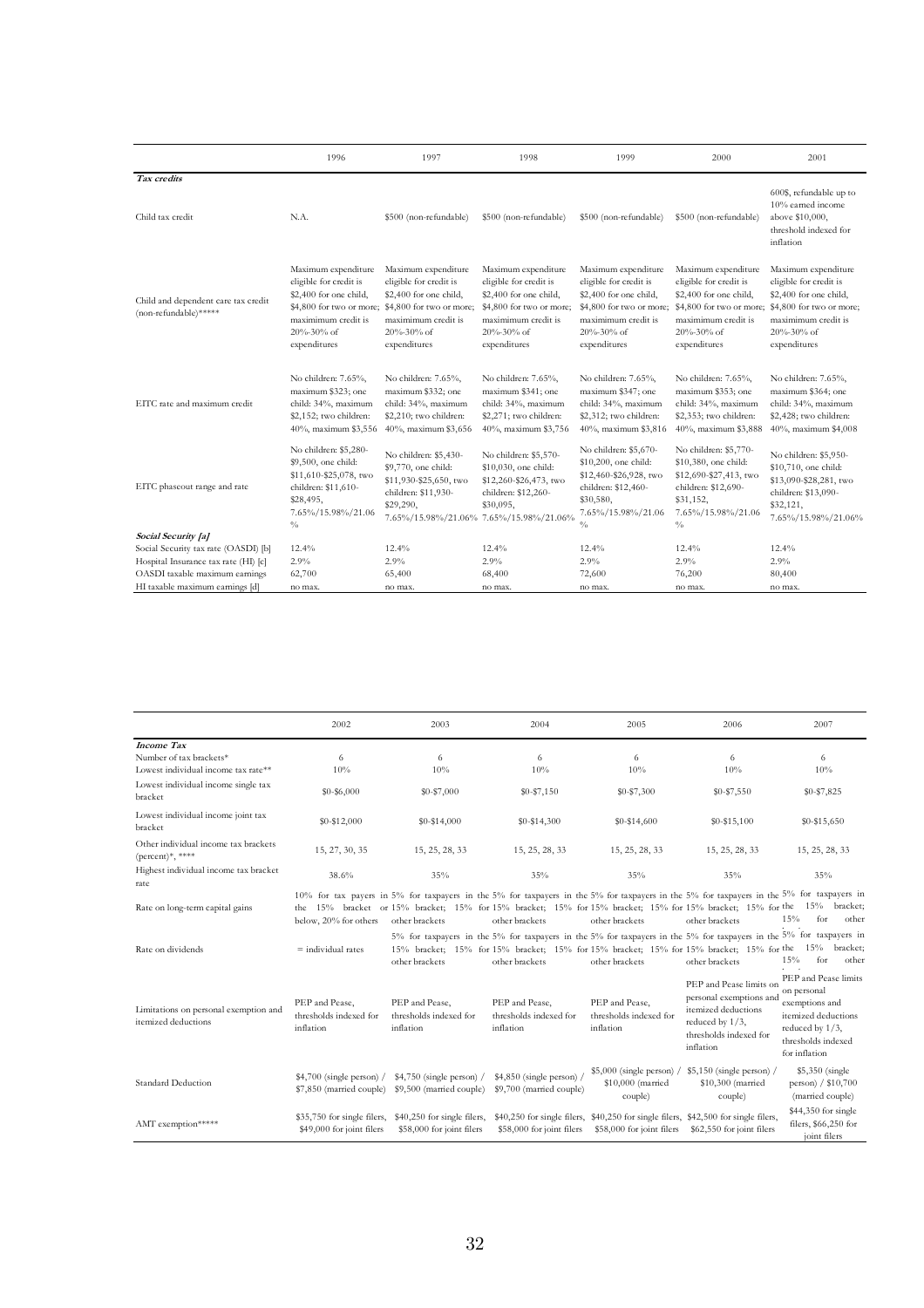|                                                                                         | 2002                                                                                                                                                                                                      | 2003                                                                                                                                                                                                                           | 2004                                                                                                                                                                         | 2005                                                                                                                                                                                         | 2006                                                                                                                                                                                                                                 | 2007                                                                                                                                                                             |
|-----------------------------------------------------------------------------------------|-----------------------------------------------------------------------------------------------------------------------------------------------------------------------------------------------------------|--------------------------------------------------------------------------------------------------------------------------------------------------------------------------------------------------------------------------------|------------------------------------------------------------------------------------------------------------------------------------------------------------------------------|----------------------------------------------------------------------------------------------------------------------------------------------------------------------------------------------|--------------------------------------------------------------------------------------------------------------------------------------------------------------------------------------------------------------------------------------|----------------------------------------------------------------------------------------------------------------------------------------------------------------------------------|
| Tax credits                                                                             |                                                                                                                                                                                                           |                                                                                                                                                                                                                                |                                                                                                                                                                              |                                                                                                                                                                                              |                                                                                                                                                                                                                                      |                                                                                                                                                                                  |
| Child tax credit                                                                        | 600\$, refundable up to<br>10% earned income<br>above \$10,350                                                                                                                                            | 1,000\$, refundable up to<br>10% earned income<br>above \$10,500                                                                                                                                                               | 1,000\$, refundable up to 1,000\$, refundable up<br>15% earned income<br>above \$10,750                                                                                      | to 15% earned income<br>above \$11,000                                                                                                                                                       | 1,000\$, refundable up to<br>15% earned income<br>above \$11,300                                                                                                                                                                     | 1,000\$, refundable up<br>to 15% earned<br>income above<br>\$11,750                                                                                                              |
| Child and dependent care tax credit (non- 1 child; \$6,000 for 2 or<br>refundable)***** | Maximum eligible<br>35% (phasing down to                                                                                                                                                                  | Maximum eligible<br>expenses are \$3,000 for expenses are \$3,000 for 1<br>child; \$6,000 for 2 or<br>more; maximum credit is more; maximum credit is<br>35% (phasing down to<br>20% at \$15,000 of AGI 20% at \$15,000 of AGI | Maximum eligible<br>expenses are \$3,000 for 1<br>child; \$6,000 for 2 or<br>more; maximum credit is<br>35% (phasing down to<br>20% at \$15,000 of AGI)                      | Maximum eligible<br>expenses are \$3,000 for<br>1 child; \$6,000 for 2 or<br>more; maximum credit<br>is 35% (phasing down<br>to 20% at \$15,000 of<br>AGI                                    | Maximum eligible<br>expenses are \$3,000 for for 1 child; \$6,000 for<br>1 child; \$6,000 for 2 or 2 or more; maximum<br>more; maximum credit is credit is 35%<br>35% (phasing down to<br>20% at \$15,000 of AGI) 20% at \$15,000 of | Maximum eligible<br>expenses are \$3,000<br>(phasing down to<br>AGI                                                                                                              |
| EITC rate and maximum credit                                                            | No children: 7.65%,<br>maximum \$376; one<br>child: 34%, maximum<br>\$2,506; two children:<br>40%, maximum \$4,140                                                                                        | No children: 7.65%,<br>maximum \$382; one<br>child: 34%, maximum<br>\$2,547; two children:<br>40%, maximum \$4,204                                                                                                             | No children: 7.65%,<br>maximum \$390; one<br>child: 34%, maximum<br>\$2,604; two children:<br>40%, maximum \$4,300                                                           | No children: 7.65%,<br>maximum \$399; one<br>child: 34%, maximum<br>\$2,662; two children:<br>40%, maximum \$4,400                                                                           | No children: 7.65%,<br>maximum \$412; one<br>child: 34%, maximum<br>\$2,747; two children:<br>40%, maximum \$4,536                                                                                                                   | No children: 7.65%,<br>maximum \$428; one<br>child: 34%, maximum<br>\$2,853; two children:<br>40%, maximum<br>\$4,716                                                            |
| EITC phaseout range and rate                                                            | No children: \$6,150-<br>\$11,060, one child:<br>\$13,520-\$29,201, two<br>children: \$13,520-<br>\$33,178.<br>Starting/ending points<br>increased by \$1,000 for<br>joint filers.<br>7.65%/15.98%/21.06% | No children: \$6,240-<br>\$11,230, one child:<br>\$13,730-\$29,666, two<br>children: \$13,730-<br>\$33,692. Increased by<br>\$1,000 for joint filers.<br>7.65%/15.98%/21.06%                                                   | No children: \$6,390-<br>\$11,490, one child:<br>\$14,040-\$30,338, two<br>children: \$14,040-<br>\$34,458. Increased by<br>\$1,000 for joint filers.<br>7.65%/15.98%/21.06% | No children: \$6,530-<br>\$11,750, one child:<br>\$14,370-\$31,030, two<br>children: \$14,370-<br>\$35,263. Increased by<br>\$2,000 for joint filers.<br>7.65%/15.98%/21.06<br>$\frac{0}{0}$ | No children: \$6,740-<br>\$12,120, one child:<br>\$14,810-\$32,001, two<br>children: \$14,810-<br>\$36,348. Increased by<br>\$2,000 for joint filers.<br>7.65%/15.98%/21.06%                                                         | No children: \$7,000-<br>\$12,590, one child:<br>\$15,390-\$33,241,<br>two children: \$15,390-<br>\$37,783. Increased by<br>\$2,000 for joint filers.<br>7.65%/15.98%/<br>21.06% |
| Social Security [a]                                                                     |                                                                                                                                                                                                           |                                                                                                                                                                                                                                |                                                                                                                                                                              |                                                                                                                                                                                              |                                                                                                                                                                                                                                      |                                                                                                                                                                                  |
| Social Security tax rate (OASDI) [b]                                                    | 12.4%                                                                                                                                                                                                     | 12.4%                                                                                                                                                                                                                          | 12.4%                                                                                                                                                                        | 12.4%                                                                                                                                                                                        | 12.4%                                                                                                                                                                                                                                | 12.4%                                                                                                                                                                            |
| Hospital Insurance tax rate (HI) [c]                                                    | 2.9%                                                                                                                                                                                                      | 2.9%                                                                                                                                                                                                                           | 2.9%                                                                                                                                                                         | 2.9%                                                                                                                                                                                         | 2.9%                                                                                                                                                                                                                                 | 2.9%                                                                                                                                                                             |
| OASDI taxable maximum earnings                                                          | 84,900                                                                                                                                                                                                    | 87,000                                                                                                                                                                                                                         | 87,900                                                                                                                                                                       | 90,000                                                                                                                                                                                       | 94,200                                                                                                                                                                                                                               | 97,500                                                                                                                                                                           |
| HI taxable maximum earnings [d]                                                         | no max.                                                                                                                                                                                                   | no max.                                                                                                                                                                                                                        | no max.                                                                                                                                                                      | no max.                                                                                                                                                                                      | no max.                                                                                                                                                                                                                              | no max.                                                                                                                                                                          |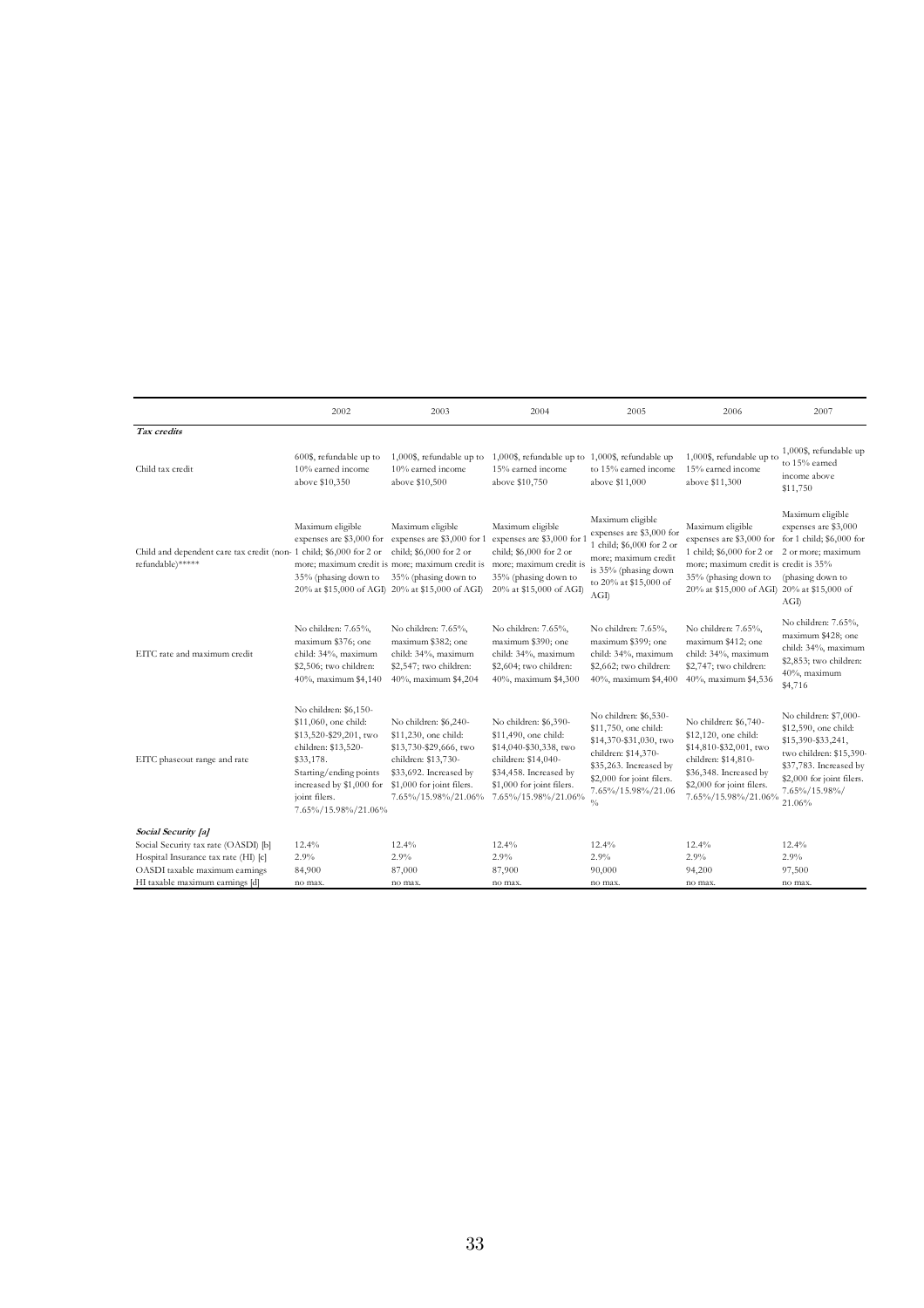|                                                                 | 2008                                                                                                                             | 2009                                                                                                                             |                                                              | 2008                                                                                                   | 2009                                                                                                                                                                                                                                            |
|-----------------------------------------------------------------|----------------------------------------------------------------------------------------------------------------------------------|----------------------------------------------------------------------------------------------------------------------------------|--------------------------------------------------------------|--------------------------------------------------------------------------------------------------------|-------------------------------------------------------------------------------------------------------------------------------------------------------------------------------------------------------------------------------------------------|
| <b>Income Tax</b><br>Number of tax brackets*                    | 6                                                                                                                                | 6                                                                                                                                | Social Security [a]<br>Social Security tax rate (OASDI)      | 12.4%                                                                                                  | 12.4%                                                                                                                                                                                                                                           |
| Lowest individual income<br>tax rate**                          | 10%                                                                                                                              | 10%                                                                                                                              | Hospital Insurance tax rate (HI)                             | 2.9%                                                                                                   | 2.9%                                                                                                                                                                                                                                            |
| Lowest individual income<br>single tax bracket                  | $$0 - $8,025$                                                                                                                    | $$0 - $8,350$                                                                                                                    | OASDI taxable maximum earnings                               | 102,000                                                                                                | 106,800                                                                                                                                                                                                                                         |
| Lowest individual income<br>joint tax bracket                   | \$0-\$16,050                                                                                                                     | \$0-\$16,700                                                                                                                     | HI taxable maximum earnings                                  | no max.                                                                                                | no max.                                                                                                                                                                                                                                         |
| Other individual income tax<br>brackets (percent)*, ****        | 15, 25, 28, 33                                                                                                                   | 15, 25, 28, 33                                                                                                                   | Tax credits                                                  |                                                                                                        |                                                                                                                                                                                                                                                 |
| Highest individual income<br>tax bracket rate                   | 35%                                                                                                                              | 35%                                                                                                                              | Child tax credit                                             | 1,000\$, refundable up to 15%<br>earned income above \$8,500                                           | 1,000\$, refundable up to $15%$<br>earned income above \$3,000                                                                                                                                                                                  |
| Rate on long-term capital<br>gains                              | $0\%$ for taxpayers in the $10\%$ $0\%$ for taxpayers in the<br>and 15% bracket; 15% for 10% and 15% bracket;<br>other brackets  | 15% for other brackets                                                                                                           | Child and dependent care tax<br>credit (non-refundable)***** | 2 or more; maximum credit is<br>\$15,000 of AGI)                                                       | Maximum eligible expenses are Maximum eligible expenses are<br>\$3,000 for 1 child; \$6,000 for \$3,000 for 1 child; \$6,000 for 2<br>or more; maximum credit is 35%<br>35% (phasing down to 20% at (phasing down to 20% at \$15,000<br>of AGI) |
| Rate on dividends                                               | $0\%$ for taxpayers in the $10\%$ $0\%$ for taxpayers in the<br>and 15% bracket: 15% for 10% and 15% bracket:<br>other brackets  | 15% for other brackets                                                                                                           | EITC rate and maximum credit                                 | \$438; one child: 34%,<br>maximum \$2,917; two<br>children: 40%, maximum<br>\$4,824                    | No children: 7.65%, maximum No children: 7.65%, maximum<br>\$457; one child: 34%, maximum<br>\$3,043; two children: 40%,<br>maximum \$5,028; three children<br>45%, maximum \$5,657                                                             |
| Limitations on personal<br>exemption and itemized<br>deductions | PEP and Pease limits on<br>personal exemptions and<br>itemized deductions reduced<br>by 2/3, thresholds indexed<br>for inflation | PEP and Pease limits on<br>personal exemptions and<br>itemized deductions<br>reduced by 2/3, thresholds<br>indexed for inflation | EITC phaseout range and rate                                 | No children: \$7,160-\$12,880,<br>one child: \$15,740-\$33,995,                                        | No children: \$7,470-\$13,440, one<br>child: \$16,420-\$35,463, two<br>children: \$16,420-\$40,295, three                                                                                                                                       |
| Standard Deduction                                              | $$5,450$ (single person) /<br>\$10,900 (married couple)                                                                          | $$5,700$ (single person) /<br>\$11,400 (married couple)                                                                          |                                                              | two children: \$15,740-<br>\$38,646. Increased by \$3,000<br>(indexed for inflation) for joint filers. | children: \$16,420-\$43,279.<br>Increased by \$5,000 for joint<br>filers. 7.65%/15.98%/21.06% 7.65%/15.98%/21.06%/21.06%                                                                                                                        |
| AMT exemption*****                                              | \$46,200 for single filers,<br>\$69,950 for joint filers                                                                         | \$46,700 for single filers,<br>\$70,950 for joint filers                                                                         |                                                              |                                                                                                        |                                                                                                                                                                                                                                                 |

Notes:

\* Married couple filing jointly

\*\* Indexing of income brackets for individual income tax began in 1985 under ERTA81 except for 1987 and 1988 when brackets were not indexed because of rate changes; Changes in bracket amounts for 1985-1986, 1989-2000, and 2004-2007 occured as a result of indexing for inflation rather than from a change in tax legislation \*\*\* 0% rate existed below these brackets until 1986

\*\*\*\* For years 1988-1990 rate applicable to highest income bracket is not the highest rate: 28% rate is applicable to two income brackets - the highest bracket and a lower one \*\*\*\*\* Not indexed for inflation

[a] The taxable maximum for 1979-81 was set by statute; all other amounts were determined under automatic adjustment provisions of the Social Security Act

according to the national average wage index. The tax rate refers to the combined rate for employers and employees. [b] OASDI: Old-Age, Survivors, and Disability Insurance program

[c] HI: Medicare's Hospital Insurance program

[d] The upper limit on earnings subject to HI was repealed by the Omnibus Budget Reconciliation Act of 1993.

Sources: Tax Policy Center (http://www.taxpolicycenter.org/taxfacts/index.cfm), Social Security Administration (http://www.ssa.gov/OACT/COLA/cbb.html and http://www.ssa.gov/OACT/ProgData/taxRates.html), last accessed May 2011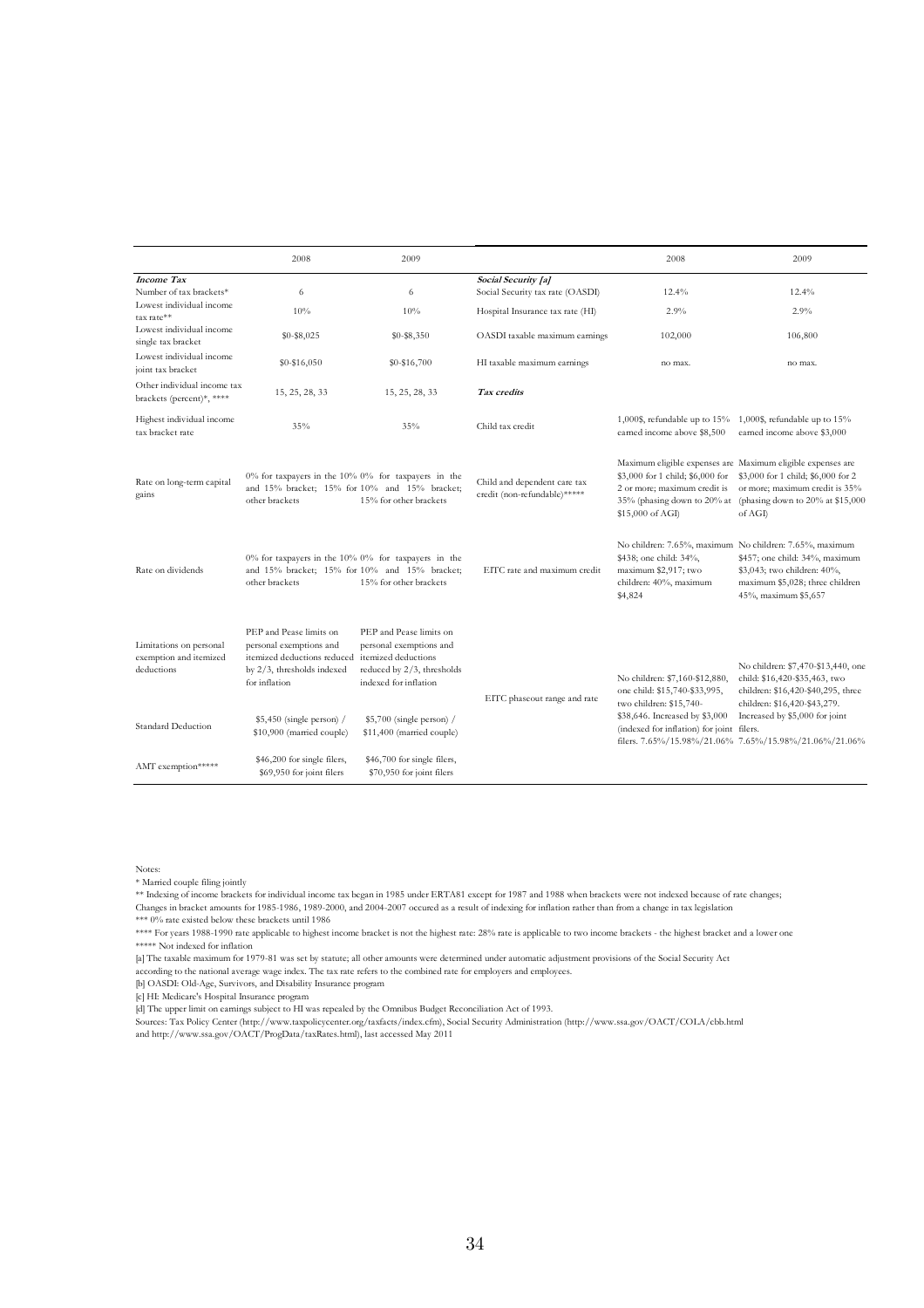| Table 2: Decomposing changes in income distribution over time |  |  |  |
|---------------------------------------------------------------|--|--|--|
|                                                               |  |  |  |

| data year:<br>uprated to:   | 1978  | 1978<br>1980 | 1980         | 1978<br>1980 | 1980  |                 |                      | Decomposition I |                      | Decomposition II |                      | Shorrocks-Shapley<br>Decomposition                     |  |
|-----------------------------|-------|--------------|--------------|--------------|-------|-----------------|----------------------|-----------------|----------------------|------------------|----------------------|--------------------------------------------------------|--|
| policy year:<br>uprated to: | 1978  | 1978<br>1980 | 1978<br>1980 | 1980         | 1980  | Total<br>change | Tax policy<br>effect | Other<br>effect | Tax policy<br>effect | Other<br>effect  | Tax policy<br>effect | Other<br>effect                                        |  |
|                             | (0)   | (1)          | (2)          | (3)          | (4)   | $(4)-(0)$       | $(4)-(2)$            | $(2)-(1)$       | $(3)-(1)$            | $(4)-(3)$        | Mean of              | Mean of<br>$(4)-(2)$ , $(3)-(1)$ $(2)-(1)$ , $(4)-(3)$ |  |
| Inequality                  |       |              |              |              |       |                 |                      |                 |                      |                  |                      |                                                        |  |
| Gini                        | 29.70 | 29.70        | 30.96        | 29.10        | 30.38 | 0.68            | $-0.58$              | 1.26            | $-0.60$              | 1.28             | $-0.59$              | 1.27                                                   |  |
| P90/P10                     | 4.63  | 4.63         | 4.90         | 4.48         | 4.78  | 0.15            | $-0.12$              | 0.26            | $-0.15$              | 0.30             | $-0.13$              | 0.28                                                   |  |
| P90/P50                     | 1.82  | 1.82         | 1.87         | 1.79         | .84   | 0.01            | $-0.03$              | 0.04            | $-0.03$              | 0.05             | $-0.03$              | 0.05                                                   |  |
| P50/P10                     | 2.54  | 2.54         | 2.62         | 2.50         | 2.60  | 0.06            | $-0.02$              | 0.08            | $-0.04$              | 0.10             | $-0.03$              | 0.09                                                   |  |

Measures are based on equivalized income using the square-root of househohld size scale. Gini multiplied by 100. Uprating according the level of price inflation.

| data year:<br>uprated to:   | 1981  | 1981<br>1984 | 1984         | 1981<br>1984 | 1984  | Total     |                         |                 |                         | Decomposition   Decomposition |                      | Shorrocks-Shapley<br>Decomposition |                                  |
|-----------------------------|-------|--------------|--------------|--------------|-------|-----------|-------------------------|-----------------|-------------------------|-------------------------------|----------------------|------------------------------------|----------------------------------|
| policy year:<br>uprated to: | 1981  | 1981<br>1984 | 1981<br>1984 | 1984         | 1984  | change    | Tax<br>policy<br>effect | Other<br>effect | Tax<br>policy<br>effect | Other<br>effect               | Tax policy<br>effect | Other effect                       |                                  |
|                             | (0)   | (1)          | (2)          | (3)          | (4)   | $(4)-(0)$ |                         | $(4)-(2)$       | $(2)-(1)$               | $(3)-(1)$                     | $(4)-(3)$            | Mean of<br>$(4)-(2)$ , $(3)-(1)$   | Mean of<br>$(2)-(1)$ , $(4)-(3)$ |
| <i>Inequality</i>           |       |              |              |              |       |           |                         |                 |                         |                               |                      |                                    |                                  |
| Gini                        | 30.86 | 30.86        | 32.30        | 31.86        | 33.28 | 2.42      |                         | 0.98            | 1.44                    | 1.00                          | 1.42                 | 0.99                               | 1.43                             |
| P90/P10                     | 4.94  | 4.94         | 5.46         | 5.30         | 5.77  | 0.83      |                         | 0.31            | 0.53                    | 0.36                          | 0.47                 | 0.33                               | 0.50                             |
| P90/P50                     | .83   | 1.83         | 1.90         | 1.89         | 1.96  | 0.12      |                         | 0.05            | 0.07                    | 0.06                          | 0.06                 | 0.06                               | 0.07                             |
| P50/P10                     | 2.69  | 2.69         | 2.87         | 2.79         | 2.95  | 0.26      |                         | 0.09            | 0.17                    | 0.10                          | 0.16                 | 0.09                               | 0.17                             |

Measures are based on equivalized income using the square-root of househohld size scale. Gini multiplied by 100. Uprating according the level of price inflation.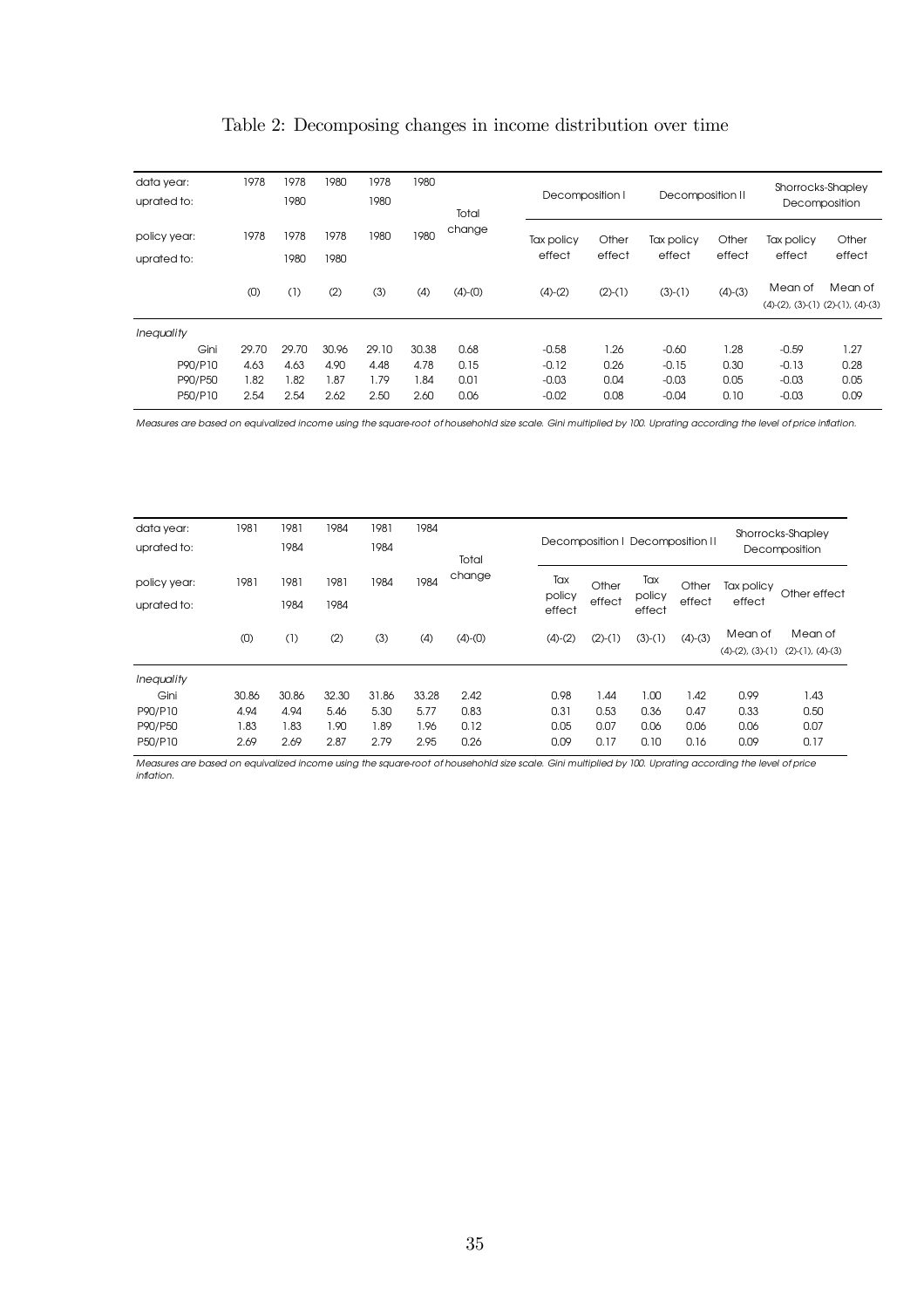|  | Table 3: Decomposing changes in income distribution over time (cont.) |  |  |  |  |  |  |
|--|-----------------------------------------------------------------------|--|--|--|--|--|--|
|--|-----------------------------------------------------------------------|--|--|--|--|--|--|

| data year:<br>uprated to:   | 1986  | 1986<br>1988 | 1988         | 1986<br>1988 | 1988  | Total     |  |                         | Decomposition   Decomposition |                         |                 | Shorrocks-Shapley<br>Decomposition |                                  |  |
|-----------------------------|-------|--------------|--------------|--------------|-------|-----------|--|-------------------------|-------------------------------|-------------------------|-----------------|------------------------------------|----------------------------------|--|
| policy year:<br>uprated to: | 1986  | 1986<br>1988 | 1986<br>1988 | 1988         | 1988  | change    |  | Tax<br>policy<br>effect | Other<br>effect               | Tax<br>policy<br>effect | Other<br>effect | Tax policy<br>effect               | Other effect                     |  |
|                             | (0)   | (1)          | (2)          | (3)          | (4)   | $(4)-(0)$ |  | $(4)-(2)$               | $(2)-(1)$                     | $(3)-(1)$               | $(4)-(3)$       | Mean of<br>$(4)-(2)$ , $(3)-(1)$   | Mean of<br>$(2)-(1)$ , $(4)-(3)$ |  |
| <b>Inequality</b>           |       |              |              |              |       |           |  |                         |                               |                         |                 |                                    |                                  |  |
| Gini                        | 33.75 | 33.75        | 34.07        | 34.76        | 35.09 | 1.34      |  | 1.02                    | 0.32                          | 1.01                    | 0.33            | 1.02                               | 0.32                             |  |
| P90/P10                     | 5.87  | 5.87         | 5.93         | 5.98         | 6.02  | 0.15      |  | 0.09                    | 0.06                          | 0.12                    | 0.03            | 0.10                               | 0.05                             |  |
| P90/P50                     | 1.96  | 1.96         | 1.98         | 2.00         | 2.02  | 0.06      |  | 0.04                    | 0.02                          | 0.04                    | 0.02            | 0.04                               | 0.02                             |  |
| P50/P10                     | 3.00  | 3.00         | 3.00         | 2.99         | 2.98  | $-0.02$   |  | $-0.02$                 | 0.00                          | $-0.01$                 | $-0.01$         | $-0.01$                            | 0.00                             |  |

Measures are based on equivalized income using the square-root of househohld size scale. Gini multiplied by 100. Uprating according the level of price inflation.

| data year:<br>uprated to:   | 1986  | 1986<br>1988 | 1988         | 1986<br>1988 | 1988  | Total     |                  |           | Decomposition   Decomposition |                         |                 | Shorrocks-Shapley<br>Decomposition |                                  |  |
|-----------------------------|-------|--------------|--------------|--------------|-------|-----------|------------------|-----------|-------------------------------|-------------------------|-----------------|------------------------------------|----------------------------------|--|
| policy year:<br>uprated to: | 1986  | 1986<br>1988 | 1986<br>1988 | 1988         | 1988  | change    | policy<br>effect |           | Other<br>effect               | Tax<br>policy<br>effect | Other<br>effect | Tax policy<br>effect               | Other effect                     |  |
|                             | (0)   | (1)          | (2)          | (3)          | (4)   | $(4)-(0)$ |                  | $(4)-(2)$ | $(2)-(1)$                     | $(3)-(1)$               | $(4)-(3)$       | Mean of<br>$(4)-(2)$ , $(3)-(1)$   | Mean of<br>$(2)-(1)$ , $(4)-(3)$ |  |
| Inequality                  |       |              |              |              |       |           |                  |           |                               |                         |                 |                                    |                                  |  |
| Gini                        | 33.75 | 33.75        | 34.10        | 34.72        | 35.09 | 1.34      |                  | 0.99      | 0.35                          | 0.97                    | 0.37            | 0.98                               | 0.36                             |  |
| P90/P10                     | 5.87  | 5.87         | 5.93         | 5.96         | 6.02  | 0.15      |                  | 0.08      | 0.07                          | 0.09                    | 0.06            | 0.09                               | 0.06                             |  |
| P90/P50                     | 1.96  | 1.96         | 1.98         | 2.00         | 2.02  | 0.06      |                  | 0.04      | 0.02                          | 0.04                    | 0.02            | 0.04                               | 0.02                             |  |
| P50/P10                     | 3.00  | 3.00         | 3.00         | 2.98         | 2.98  | $-0.02$   |                  | $-0.01$   | 0.00                          | $-0.01$                 | 0.00            | $-0.01$                            | 0.00                             |  |

Measures are based on equivalized income using the square-root of househohld size scale. Gini multiplied by 100. Uprating according to the level of mean nominal earnings growth.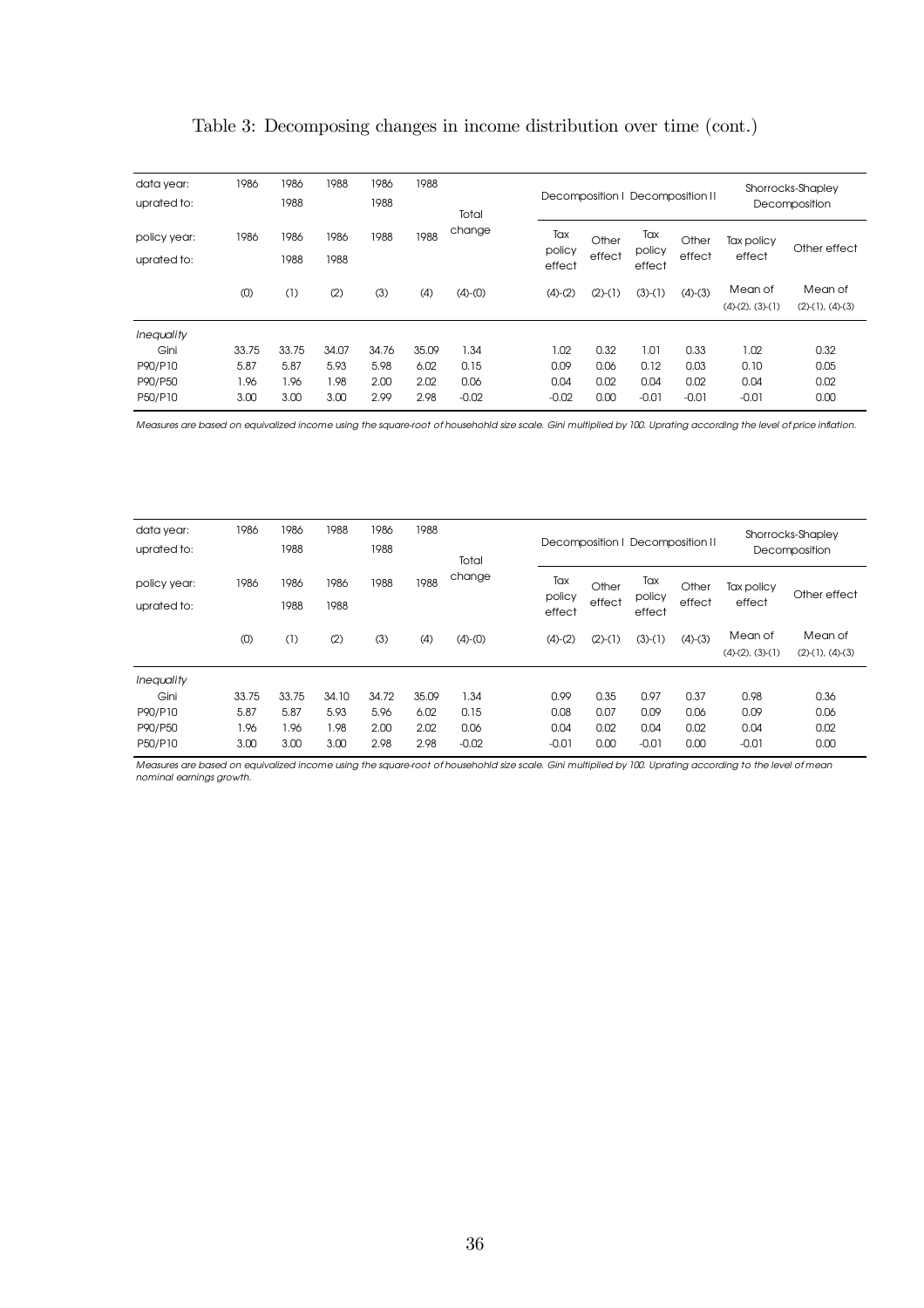|  |  |  |  |  | Table 4: Decomposing changes in income distribution over time (cont.) |  |  |  |
|--|--|--|--|--|-----------------------------------------------------------------------|--|--|--|
|--|--|--|--|--|-----------------------------------------------------------------------|--|--|--|

| data year:<br>uprated to:                           | 1989                          | 1989<br>1994                  | 1994                          | 1989<br>1994                  | 1994                          | Total                        |                                          |                              |                                          | Decomposition   Decomposition | Shorrocks-Shapley<br>Decomposition       |                                  |  |
|-----------------------------------------------------|-------------------------------|-------------------------------|-------------------------------|-------------------------------|-------------------------------|------------------------------|------------------------------------------|------------------------------|------------------------------------------|-------------------------------|------------------------------------------|----------------------------------|--|
| policy year:<br>uprated to:                         | 1989                          | 1989<br>1994                  | 1989<br>1994                  | 1994                          | 1994                          | change                       | Tax<br>policy<br>effect                  | Other<br>effect              | Tax<br>policy<br>effect                  | Other<br>effect               | Tax policy<br>effect                     | Other effect                     |  |
|                                                     | (0)                           | (1)                           | (2)                           | (3)                           | (4)                           | $(4)-(0)$                    | $(4)-(2)$                                | $(2)-(1)$                    | $(3)-(1)$                                | $(4)-(3)$                     | Mean of<br>$(4)-(2)$ , $(3)-(1)$         | Mean of<br>$(2)-(1)$ , $(4)-(3)$ |  |
| Inequality<br>Gini<br>P90/P10<br>P90/P50<br>P50/P10 | 35.38<br>5.87<br>2.02<br>2.90 | 35.38<br>5.87<br>2.02<br>2.90 | 37.20<br>6.43<br>2.09<br>3.07 | 34.69<br>5.61<br>2.01<br>2.79 | 36.64<br>6.13<br>2.09<br>2.94 | 1.26<br>0.26<br>0.07<br>0.03 | $-0.56$<br>$-0.30$<br>$-0.01$<br>$-0.14$ | 1.82<br>0.57<br>0.07<br>0.17 | $-0.69$<br>$-0.26$<br>$-0.01$<br>$-0.11$ | 1.95<br>0.52<br>0.07<br>0.15  | $-0.63$<br>$-0.28$<br>$-0.01$<br>$-0.12$ | 1.89<br>0.54<br>0.07<br>0.16     |  |

Measures are based on equivalized income using the square-root of househohld size scale. Gini multiplied by 100. Uprating according the level of price inflation.

| data year:<br>uprated to:   | 2000  | 2000<br>2004 | 2004         | 2000<br>2004 | 2004  | Total<br>change |  |                         | Decomposition   Decomposition |                         | Shorrocks-Shapley<br>Decomposition |                                  |                                  |
|-----------------------------|-------|--------------|--------------|--------------|-------|-----------------|--|-------------------------|-------------------------------|-------------------------|------------------------------------|----------------------------------|----------------------------------|
| policy year:<br>uprated to: | 2000  | 2000<br>2004 | 2000<br>2004 | 2004         | 2004  |                 |  | Tax<br>policy<br>effect | Other<br>effect               | Tax<br>policy<br>effect | Other<br>effect                    | Tax policy<br>effect             | Other effect                     |
|                             | (0)   | (1)          | (2)          | (3)          | (4)   | $(4)-(0)$       |  | $(4)-(2)$               | $(2)-(1)$                     | $(3)-(1)$               | $(4)-(3)$                          | Mean of<br>$(4)-(2)$ , $(3)-(1)$ | Mean of<br>$(2)-(1)$ , $(4)-(3)$ |
| <b>Inequality</b>           |       |              |              |              |       |                 |  |                         |                               |                         |                                    |                                  |                                  |
| Gini                        | 35.86 | 35.86        | 37.25        | 36.12        | 37.57 | 1.71            |  | 0.32                    | 1.39                          | 0.26                    | 1.45                               | 0.29                             | 1.42                             |
| P90/P10                     | 5.53  | 5.53         | 5.99         | 5.61         | 6.03  | 0.51            |  | 0.04                    | 0.46                          | 0.08                    | 0.43                               | 0.06                             | 0.44                             |
| P90/P50                     | 2.05  | 2.05         | 2.12         | 2.08         | 2.14  | 0.09            |  | 0.02                    | 0.06                          | 0.02                    | 0.06                               | 0.02                             | 0.06                             |
| P50/P10                     | 2.69  | 2.69         | 2.83         | 2.70         | 2.82  | 0.13            |  | $-0.01$                 | 0.14                          | 0.01                    | 0.12                               | 0.00                             | 0.13                             |

Measures are based on equivalized income using the square-root of househohld size scale. Gini multiplied by 100. Uprating according the level of price inflation.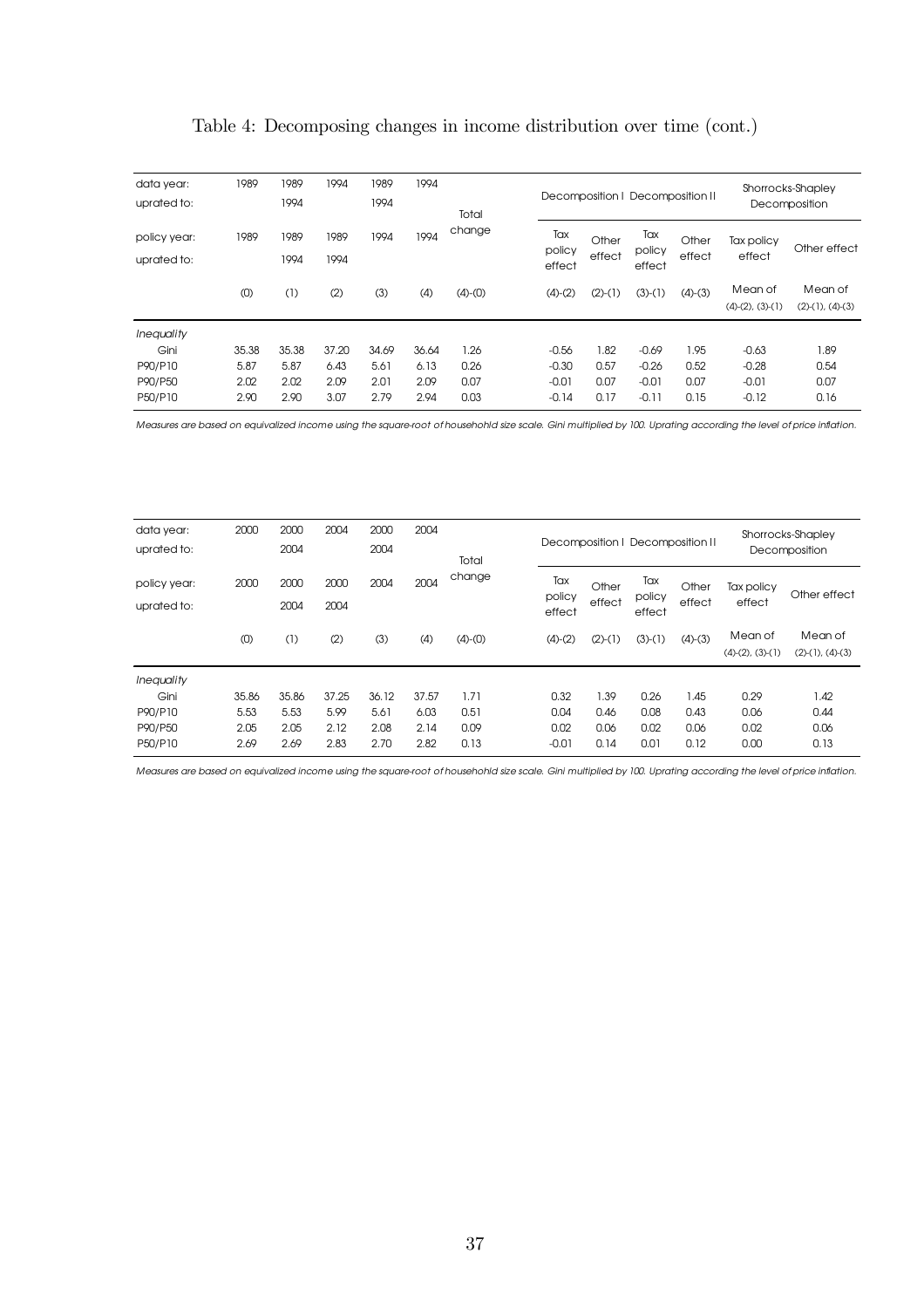

Figure 1: Average tax rates 1978-2009

Note: The dashed vertical lines indicate the start of implementation of significant changes in tax legislation (section 3.4). Shaded areas show recession periods (NBER classification).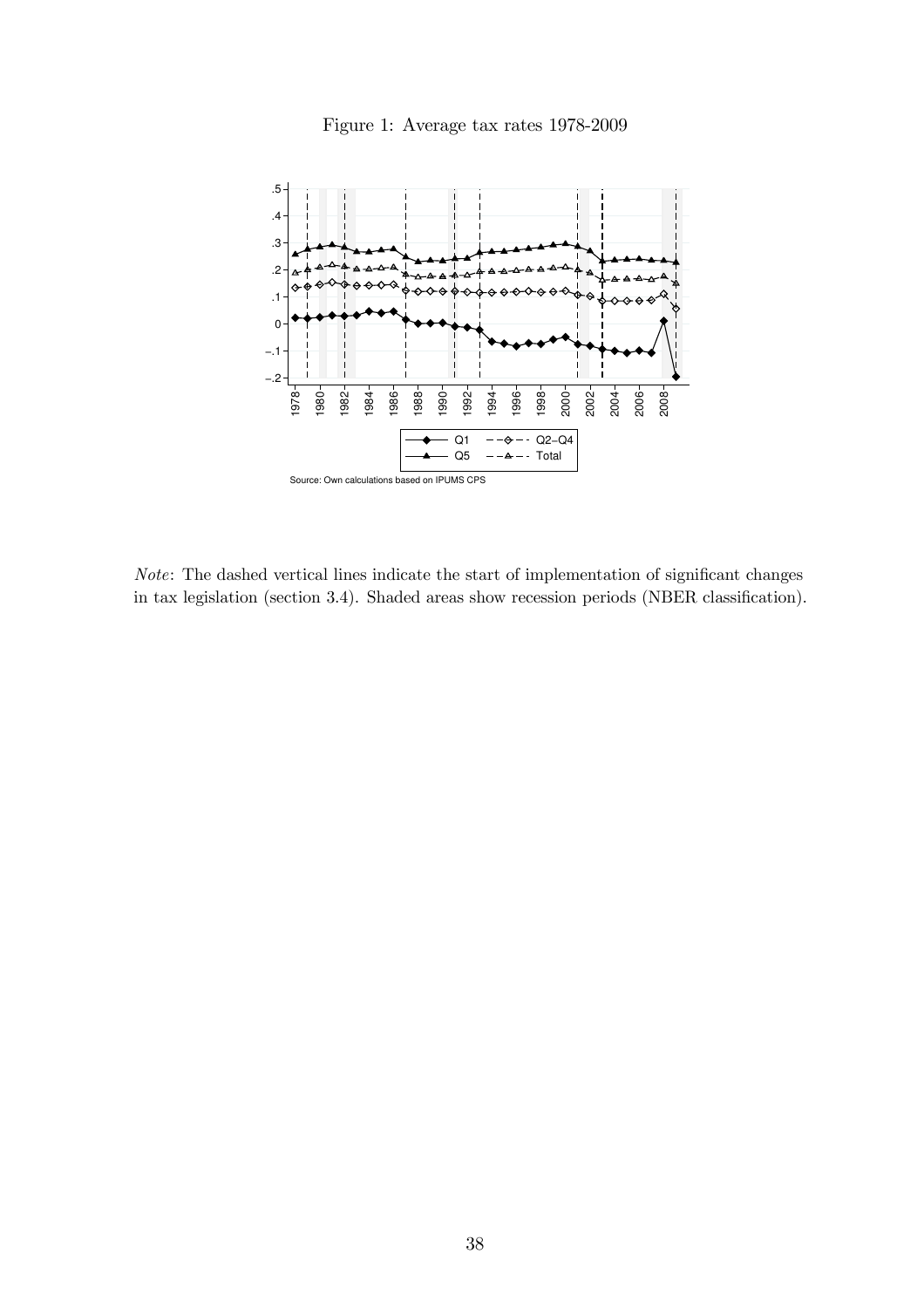



Note: Change in market income (i.e., labor + capital income) relative to base year 1978. Shaded areas show recession periods (NBER classification).





Note: The dashed vertical lines indicate the start of implementation of significant changes in tax legislation (section 3.4). Shaded areas show recession periods (NBER classification).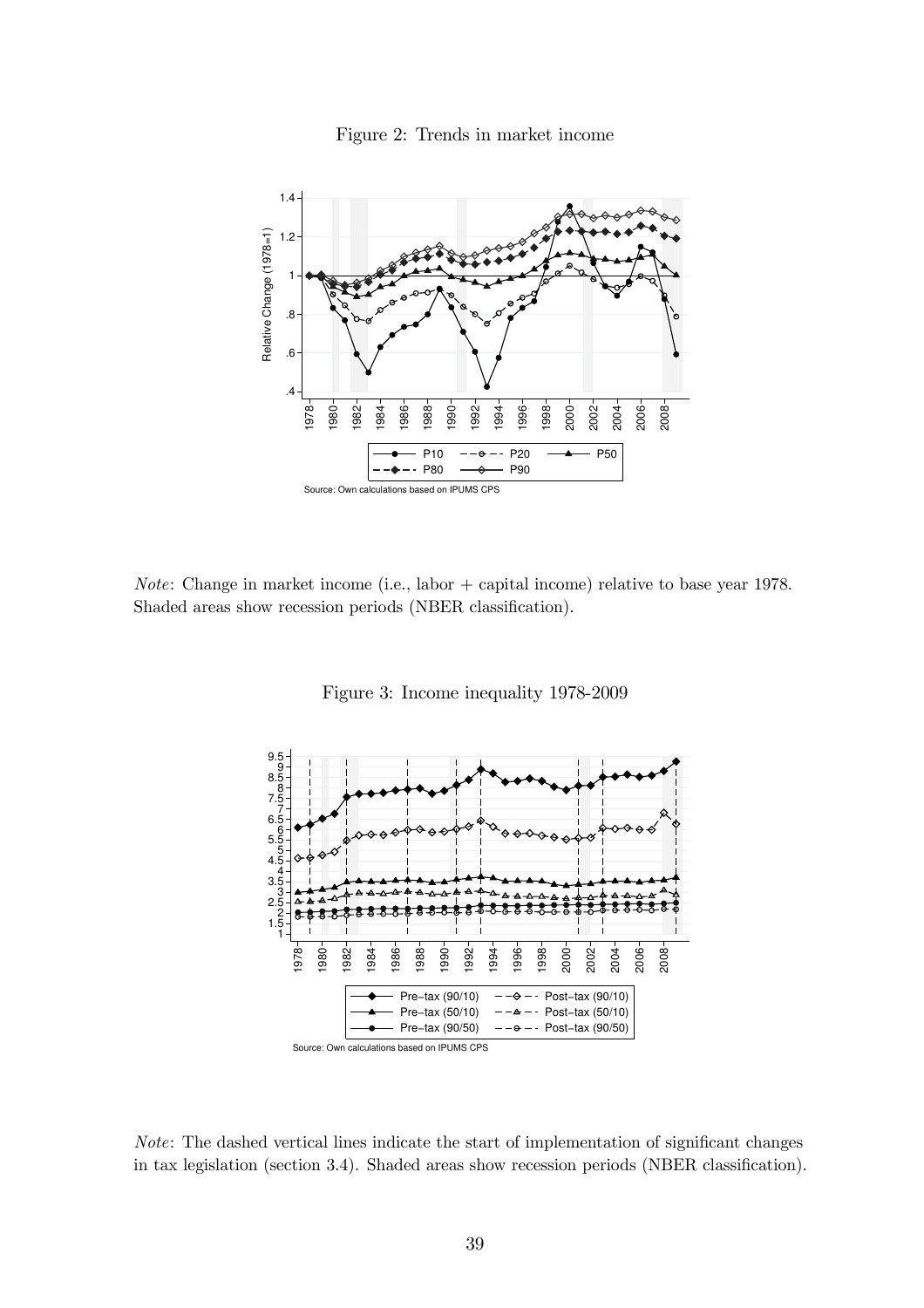



Note: The dashed vertical lines indicate the start of implementation of significant changes in tax legislation (section 3.4). Shaded areas show recession periods (NBER classification).

Figure 5: Absolute inequality and redistribution trends - 90/10 - Imputation of itemized deductions. 1978—2006



Note: The dashed vertical lines indicate the start of implementation of significant changes in tax legislation (section 3.4). Shaded areas show recession periods (NBER classification).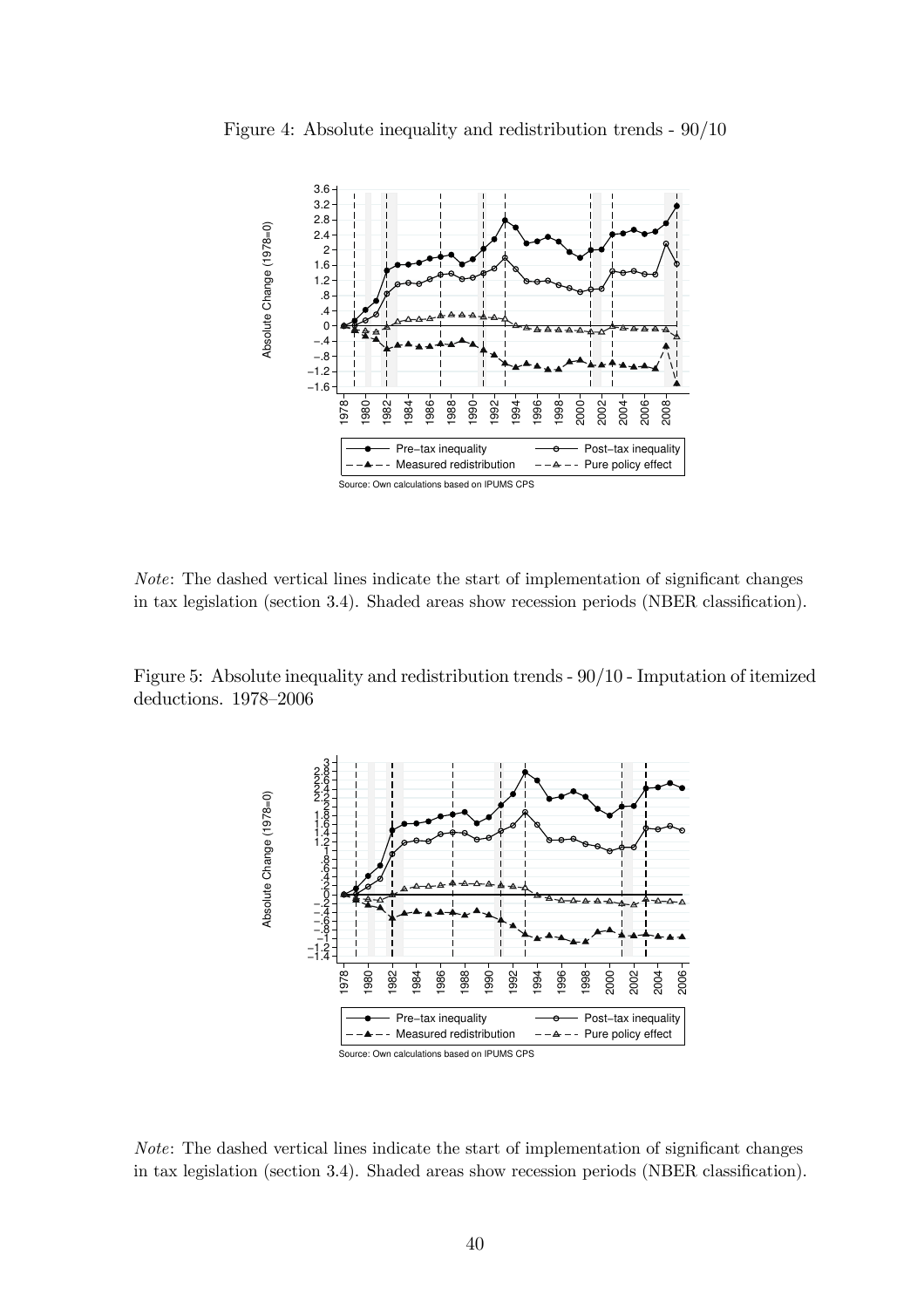

Figure 6: Absolute inequality and redistribution trends - 90/50

Note: The dashed vertical lines indicate the start of implementation of significant changes in tax legislation (section 3.4). Shaded areas show recession periods (NBER classification).

Figure 7: Absolute inequality and redistribution trends - 50/10



Note: The dashed vertical lines indicate the start of implementation of significant changes in tax legislation (section 3.4). Shaded areas show recession periods (NBER classification).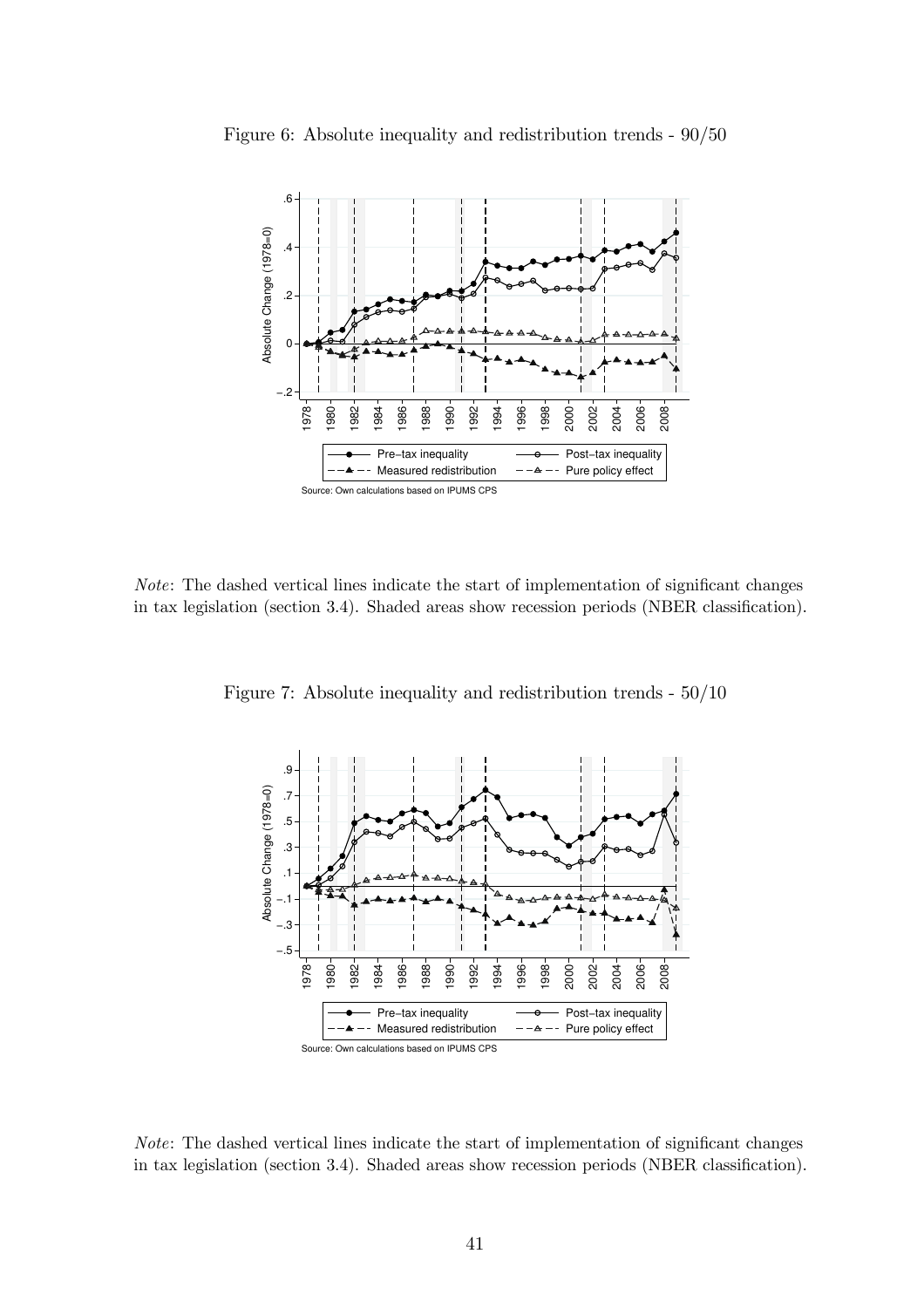

Figure 8: Absolute inequality and redistribution trends - Gini

Note: The dashed vertical lines indicate the start of implementation of significant changes in tax legislation (section 3.4). Shaded areas show recession periods (NBER classification).



Figure 9: Policy effect on average tax rates

Note: The series show the cumulative policy effect on average tax rates in percentage points. The dashed vertical lines indicate the start of implementation of significant changes in tax legislation (section 3.4). Shaded areas show recession periods (NBER classification).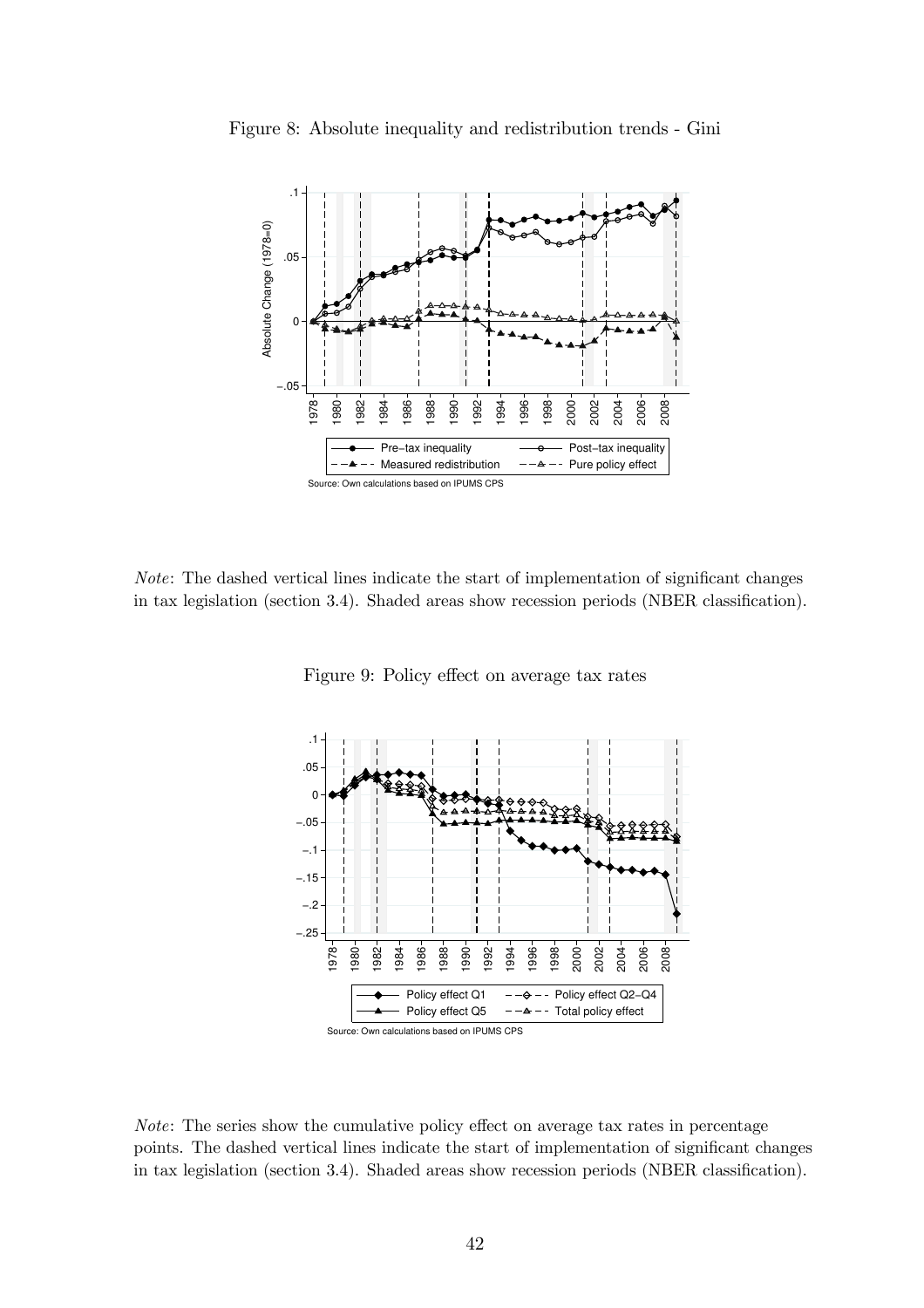

Figure 10: Shapley-value policy and other effects 90/10

Note: Figure shows direct policy and other effect. Interpretation of policy effect: Hypothetical percentage change in post—tax income inequality compared to the previous year if only tax parameters, tax base or brackets had changed. Other effect: Hypothetical percentage change in post—tax income inequality compared to the previous year if only the pre—tax income distribution had changed, but policy parameters were fixed. The dashed vertical lines indicate the start of implementation of significant changes in tax legislation (section 3.4). Shaded areas show recession periods (NBER classification).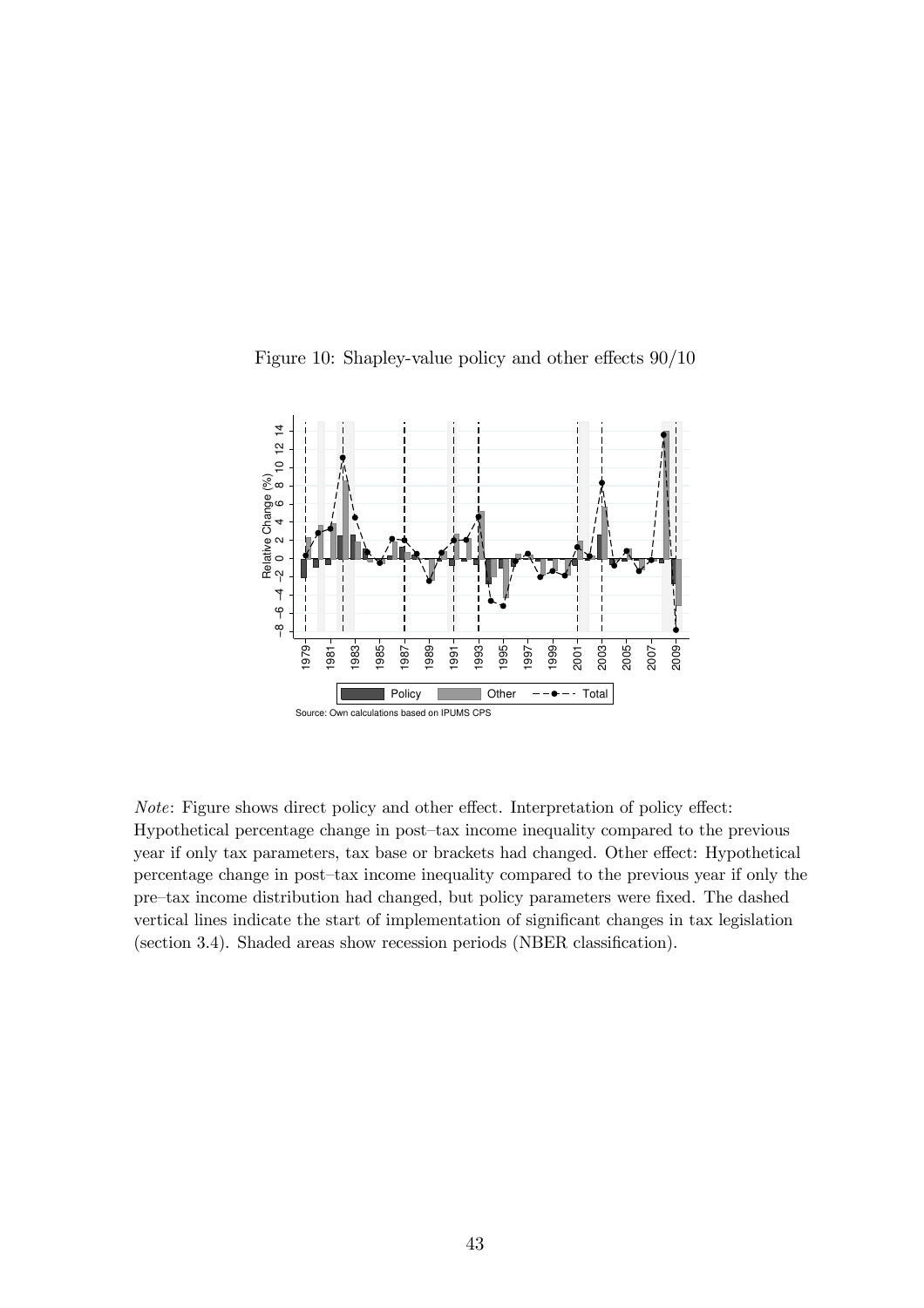

Figure 11: Shapley-value policy and other effects 90/50

Note: Figure shows direct policy and other effect, see Figure 8.

Figure 12: Shapley-value policy and other effects 50/10



Note: Figure shows direct policy and other effect, see Figure 8.